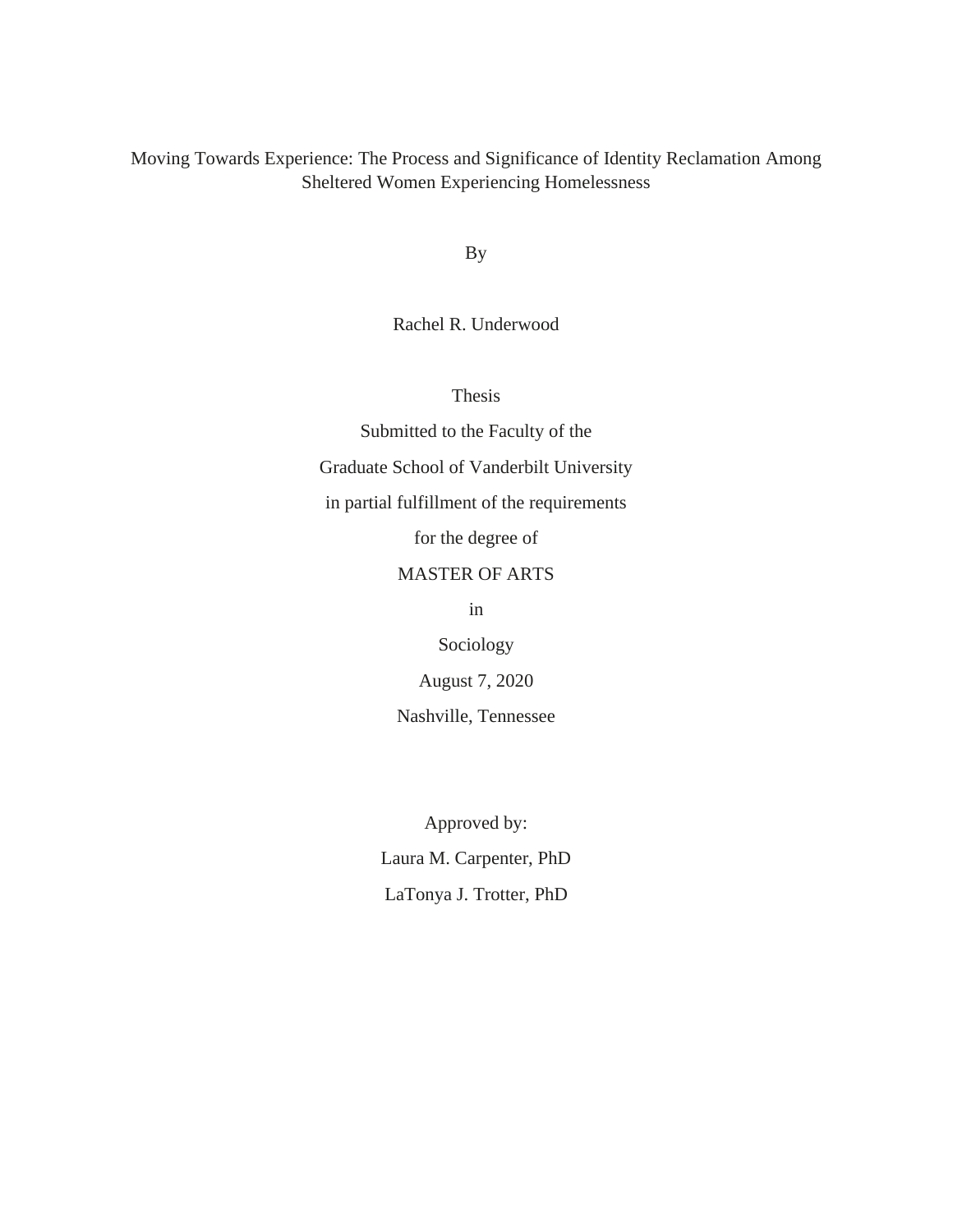## ACKNOWLEDGEMENTS

Thank you to the residents and staff of the supportive housing facility where this project took place. This study would not have been possible without your help, determination, and belief in what we were doing. To the co-researchers specifically, thank you for trusting me to sit with you while you shared yourselves, your lives, and your vulnerabilities. "Who you are" is worthy of visibility.

This project would also not have been possible without the support of three person-centered advisors: Dr. Laura Carpenter, Dr. LaTonya Trotter, and Dr. Natalie Arce Indelicato (Jacksonville University). Thank you to Drs. Carpenter and Trotter for seeing me through the thesis process and providing essential feedback on all of its iterations, verbal and written alike. Thank you to Dr. Indelicato for introducing me to the method of Photovoice and guiding me through my first experiences doing research within communities.

This project was supported by CTSA award number 5UL1TR002243-03 from the National Center for Advancing Translational Sciences (NCATS). Its contents are solely the responsibilities of the authors and do not necessarily represent official views of NCATS or the National Institutes of Health.

ii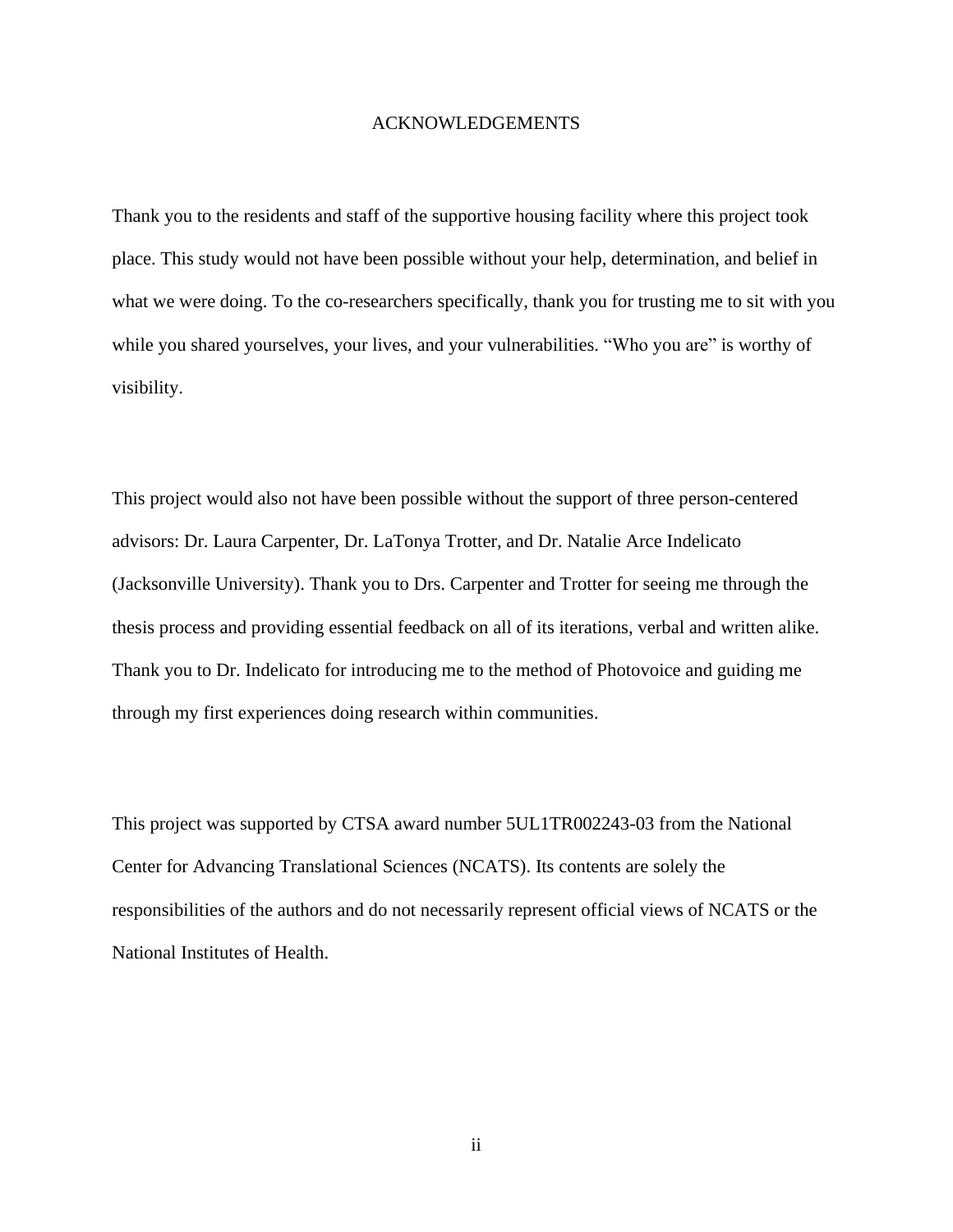# TABLE OF CONTENTS

|         | Page |
|---------|------|
|         |      |
|         |      |
| Section |      |
|         |      |
|         |      |
|         |      |
|         |      |
|         |      |
|         |      |
|         |      |
|         |      |
|         |      |
|         |      |
|         |      |
|         |      |
|         |      |
|         |      |
|         |      |
|         |      |
|         |      |
|         |      |
|         |      |
|         |      |
|         |      |
|         |      |
|         |      |
|         |      |
|         |      |
|         |      |
|         |      |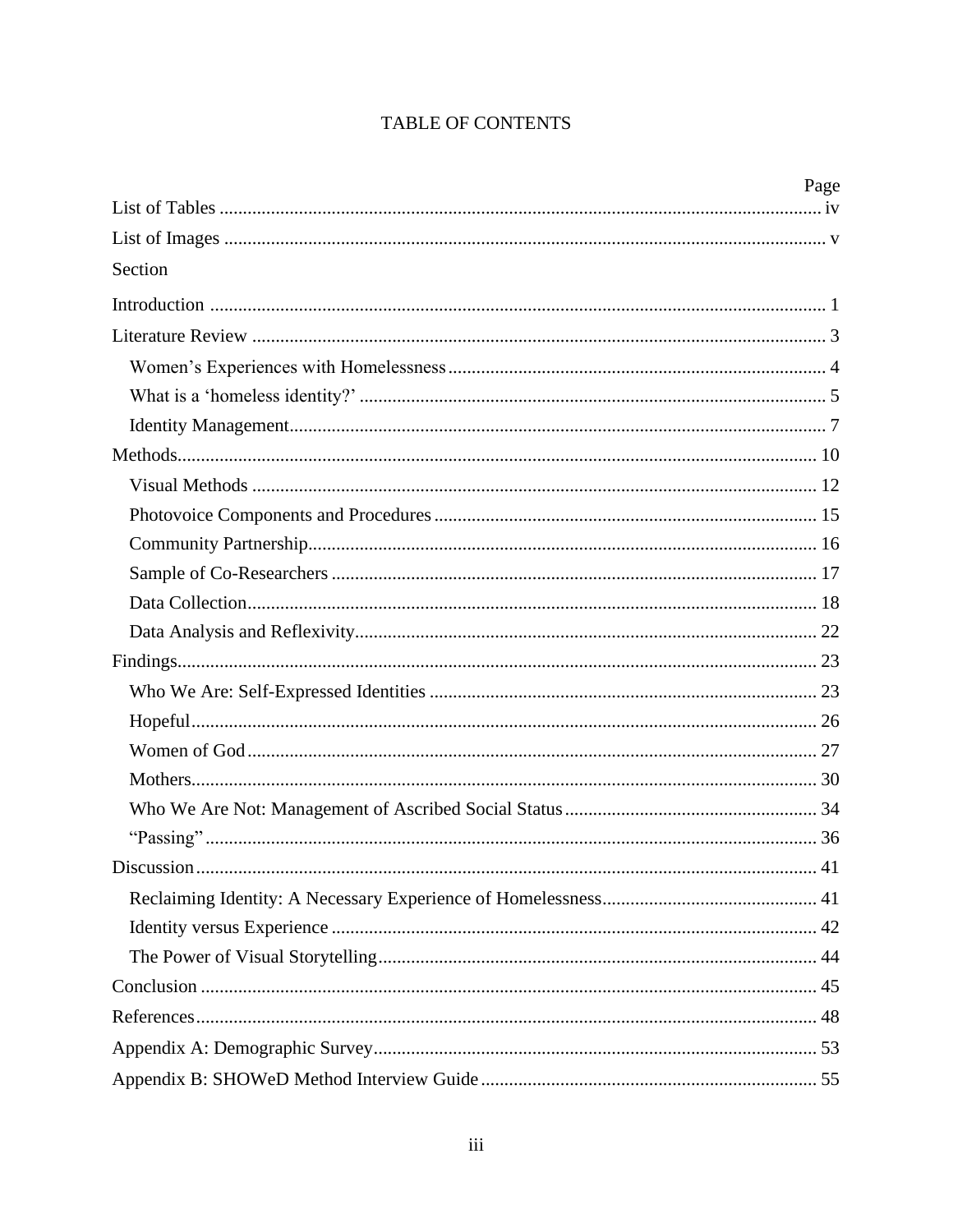# LIST OF TABLES

<span id="page-3-0"></span>

| Table | Page |
|-------|------|
|       |      |
|       |      |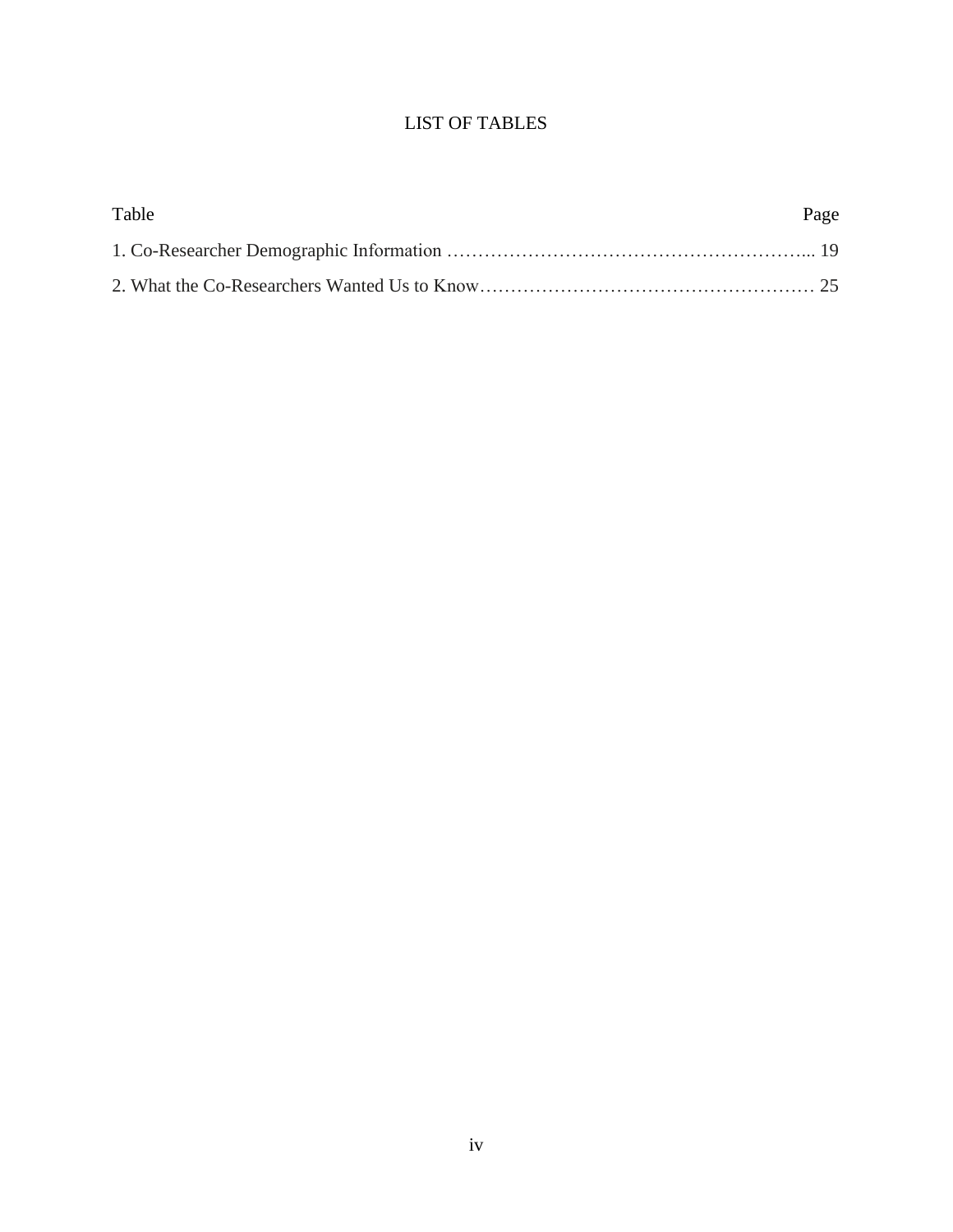# LIST OF IMAGES

<span id="page-4-0"></span>

| Image | Page |
|-------|------|
|       |      |
|       |      |
|       |      |
|       |      |
|       |      |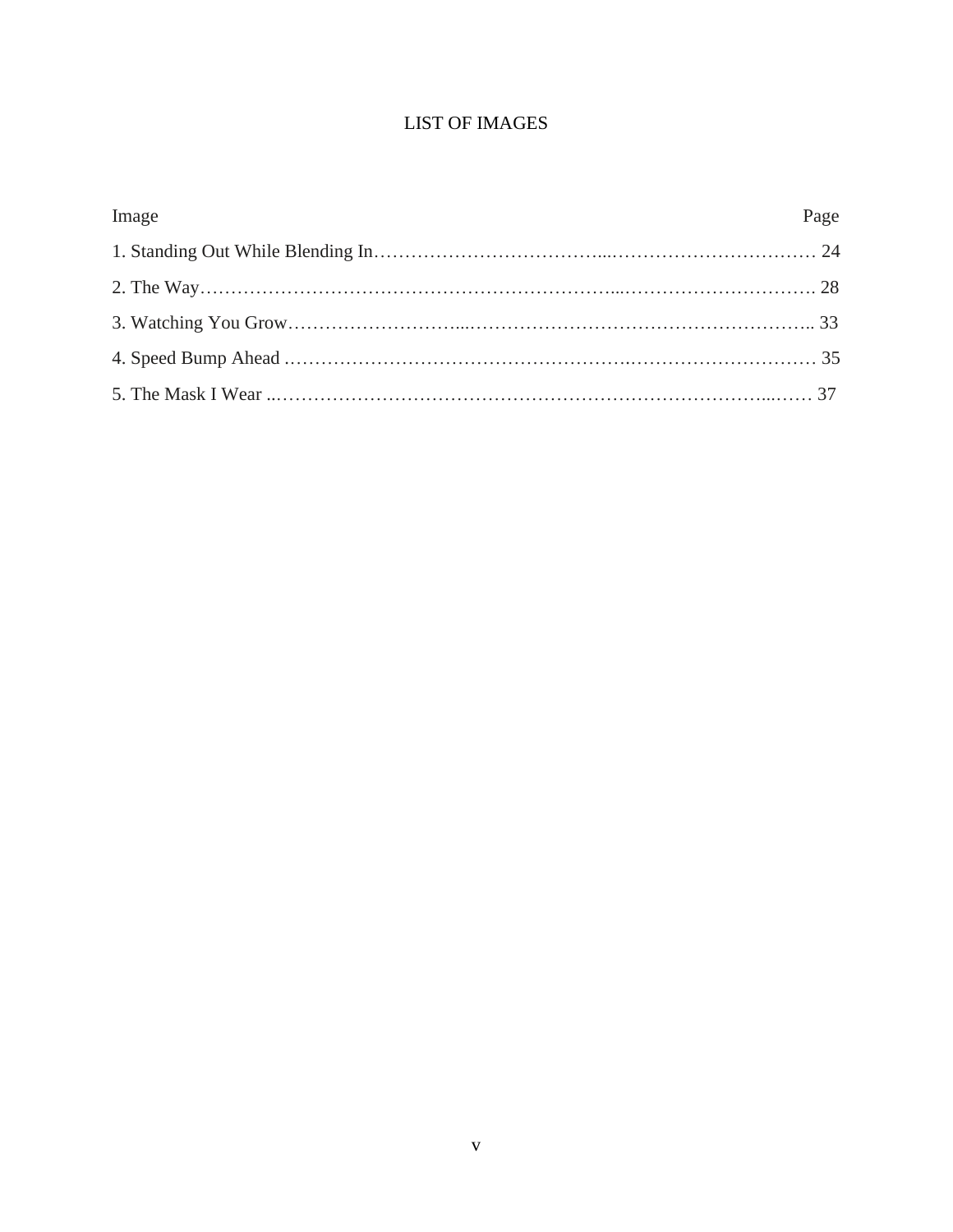## <span id="page-5-0"></span>INTRODUCTION

"Would you like a tour of the women's suites?" one of the directors, Alison, asked me as we began our meeting. "Sure, that'd be great!" I responded while mentally making a note to ask her about the choice and use of the term "suites" for the women's wing. The residence for single women was under renovation, but we were still able to walk through as it was near being finished. Alison showed me down the long hallway that led to the entrance of the single women's suites through a secure door that could only be used by the women who lived there and the staff. Any visitors, including myself for the next year, would have to be buzzed in each time we visited. She walked me through the private suite area, pointing out the shared spaces: laundry room, bathroom, kitchenette area, and TV room complete with a brand-new flat screen on the wall, and then the "private"<sup>1</sup> spaces: eight dormitory style rooms that lined the perimeter of the suite. The rooms were painted a clean bright white, but not an institution-type-white, and furnished with a new twin bed, nightstand, and chest of drawers for each woman. "This is beautiful," I said, while also thinking, "this is better than my dorm room in college!" I didn't say this part out loud because *why shouldn't it be?* I may have been standing in a supportive living facility for people experiencing homelessness<sup>2</sup>, but this was not the stereotypical space we imagine for people without options. If I had been dropped into this space with no previous context I would be asking questions about the suite's residents - Who lived here? What were they like? Why were they here? Instead, I wasn't asking those questions because I assumed I already

<sup>&</sup>lt;sup>1</sup>I use private in quotes here to notate that while the rooms were considered the women's private spaces, they were shared rooms – up to two women lived in each room.

<sup>&</sup>lt;sup>2</sup> Throughout this paper I will use "people experiencing homelessness" as opposed to the term "homeless people." This use of first-person language honors the individual before, and separate from, their living situation.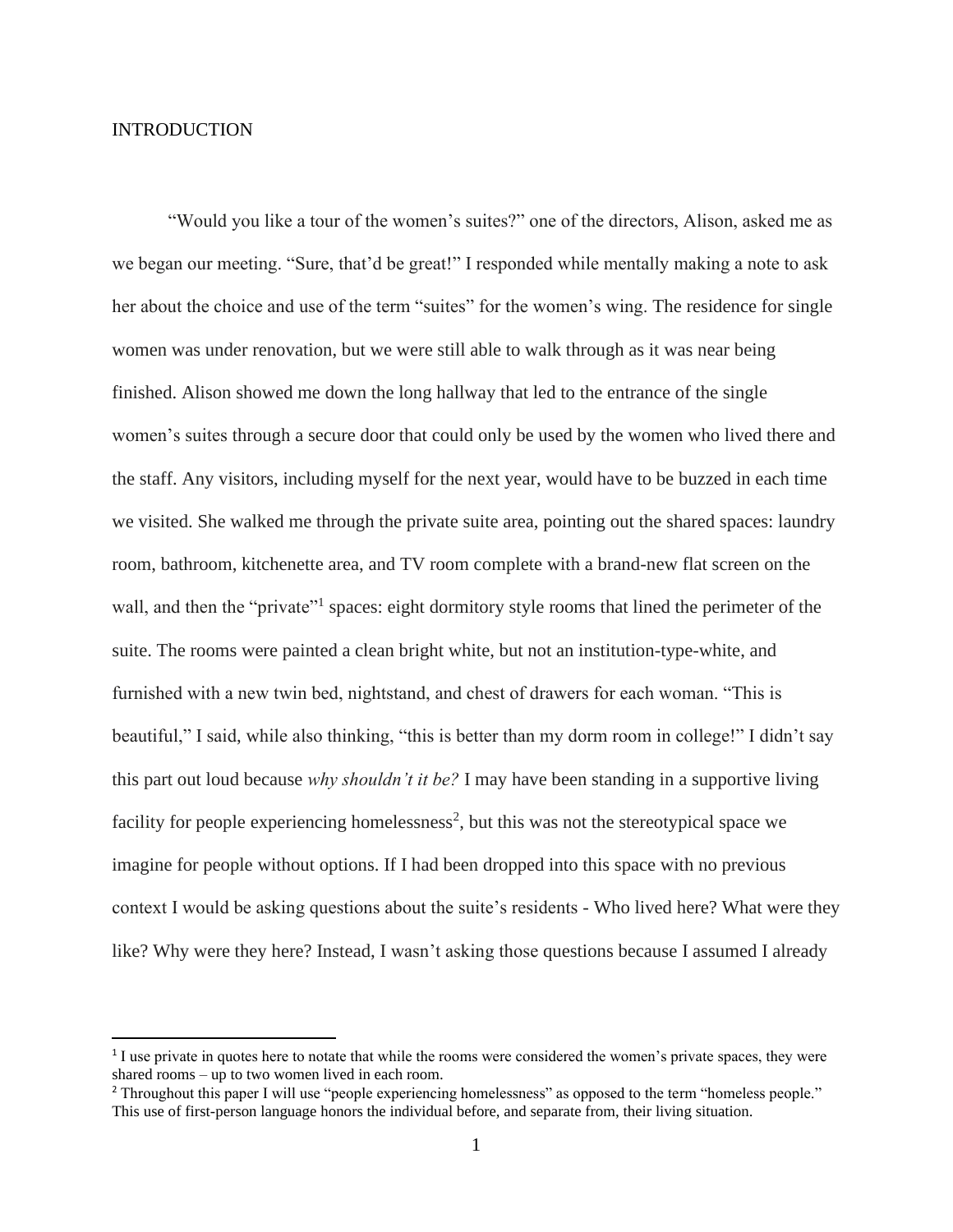knew: single women experiencing homelessness lived here while they looked for housing. But, knowing their ascribed social role of "homeless person" told me nothing about who they were.

The definition of homelessness in the United States continues to be elusive, varied, and, at times, organizationally specific. In this paper, I will refer to homelessness as it relates to the current definition provided by the United States Department of Housing and Urban Development (HUD). HUD is the federal agency tasked with creating and managing national housing law and funds, including the issue of homelessness (HUD 2020). With HUD being the grantor of essential funds, their definition is integral to organizations working to combat homelessness. In 2012, HUD released changes to the definition that resulted in delineating four categories of homelessness (NAEH 2012). Currently, someone is considered to be experiencing homelessness if (1) they are "living in a place not meant for human habitation, in an emergency shelter, in transitional housing, or are exiting," (2) they are "losing their primary nighttime residence, which may include a motel or hotel or a doubled up situation," (3) if they are part of a family "with children or unaccompanied youth who are unstably housed and likely to continue in that state," or (4) they are "fleeing or attempting to flee domestic violence" (NAEH 2012). Based on this definition, over 550,000 individuals were experiencing homelessness on any single night in the United States in 2017 (Henry et al. 2017). While men continue to make up the majority (61%) of individuals experiencing homelessness in the United States, the number of women who reported experiencing homelessness has increased in the past several years (HUD 2020; Homelessness Revisited n.d.). This increase combined with expanded knowledge of the situations in which women enter a shelter or homelessness calls for further investigation of women's unique experiences with homelessness.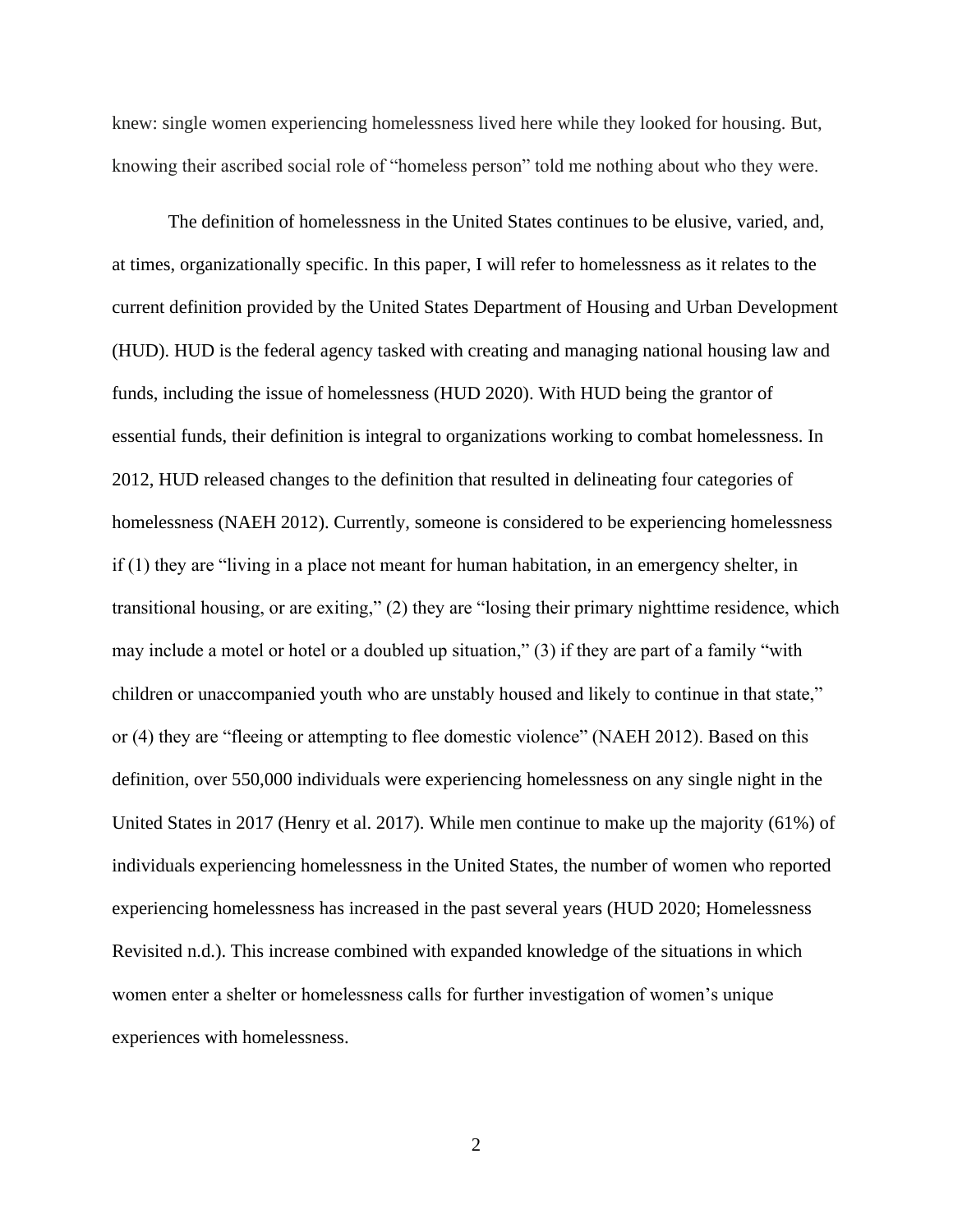This study examines the role of identity in the lives of women experiencing homelessness at a supportive housing program in a large, metropolitan, Southeastern city. We, the women and I, developed an understanding of identity through five months of participation in a photovoice group. In this group the women, my co-researchers, 3 shared photographs and engaged in meaningful dialogue that answered the question: *What do you want the world to know about you?* Through analysis of these group sessions, including narratives and photographs, I learned that: 1) the identities expressed by the women have little relationship to "being homeless," 2) reclamation of their personal identity is integral to women's efforts in navigating homelessness, and 3) the use of visual imagery provides women with an innovative way to process and reclaim identity. This paper contributes to the literature by extending scholarly understanding of identity management among women experiencing homelessness through a focus on the process and importance of *identity reclamation* for this marginalized group. Second, this paper uses a participatory-action research (PAR) model and visual methodology to demonstrate the ability of "power sharing" research methods to produce unique and fertile sources of empirical evidence.

## <span id="page-7-0"></span>LITERATURE REVIEW

Scholars in sociology have long studied various aspects of homelessness (Marx and Engels's (1967) introduction of the *lumpenproletariat*), but research on this phenomenon has increased immensely since the 1980s, coinciding with the increase of people experiencing homelessness in the U.S. (Meanwell 2012). Since that time scholars have set out to understand a

<sup>&</sup>lt;sup>3</sup> Participants will be referred to as co-researchers throughout this study in line with the principles of power-sharing in participatory-action research (Chevalier and Buckles 2013).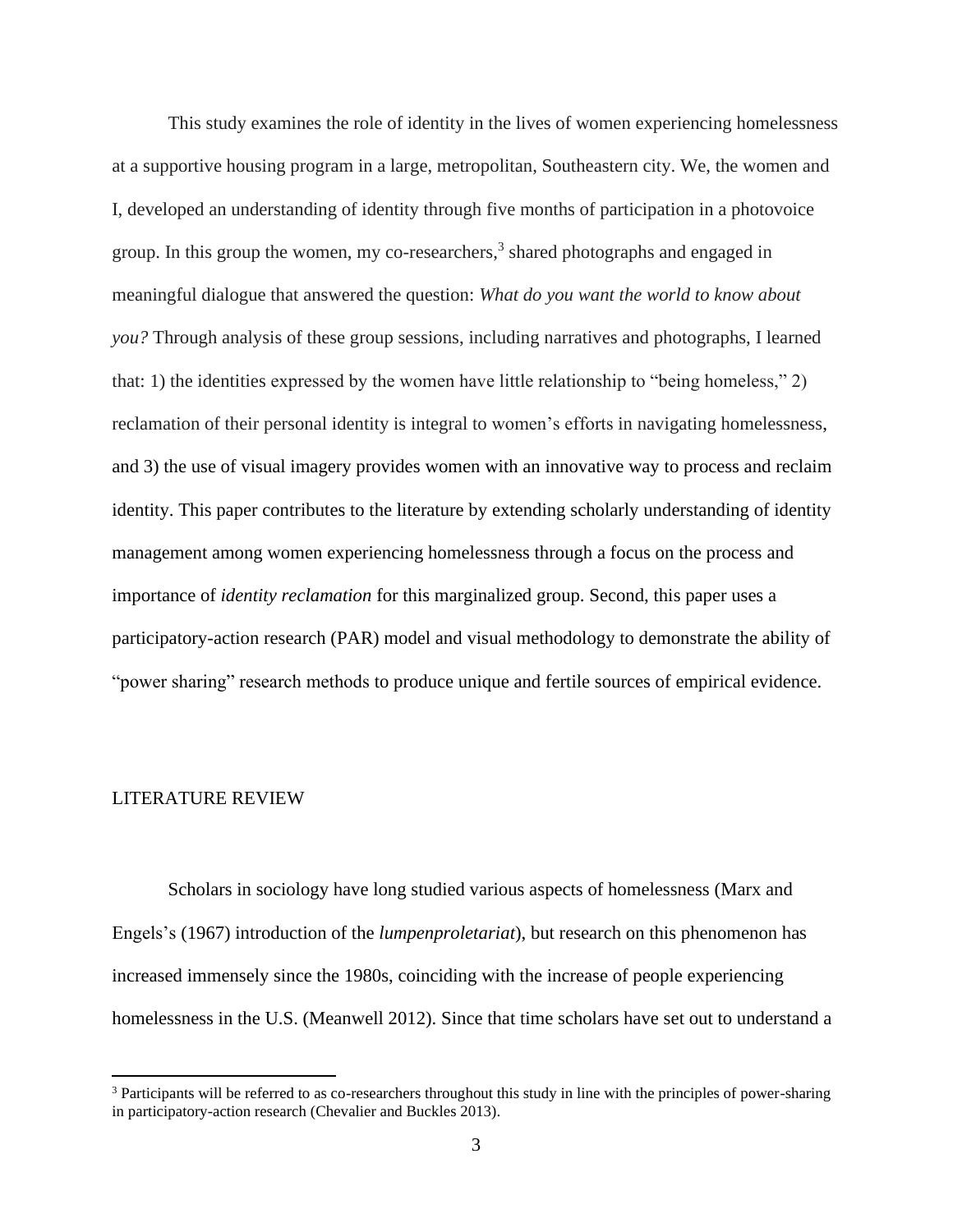variety facets of the experience of homelessness. Scholars have explored structural aspects of the phenomenon, such as pathways into homelessness (Casey 2002; Shinn 2010), the success of particular housing interventions (Henry et al 2007; Shinn 2010), gendered experiences with homelessness (Anderson and Rayens 2004; Bukowski and Buetow 2011; Liebow 1993), and experiences on the streets (Snow and Anderson 1993; Wang et al 2000) and within shelters (DeWard 2007; Metraux and Culhane 1999). However, scholarship seeking to generate knowledge concerning the individual and agentic experiences of homelessness has also been profuse (Parsell 2011; Meanwell 2012). Research concerning identity development and management among people experiencing homelessness is a popular area of scholarship that considers both the role of structure and agency (Anderson et al 1994; Gonyea and Melekis 2017; Parsell 2011; Phelan et al 1997; Snow and Anderson 1987).

#### <span id="page-8-0"></span>*Women's Experiences with Homelessness*

In the late 1970s sociologist Diana M. Pearce introduced the term "feminization of poverty" into the scholarly world (O'Dea 2013). This concept refers to the high percentage of female headed households that experience poverty and the ways in which poverty became their part of their lived experience (O'Dea 2013; Pearce 1983). At that time "almost one-half of the poor people in the United States lived in house-holds headed by women and that two thirds of poor U.S. adults were women" (O'Dea 2013: 273). As Pearce (1983) points out, avenues of broken relationships, motherhood, and discrimination were the main contributing factors to women living in poverty. Sex/gender is explicitly linked to ways women interact with the job market, including receiving lower pay and holding lower status jobs than men on average (O'Dea 2013), while racism is evident through the ways in which women of color, especially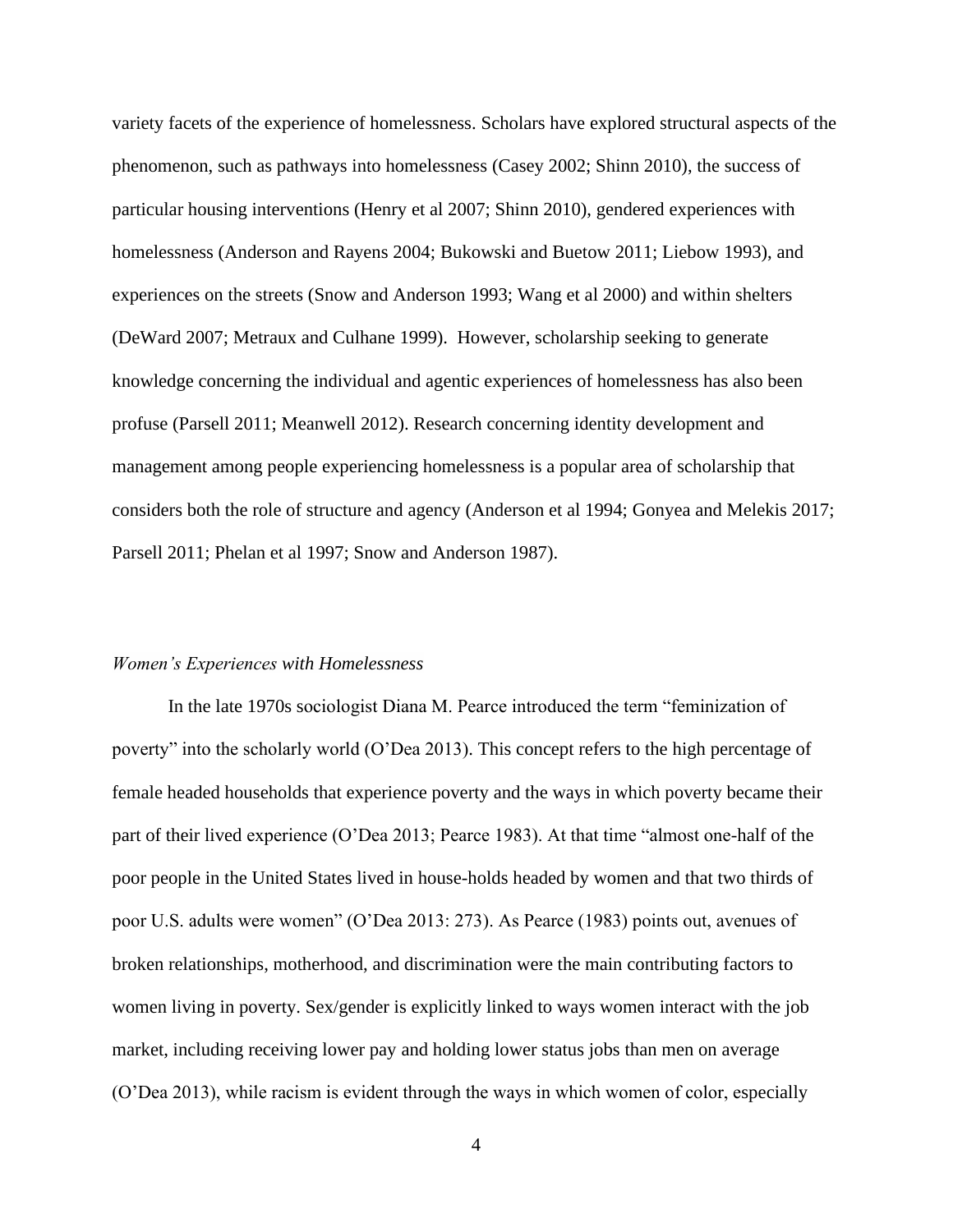black women, are disadvantaged in the job market and over represented in public assistance programs (Pearce 1983). Unfortunately, the feminization of poverty is still operating today and many of the ways Pearce described women entering poverty map directly onto the experience of women entering further poverty through homelessness.

Previous research illustrates avenues to homelessness that may be more frequently travelled by women, many of which are similar to Pearce's (1983) description of poverty. Women are more likely than men to experience homelessness following the breakdown of a relationship (Arangua et al. 2005; Anderson & Rayens 2004), while attempting to flee violent or traumatic situations (Winetrobe et al. 2017; Anderson & Rayens 2004; Browne 1993), or as the single head of a household with children (Rossi 1994). Further, these instances of trauma or precarious relationships don't have to take place simultaneously with homelessness for them to impact a woman's risk for being unhoused. A "breakdown of relationship" may refer to current relationships or conflict within an individual's family of origin. For example, reporting a history of trauma and lack of a social support network as a child has been associated with a lower ability to live with autonomy and intimacy (Anderson & Rayens 2004). Moreover, childhood sexual abuse (CSA), other childhood trauma, or family violence have all been linked with experiencing homelessness for women (Browne 1993).

### <span id="page-9-0"></span>*What is a 'homeless identity?'*

Even without entering homelessness, people *know* what it means to be homeless. Through propagated cultural stereotypes "being homeless" has become equal to being dirty, being a nuisance, and being the "scum of the earth." One would be hard pressed to come across a description in a contemporary novel or television show that imagines what it means to be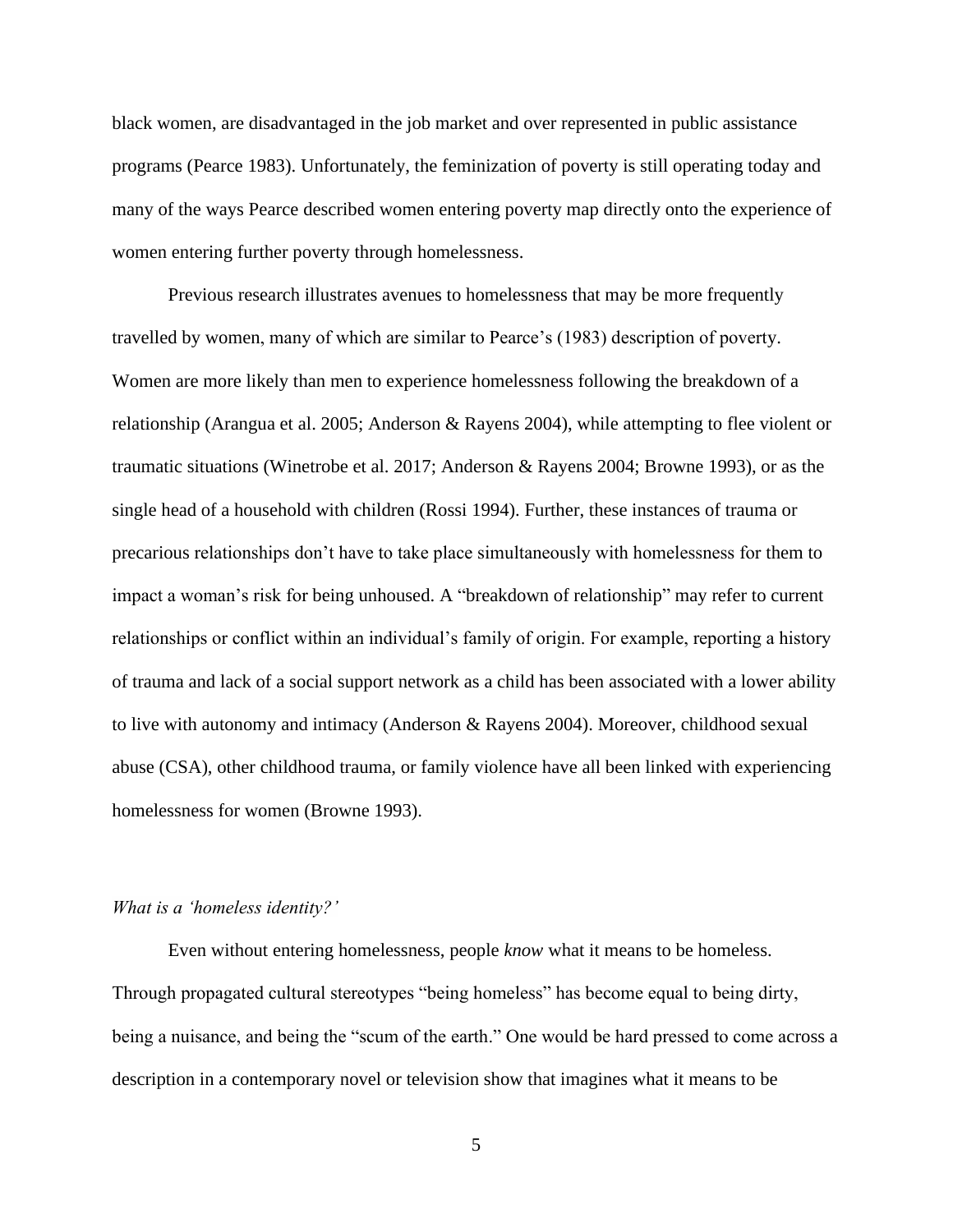homeless in any other light, except for maybe that of one needing immense sympathy. But what is an identity of "homeless," really? From our cultural misgivings, we know it *means* much more than the tangible reality of not having a house or shelter to live in, but the robust meaning is more difficult to extract. Asadi (2013) effectively illustrates this gray area of meaning by drawing upon previous theoretical frameworks of *normals* (Goffman 1963) and *outsiders* (or abnormals) (Becker 1966) to label the "homeless 'social type'" as a "boundary violator" (77). How can one determine their identity when one's social role constantly resides in between boundaries?

After entering homelessness, the identity of an individual is then bombarded not only with the devastation and social re-classification that accompanies homelessness, but also the stigma that is suddenly placed over them. In addition to the "gray area of meaning" of homelessness, the concrete meaning that is extracted is typically a negative stereotype – like those mentioned above. In 2001, Link and Phelan defined stigma as "exist[ing] when elements of labeling, stereotyping, separation, status loss, and discrimination occur together in a power situation that allows them" (377). People experiencing homelessness are portrayed in cultural mass media, colloquial narratives, and embedded generational understanding as being at the bottom rung of the social ladder through their own shortcomings (Asadi 2013; Phelan, Link, Moore & Stueve 1997). Public opinion and stereotypes of people experiencing homelessness are blamed for their situation as much as the housed poor, while simultaneously being stigmatized more severely (Phelan et al. 1997). Considering the power situation at play (Link and Phelan 2001), the question of who determines the identity of "the homeless" comes to the forefront.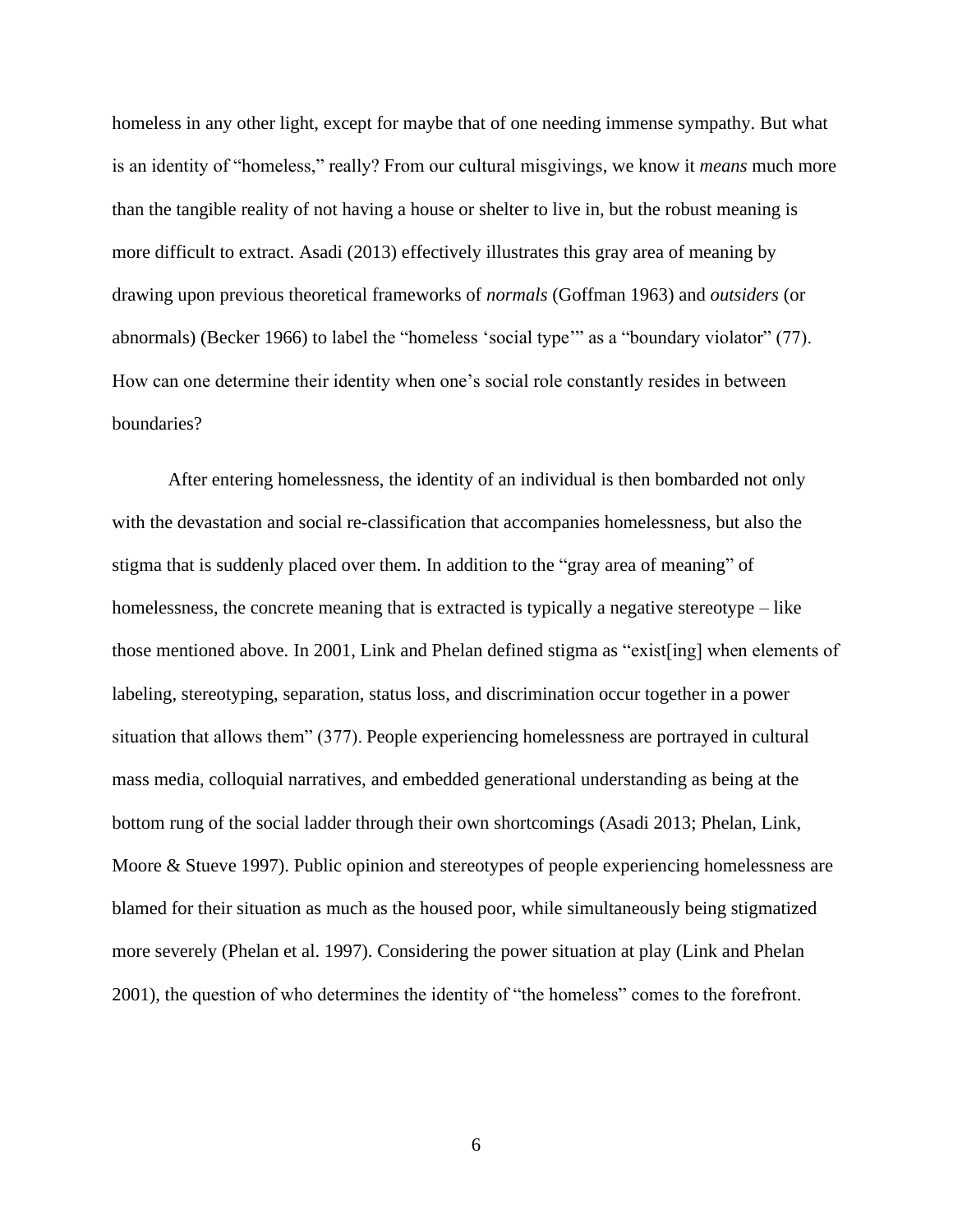#### <span id="page-11-0"></span>*Identity Management*

The crucial first step in understanding the importance of identity management among vulnerable groups is to consider the ways in which identity plays positive and negative roles in our lives, that is, why does it matter that we see people as "homeless"? Rosenfield et al. (2005) find that individuals' self-salience, therelative relationship of the self to others, profoundly affects how they process those relational schemas and their resulting emotions, experiences, etc. One's identity lives in the part of that schema that considers oneself in relation to others and must be fairly well understood to make sense of that relationship. Further, the authors found an appropriate balance of self-salience provided the best outcome for individuals' well-being: "Well-being should be enhanced by balanced self-salience, that is, a sense of self that is equally worthy, equally tied, and equally influential in relation to others" (Rosenfield et al 2005: 335). Therefore, identity is essential to understanding one's self and one's relationship to others. A schema that views self and others as equally worthy provides the best opportunity for well-being, increasing one's ability to meet physiological needs, such as attaining and retaining housing. In this paper, I argue that *identity reclamation* is one process that women experiencing homelessness use to build this "equally worthy" schema within their identity, which ultimately aids in their navigation of homelessness.

A good amount of existing research has explored and analyzed the ways in which people experiencing homelessness manage their identities and navigate the social roles imposed on them. Previous scholarship has indicated the cognitive dissonance people experiencing homelessness may experience when they try to marry their personal identities with the public perception of them (DeWard 2007, Rogers-Dillon 1995; Rokach 2005; Snow & Anderson 1987;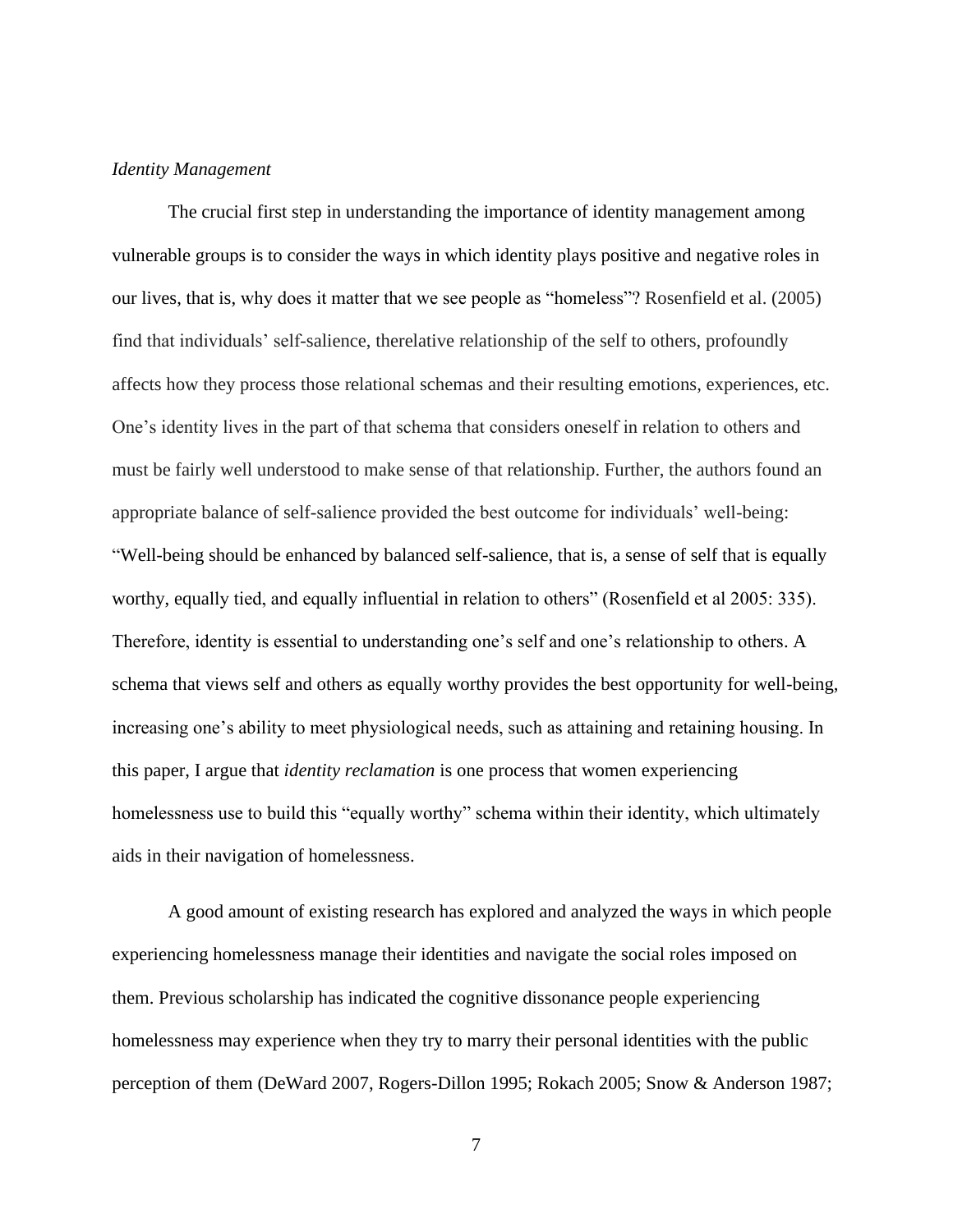Takahashi, McElroy and Rowe 2002). Such dissonance prompts them to engage in identity management strategies to reclaim a "balance."(Snow &Anderson 1987; Burke 1991) There is a tension between what people experiencing homelessness can control (their personal identity) and what they can't (their stigmatized identity or ascribed social role) (Phelan et al. 1997). Further, it has been shown that among adults experiencing homelessness, women manage this tension within a multitude of other marginalized identities, causing for a compounded experience of stigma (Gonyea & Melekis 2017).

One of the most enduring studies on identities of people experiencing homelessness in the social sciences is Snow and Anderson's (1987) "Identity Work Among the Homeless: The Verbal Construction and Avowal of Personal Identities." The typology created by Snow & Anderson (1987) to illustrate how people experiencing homelessness construct their identities include patterns of distancing, embracing, and fictive storytelling. Through many varieties of actions under these umbrella concepts, Snow and Anderson (1987) found that people experiencing homelessness negotiate who they are in relationship to who they want to be associated with, including in-group (those also experiencing homelessness) and out group (those who are housed) individuals. Additionally, in this work the authors provide evidence that "calls into question [the] popular assumption" that identity-related concerns are secondary to physiological needs (Snow & Anderson 1987: 1365).

While Snow and Anderson (1987) focused on a group of people experiencing homeless that included both women and men, in *Tell Them Who I Am* Elliot Liebow (1993) provided crucial information on the unique experiences of women during homelessness. His ethnographic account of women experiencing homelessness within emergency shelters provided an intimate portrayal of how women navigate the ins and outs of daily life, their relationships, and their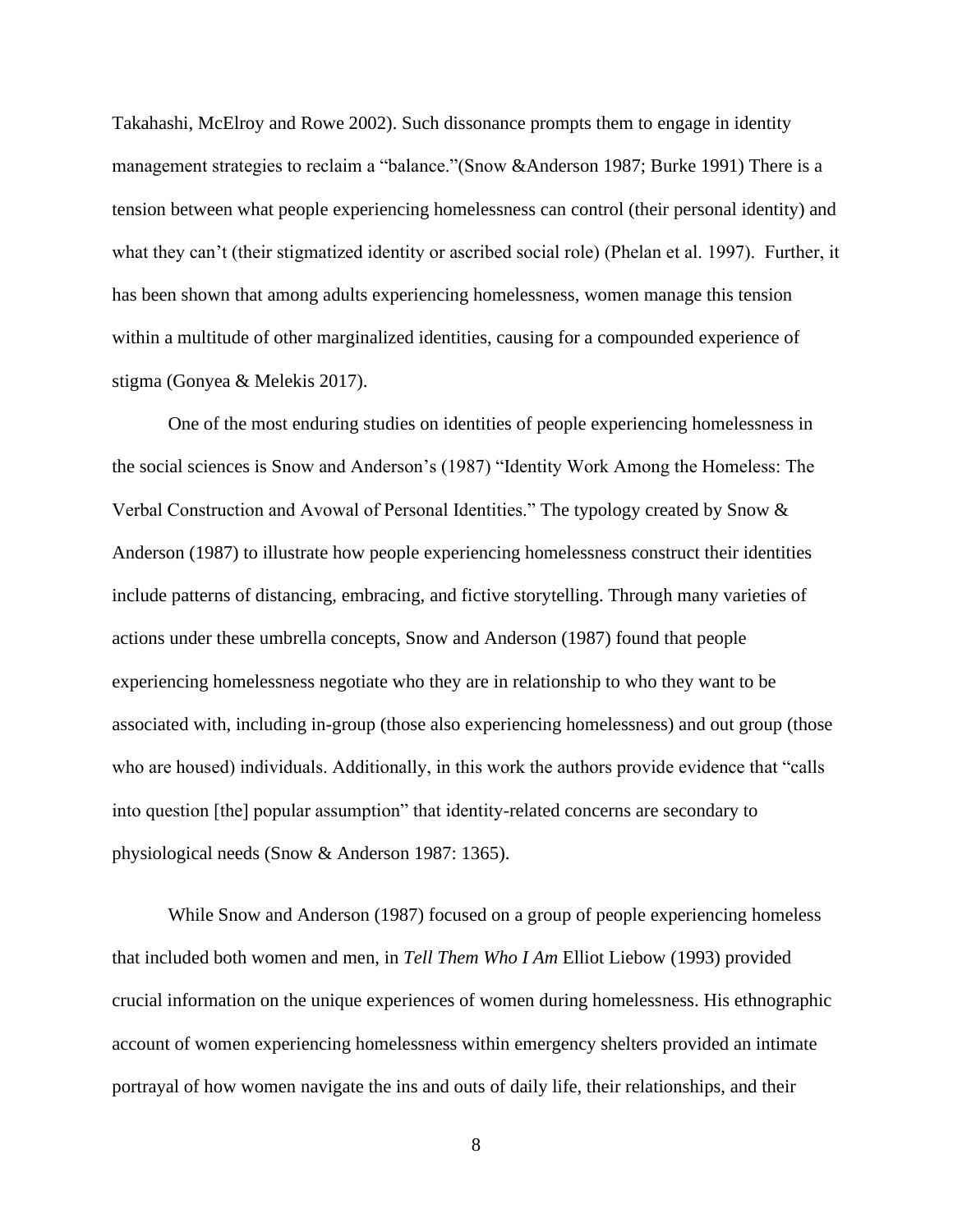struggles operating within the system of social services. He further illuminated women's experiences with homelessness by recognizing the juxtaposition of the severity and weight of their experience with homelessness and the critical role of their life before homelessness as a protective factor.

"What sets these homeless women apart is that, sane or crazy or physical disabled, they are all engaged in a titanic struggle to remain human in an unremittingly dehumanizing environment." (222)

Recent scholarship on homelessness moves towards rejecting the view of people experiencing homelessness as passive players and instead acknowledging ways in which people experiencing homelessness "navigate and survive daily life… recogniz[ing] the homeless as active, resourceful agents in their social worlds" (Meanwell 2012: 73). Previous research leads me to ask: "how can people experiencing homelessness be expected to successfully move through the arduous process of housing attainment and retention if their personhood and worth is consistently in question?" This study fills a gap of knowledge that moves scholars one step closer to the answer by purposefully combining the push towards scholarship that recognizes people experiencing homelessness as agentic individuals and research interested in the process of identity management.

The current study contributes to this need in scholarship by 1) investigating identity reclamation as a key strategy of navigating homelessness, not simply a mechanism of identity management, 2) exploring these questions with a group of women who are experiencing homelessness to speak to marginalization that may be occurring due to gender and 3) by using a participatory method of investigation that relies on the agency of study participants. To do this the following questions were asked: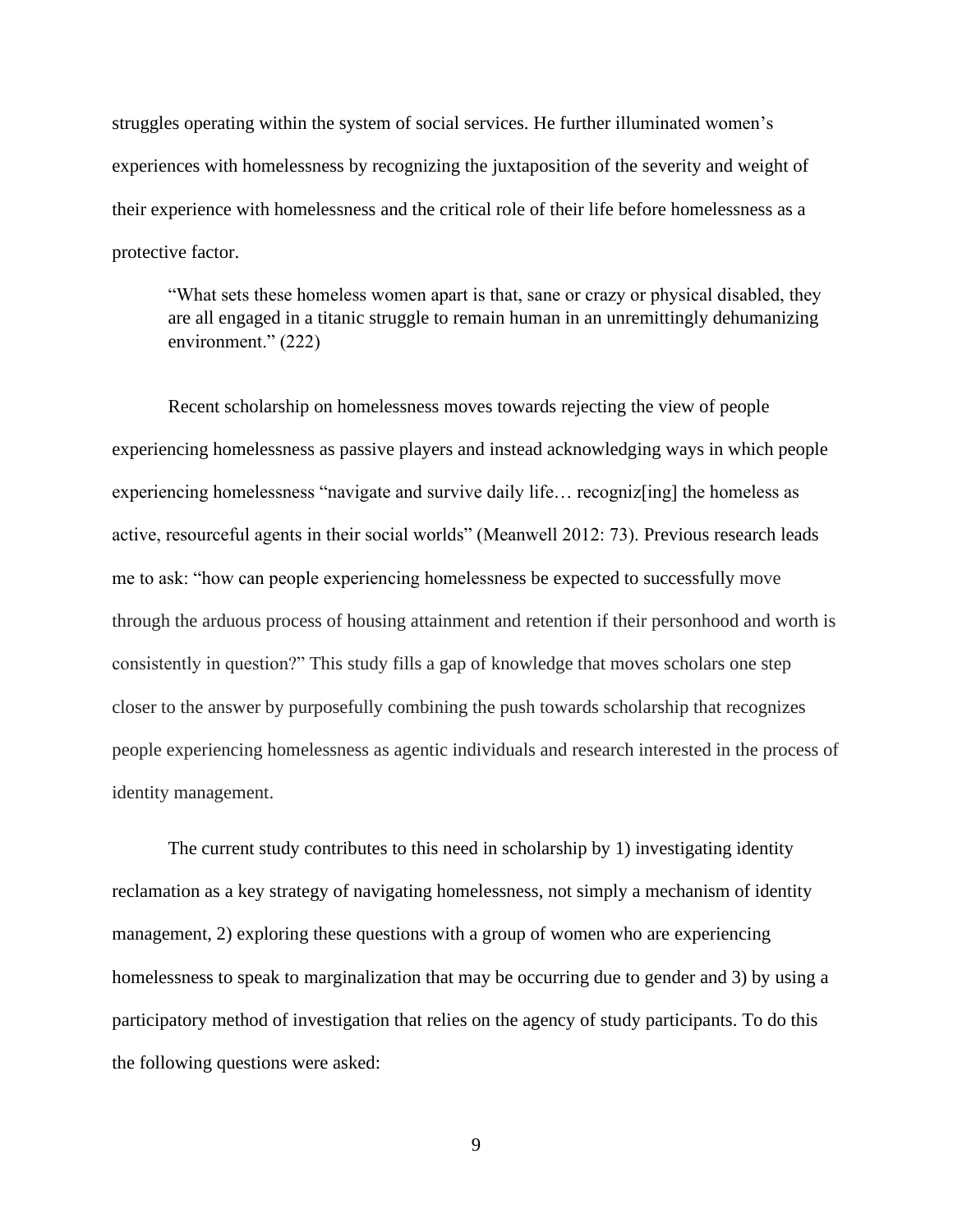- 1) How do women experiencing homelessness in a supportive housing facility describe themselves?
- 2) What processes do women experiencing homelessness in a supportive housing facility use to negotiate and reclaim their identities from their ascribed social status as a "homeless person?"

#### <span id="page-14-0"></span>**METHODS**

This is a qualitative study designed to critically examine and explore the lives of women experiencing homelessness. To do this I used photovoice, a participatory action research (PAR) method that combines photography and critical group discussion, to facilitate understanding and social action amongst the researchers and co-researchers (Wang & Burris, 1997). Participatory action research (PAR) is an innovative research methodology that walks the line between theory and technique, creating a tension between generating empirical evidence and centering 'human relations' in social science research (Chevalier and Buckles 2013). Studies using PAR methodology center the participation of study participants (aka co-researchers), include an *action* portion of the project that engages the community, and aim to produce new knowledge (research) that also honors "the goals of a genuine encounter between self and other" (Chevalier and Buckles 2013: 5). PAR methodology, including the method of photovoice, has been largely absent in sociological inquiry. However, these novel approaches offer benefits to the process of research, and the findings it generates, not found in other qualitative methods.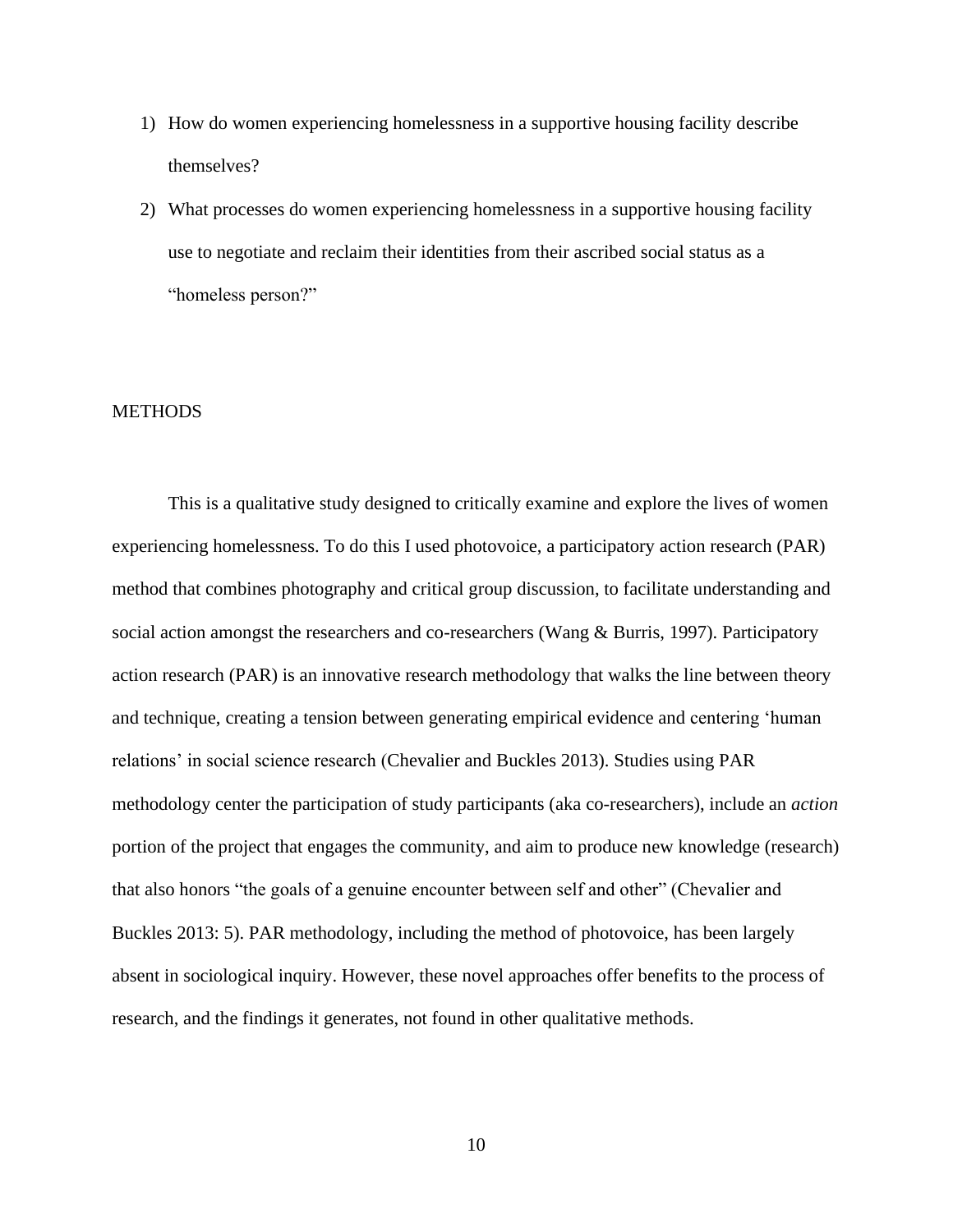First, using photovoice for this study helped to equalize the power dynamic and relationship between co-researchers and myself, the principal investigator, to the best of my ability (Seitz & Strack, 2016). Equalizing power within field work and qualitative studies works towards dismantling and decolonizing the academy's history of abusing study participants for professional gains. As Chevalier and Buckles (2013) state, "Science is at a crossroads: either it continues to strengthen ivory towers and serve the interests of the few, or it embraces a firm orientation to society and the common good on a global scale" (1). One of the co-researchers in this study confirmed suspicion of research based along these lines; she relayed her hesitance because "this sort of research goes nowhere, you come in and then you leave and nothing ever comes of it." The sharing of power and commitment to an "action" piece of the project within PAR methodologies provide an opportunity to work towards more just social science research.

Consideration of the power dynamic in research was integral to this study because, as illustrated in the review of literature, women experiencing homelessness may endure added distress due to multiple marginalized identities (Thoits 1985; Thoits 2005). Women are often accustomed to holding a secondary position in society or internalizing a lack of power and agency (Rosenfield et al 2000; Rosenfield et al 2005); a social phenomenon this study wanted to observe, not recreate for participants. The photovoice framework, specifically, provides the opportunity for the investigator and co-researchers to operate on a more equal power level as coresearchers (Wang & Burris, 1997), dismantling the traditional hierarchical relationship found in much social research and providing a safer space for co-researchers to discuss vulnerable aspects of themselves and their identities.

Through its participatory nature, PAR methodology also provides a unique opportunity to engage more intimately with co-researchers. This deeper engagement creates an opening for an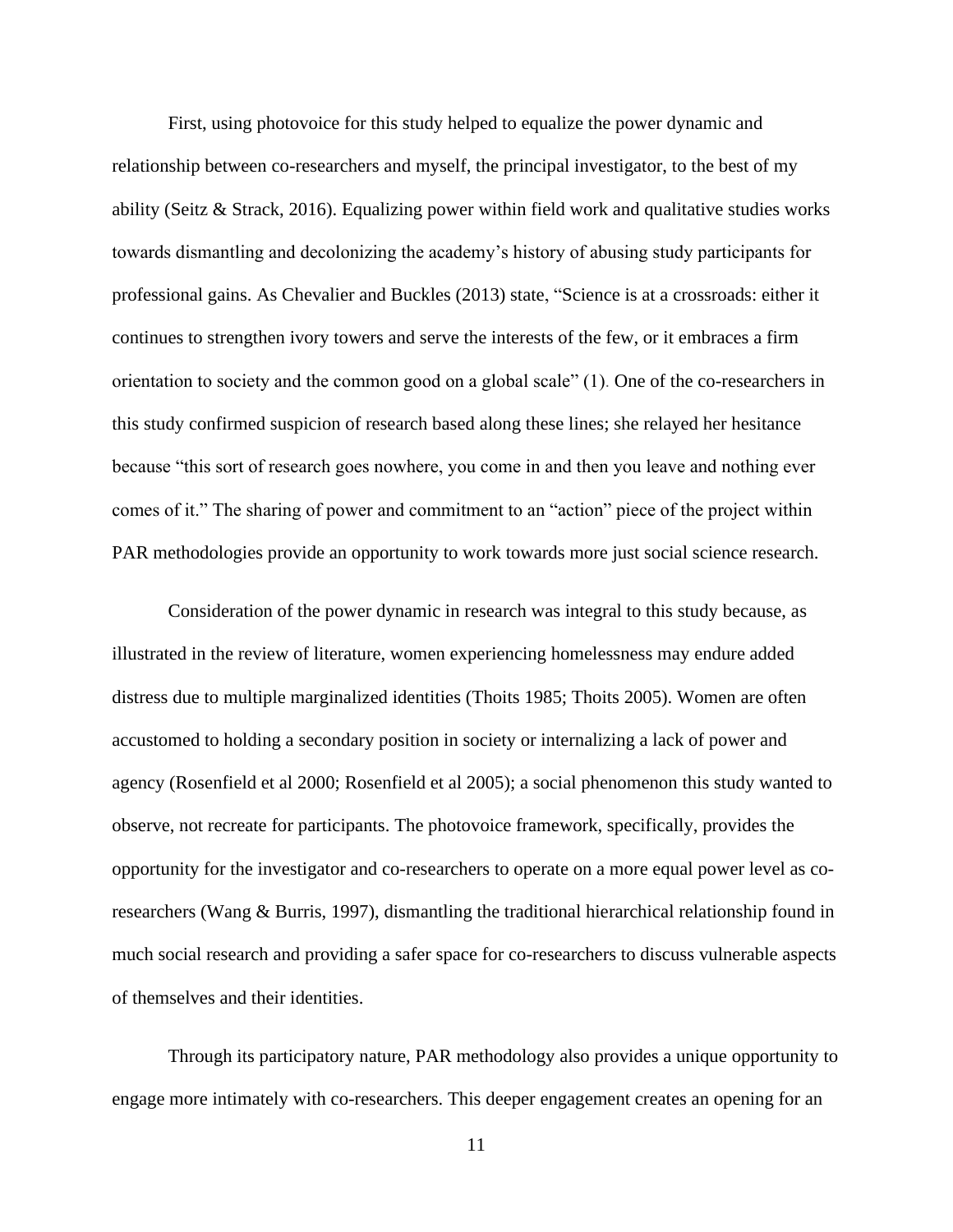added layer of rich detail within the research findings. The importance and need for building rapport with participants while doing fieldwork has long been documented (Lofland et al 2006), but the "participation" piece of PAR methodology extends beyond building rapport. The goal is for co-researcher participation to be included at every level of the research process, including research design and dissemination of results (Chevalier and Buckles 2013). There is flexibility in this "requirement" as the ideal is not always obtainable, but the principle of including coresearchers in as much of the process as possible is an important component of PAR. Through this inclusion co-researchers are able to hold ownership over not only their roles in the study, but also the message and direction of the study itself. The extent of co-researcher participation also has the ability to enhance or diminish the shared power amongst the group. The relationship formed between the investigator and co-researchers in PAR methods can also be strengthened through the processes of sharing power and participation. Consequently, as trust is built in this research-participant relationship, more detailed and robust data may be unearthed through the equalizing research experience.

## <span id="page-16-0"></span>*Visual Methods*

Visual methods, while still uncommon in sociological scholarship, have seen a surge in implementation since the publication of Howard Becker's seminal article, *Photography and Sociology*, in 1974. In this piece Becker (1974) draws similarities between the work of photographers and sociologists, concluding that both investigate society through a variety of means. The use of photography and other visual methods aids in providing records of otherwise unreachable communities (more important pre-internet), reporting news and current social events, and unmasking political and social problems such as poverty (Harper2012; Becker 1974).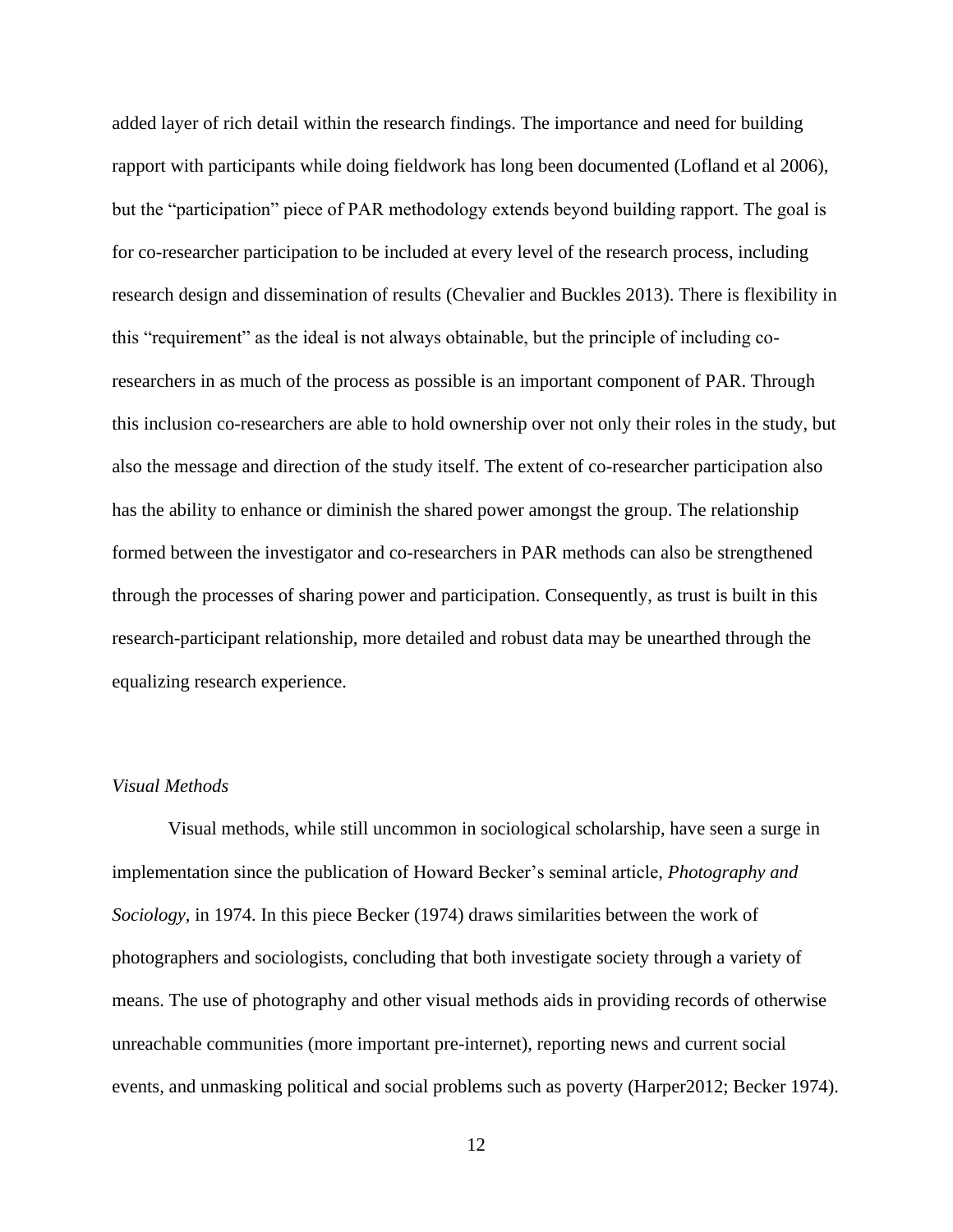Visual investigation provides a unique perspective on society that is not available through text alone. Harper (2012) states, "[Visual sociology] is based on the premise that the world that is seen, photographed, drawn or otherwise represented visually is different than the world that is represented through words and numbers" (4).

I chose to use a visual methodology alongside the PAR framework based on the above premise. Just as images transcend the barriers of language, visual findings transcend what can be learned from narratives alone. The success of visual methods, like photovoice, with marginalized populations is evidence that 1) some concepts, like emotions, may be better understood and/or impactful through images and 2) incorporating visuals into research provides an opportunity for expression often craved by people in vulnerable positions. As I have learned through my own experience as a researcher, individuals in precarious situations, such as homelessness, are often asked about their vulnerability or experience in an ascribed social role, but they are not given the chance to fully explore their answers to such questions. The use of visuals in these instances provide an opportunity to fulfill this missing component and, in return, unearth a hidden trove of knowledge.

Still, visual methods in social science research do pose some ethical dilemmas (Gold 1989). Ethical research in visual sociology is confronted with 1) needing to rethink confidentiality if images of a person or place are identifiable, 2) concerns raised if investigators produce images with little to no interaction between themselves and participants, and 3) managing and alleviating individual or collective harm to participants that may be produced through visual research (Gold 1989). While these concerns should always be addressed when conducting visual research, the method of photovoice provides some alleviation to these ethical dilemmas. In photovoice, co-researchers are taking their own photographs and deciding which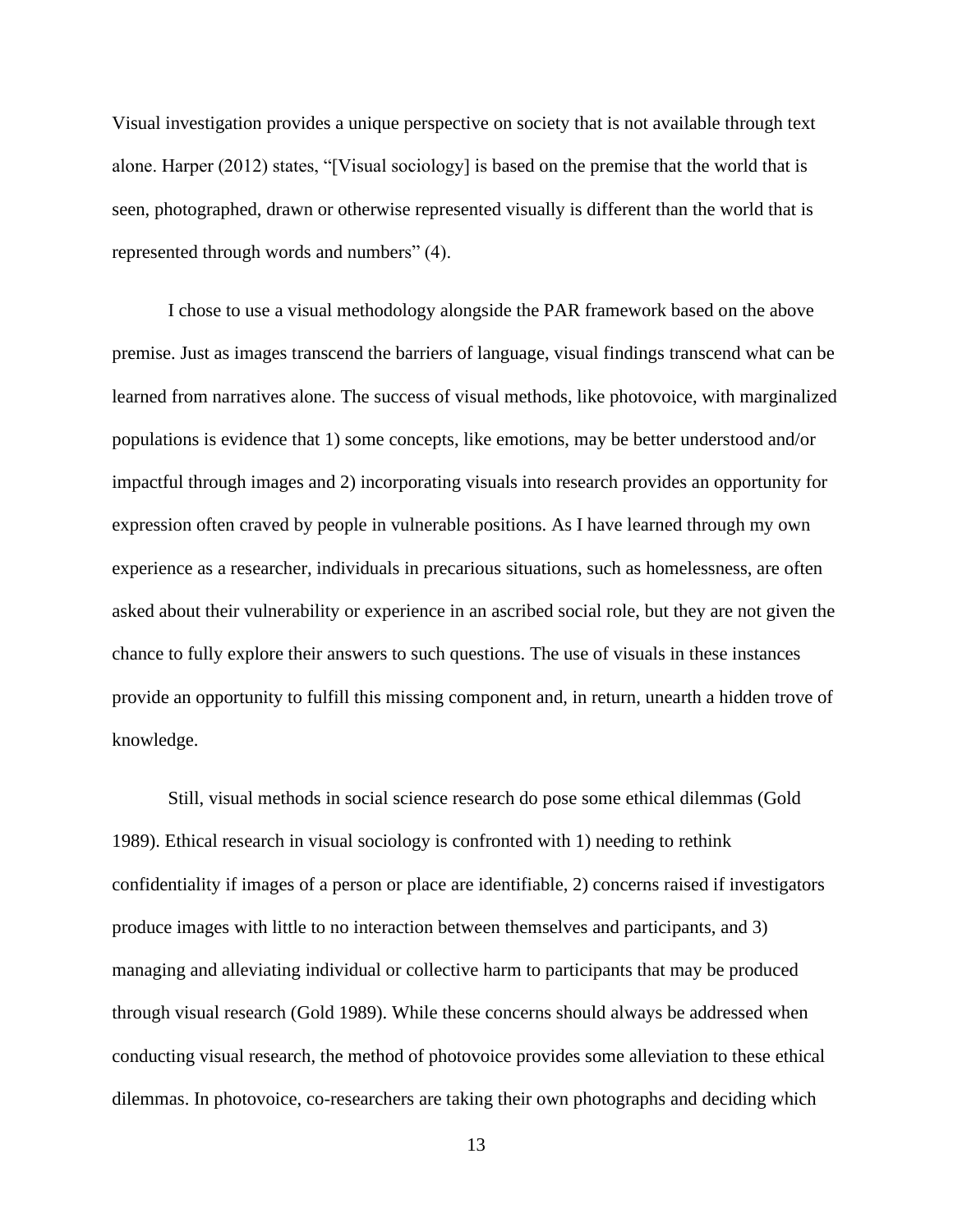images to share with the group, thus they hold the power of deciding the level of anonymity they want to preserve in their pictures. The participatory nature of the photovoice method, including viewing all photographs during dialogue sessions, eliminates the possibility for lack of interaction between the investigator and co-researchers. Photovoice sessions also provide the opportunity to process any negative feelings towards self or others in vivo, making the investigator aware of harm that may be occurring through the research process. The current study enacted additional safe-guards by employing the use of informed consent through the IRB process, requiring that co-researchers obtain written consent to take and share pictures of any identifiable person, including themselves, and, I, the investigator promising to not publish any identifiable pictures of minors that were shown to the group.

In addition to using photovoice in this study for 1) the purpose of generating additional information beyond text and narratives and 2) as a solution to ethical dilemmas in visual research, I incorporated this visual method because of its novel approach to investigating homelessness within sociological scholarship. Photovoice was first used as an approach to qualitative research in the public health field (Wang & Burris, 1997) and has since been adapted for use with various populations in a spectrum of disciplines. Photovoice's creative methodology, participatory orientation, and commitment to social action lends itself to research with vulnerable or marginalized populations, including youth (Davison, Ghali, & Hawe, 2011; Denov et al., 2012; Kaplan 2013), individuals with disabilities (Indelicato, Underwood, and Kane 2019; Newman, Maurer, Jackson, Saxon, Jones, & Reese, 2009), older adults (Andonian & MacRae, 2011), women (Simmons, Roux, & Avest, 2015; Duffy, 2010), and individuals experiencing homelessness (West et al, 2016; Bukowski & Buetow, 2011; Wang et al, 2000). However, while its "success" has been well documented in other fields, sociology has been slow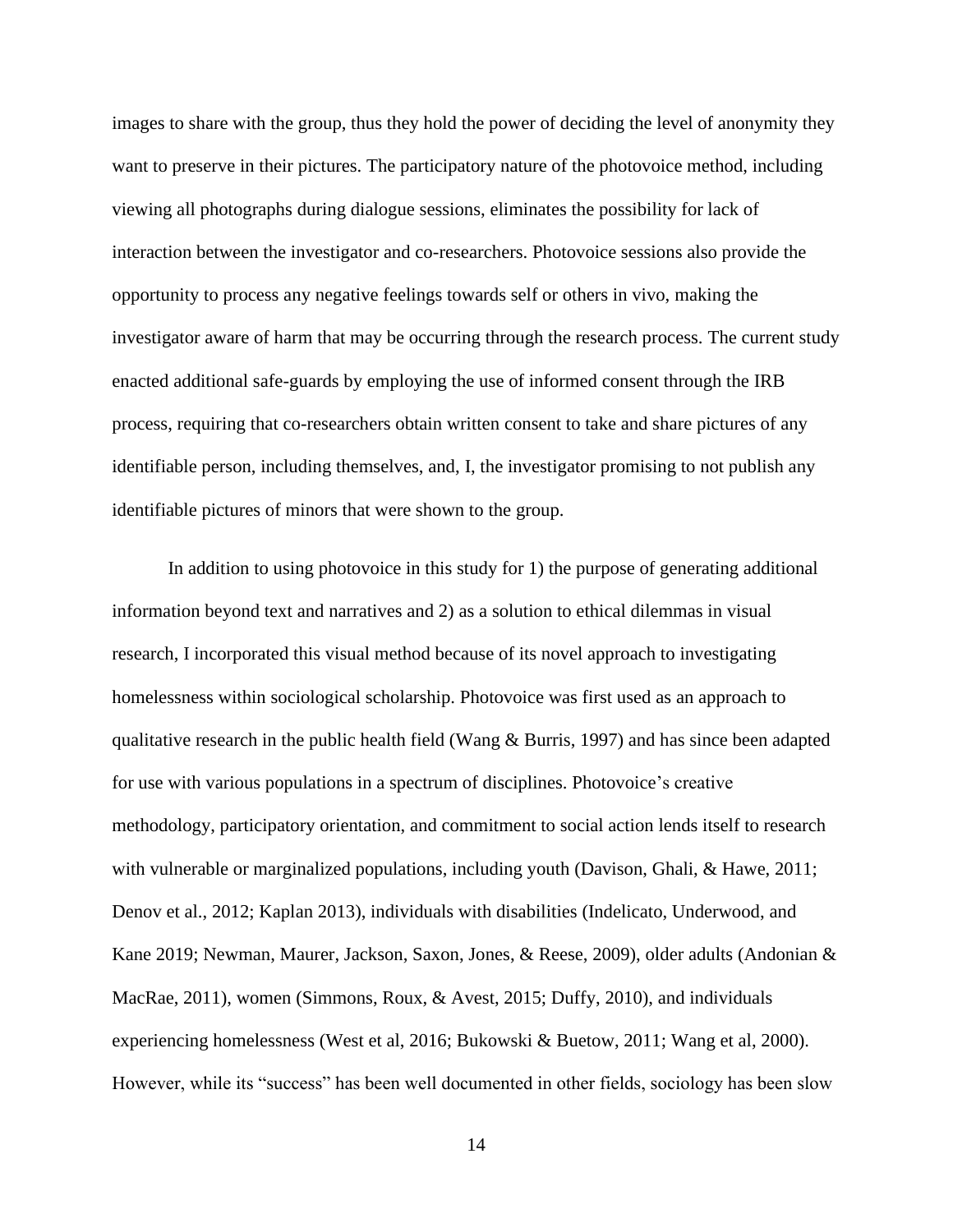to adopt photovoice, and other participatory methods, as a qualitative method of investigation. Reasons behind this are outside the purview of this paper, but this would be a critical perspective to undertake in future work.

## <span id="page-19-0"></span>*Photovoice Components and Procedures*

Implementation of the photovoice method may vary depending on study resources and needs, but the critical components of all photovoice projects include group formation, picture taking, group sharing through critical dialogue sessions, and a culminating *action* (Wang and Burris 1997; Harper 2012). Forming the photovoice group operates similarly to recruitment for participation in other qualitative studies, including developing a research question, completing the IRB process, the investigator approaching potential co-researchers with the opportunity, and providing informed consent before the group begins. However, since it is a PAR method, a photovoice group may also be formed through the direction of, or tandem with, the coresearchers who confirm this would be a salient opportunity. Once a group is formed and logistics are sorted out (where/when to meet, etc.), individuals in the group begin taking pictures to later share with their other co-researchers. Investigators often provide either digital or disposable cameras needed to complete this portion of the project and an introductory "workshop" may be scheduled to help co-researchers learn how to use the camera equipment. In this study, and one previous (Indelicato, Underwood, & Kane 2019), I have seen the need for providing cameras diminish as co-researchers prefer to use the cameras on their phone. Additionally, the investigator may provide prompts for picture taking or develop them with coresearchers depending upon the group's research question. This study used both approaches.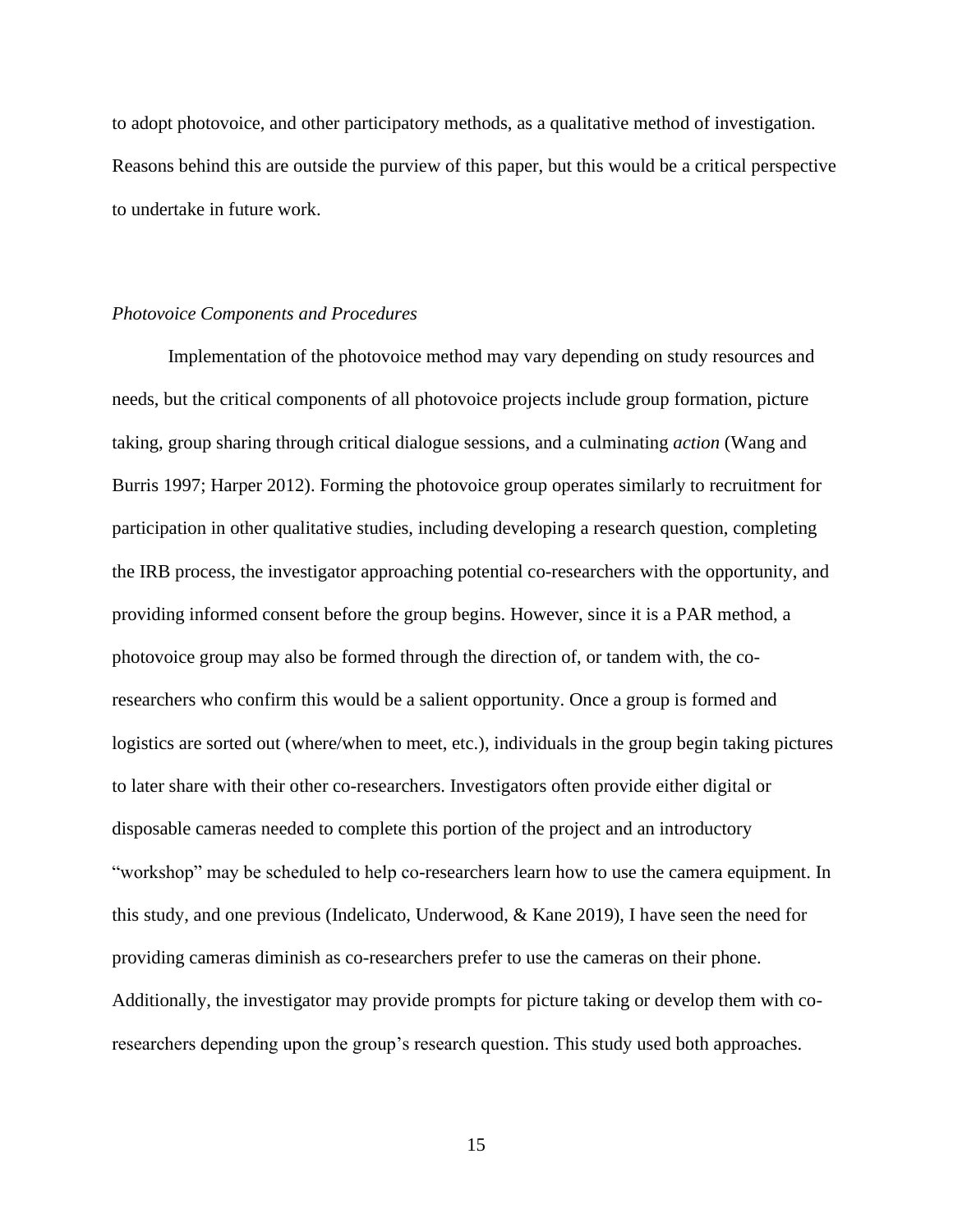Once pictures have been taken group members come back together to share their photographs in critical dialogue sessions. Photovoice gets its name from the premise that the visual is understood in conjunction with the verbal. Therefore the combination of taking pictures (photo) and discussing the pictures (voice) is the crucial component. The structure of the critical dialogue sessions and the ways in which photographs are viewed are up to the discretion of individual groups/projects. However, the photographer is not the only person who comments on the photograph being viewed – the image is often introduced by the photographer and the group joins the discussion once they have "voiced" the context of their image. The final component, following the culmination of group sessions, is an actionable piece of the project that seeks to engage the community ("community" in this sense is variable) with the co-researchers and the products of the photovoice group. An example of this is presenting photographs of camper experiences at a camp for youth with upper limb differences to staff and parents at the end of the camp session to start a dialogue about camper needs (Indelicato, Underwood, & Kane 2019). I discuss the specific procedures of the current study when I introduce the process of data collection later in this section.

## <span id="page-20-0"></span>*Community Partnership*

To facilitate this study, I formed a partnership with a local faith-based organization dedicated to helping individuals experiencing homelessness achieve and retain housing. The organization provides a supportive program for families, single men, and single women utilizing a hybrid Housing First model. Housing First is an approach to securing permanent housing for people experiencing homelessness. Under the Housing First model individuals and families are quickly connected with housing solutions and supportive services to aid in housing retention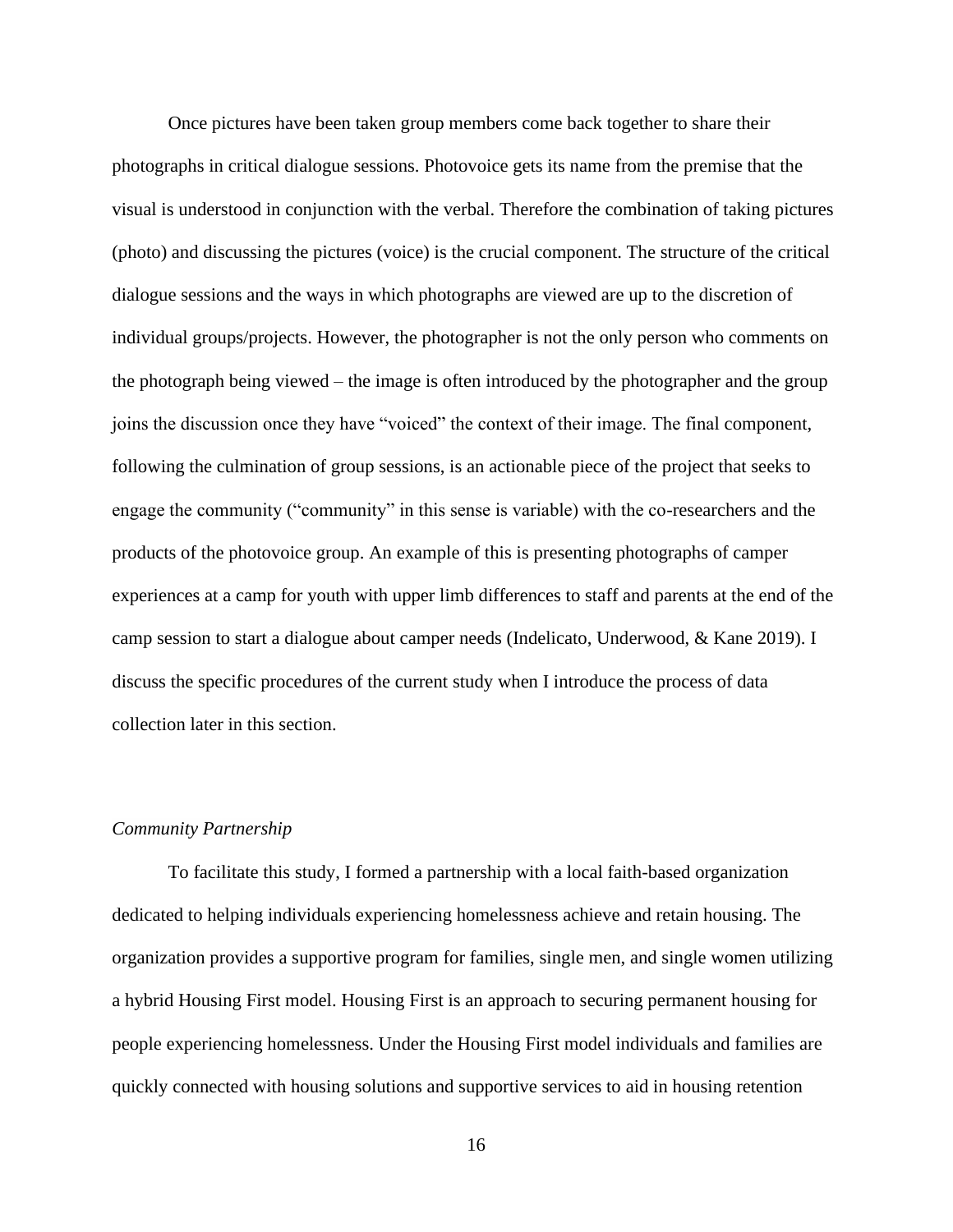without barriers to entry that other programs may have in place, such as graduating from a residential program or maintaining sobriety (HUD n.d.). The hybrid model used by the community organization in this study includes a combination of Housing First principles and transitional housing approaches that include intensive residential support services. This study was implemented exclusively with women from their facility.

The community partners are essential components of ethical and feasible implementation of the project. Partnership organizations make it possible to implement field work studies for logistical, ethical, and opportunistic reasons. Logistically, community partners provide a space to conduct research and are often part of the grant process (if applicable) for securing research funding. Ethically, these organizations provide consent to implement research in their space that often translates to consent to approach and recruit organizational members for study participation. Finally, partnering with a community organization may signal trust of the researcher to potential participants, making the processes of building rapport and recruiting participants more feasible. Co-researchers were recruited for this study by the investigator, who served as volunteer with the organization before and after the project, with help from some staff members in relaying information about the project.

## <span id="page-21-0"></span>*Sample of Co-Researchers*

Women entered the partner organization's supportive housing program through a dual selection process. While they were selected to enter the program by way of an application process, they also "self-selected" into the program by choosing to complete an application. This distinction is pertinent because it provides further insight into the group of women who participated in this study. For example, the community-partner is a faith-based organization with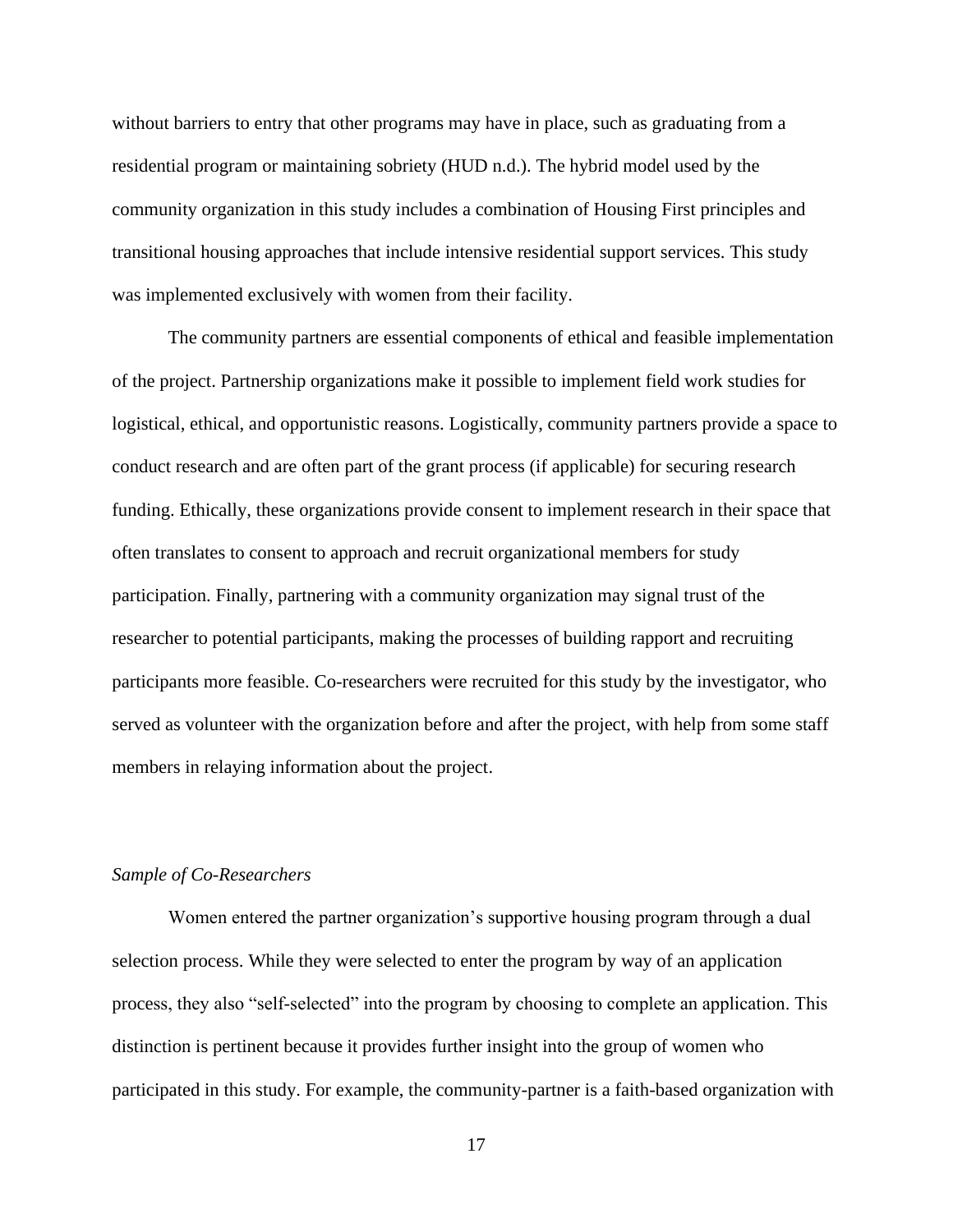explicit rules pertaining to consuming alcohol or other substances while living on site. This may influence individuals who apply to their programs based on whether they agree with, or don't want to abide by, the organizations rules.

The study included 18 women from the partner organization's single women and family programs. Co-researchers were selected using a combination of purposive and convenience sampling (Schutt 2014; Weiss 1995) based on who was living at the supportive housing facility and interested in participating. Staff at the facility were helpful in setting up informational sessions for potential participants and connecting me with women they felt would be most interested. Co-researchers were eligible to be a part of the project if they 1) were 18 years or older, 2) identified as a woman, 3) associated with the community partner organization,<sup>4</sup> and 4) willing to participate in the photovoice groups. Co-researchers were between 24 and 56 years old and many (7) had some level of college education; 5 participants identified as white, 5 identified as African American, and the remaining (3) identified as either mixed race or another ethnicity. A majority of the co-researchers were single (8) and had children (10), however for some who had children, the children did not live with them at the time of the group for a variety of reasons. Table 1 provides more details about the demographics of the co-researchers.

## <span id="page-22-0"></span>*Data Collection*

Data collection began with me, the principal investigator, spending a period of approximately six months building rapport with the case managers and women associated with the partner organization. Spending this substantial time building trust and communication not only increased the validity of the study by decreasing the response bias (or Hawthorne Effect)

<sup>&</sup>lt;sup>4</sup> I use "associated" here instead of "living at," because some women continued participating in the project after they moved into permanent housing. All co-researchers began the group while living at the supportive housing program.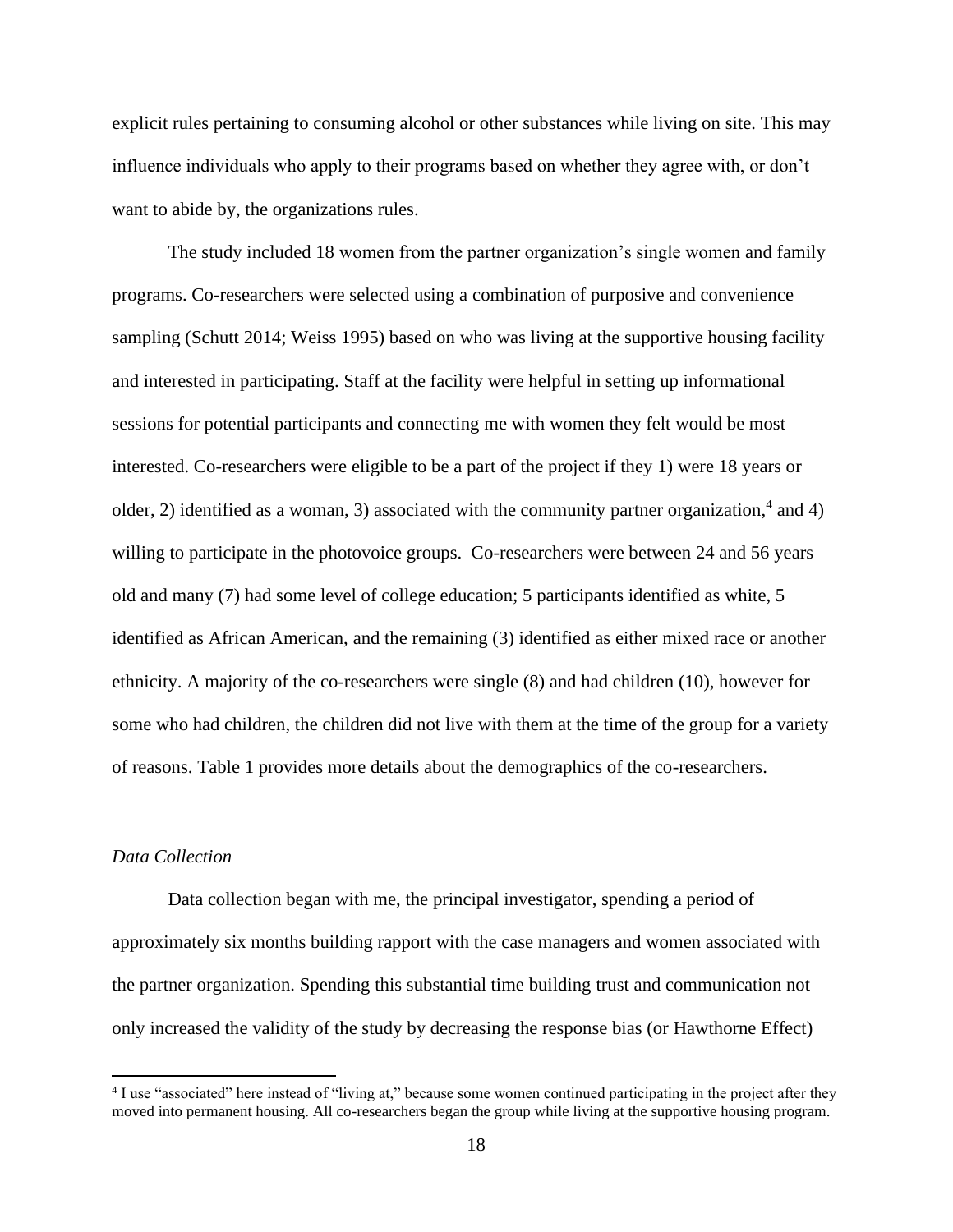that may take place when participants know they are being watched (Lofland et al. 2006), but also helped to gain and retain co-researchers who were initially weary of the research process (Walling 2009). During this time, I held multiple informational project meetings to introduce and explain the study. In these sessions, I described the project, explained informed consent, and answered any questions potential co-researchers had before agreeing to participate in the study.

| Age | Race/<br>Ethnicity  | Highest<br>Level of<br>Education | Relationship<br><b>Status</b> | Children       | If yes:<br>Children<br>Live w/<br>$\mathit{you}$ | Length<br>w/o<br>residence | Been w/o<br>residence<br>before | If yes:<br><b>Times</b><br>w/o<br>Residence | Physical<br><i>Illness</i> | Mental<br><b>Illness</b> |
|-----|---------------------|----------------------------------|-------------------------------|----------------|--------------------------------------------------|----------------------------|---------------------------------|---------------------------------------------|----------------------------|--------------------------|
| 50  | White               | Some<br>College                  | Married                       | Yes            | N <sub>o</sub>                                   | 2 <sub>NO</sub>            | Yes                             | $\mathbf{1}$                                | Yes                        | Yes                      |
| 46  | Belizian            | Some<br>College                  | Single                        | Yes            | No                                               | 6 MO                       | No                              | $\overline{\phantom{0}}$                    | No                         | N <sub>o</sub>           |
| 42  | African<br>American | College<br>Graduate              | Single                        | No             | $\overline{\phantom{0}}$                         | 4 MO                       | Yes                             | 3                                           | No                         | N <sub>0</sub>           |
| 56  | American<br>Indian  | College<br>Graduate              | Divorced                      | Yes            | N <sub>o</sub>                                   | 3 YRS                      | Yes                             | 3                                           | No                         | N <sub>o</sub>           |
| 43  | African<br>American | Some<br>College                  | Separated                     | Yes            | Yes                                              | 1 YRS 7<br>MO              | Yes                             | 2                                           | Yes                        | Yes                      |
| 25  | White               | High<br>School<br>Diploma        | Married                       | Yes            | Yes                                              |                            |                                 | $\overline{4}$                              | Yes                        | Yes                      |
| 29  | African<br>American | Some<br>College                  | Single                        | Yes            | Yes                                              | 3 YRS                      | Yes                             | $\mathbf{1}$                                | N <sub>o</sub>             | Yes                      |
| 50  | White               | Some<br>College                  | Divorced                      | No             | $\overline{\phantom{a}}$                         | 1.5 YRS                    | No                              | $\mathbf{1}$                                | Yes                        | Yes                      |
| 30  | White               | Professional<br>Degree           | Single                        | N <sub>0</sub> |                                                  | $2\text{ MO}$              | Yes                             | $\overline{2}$                              | Yes                        | Yes                      |
| 55  | Mixed<br>Race       | Some<br>College                  | Single                        | Yes            | N <sub>o</sub>                                   | 1.5 YRS                    | Yes                             | 3                                           | Yes                        | Yes                      |
| 46  | White               | Some<br>College                  | Single                        | Yes            | N <sub>o</sub>                                   | 4 MO                       | Yes                             | 7 YRS                                       | Yes                        | N <sub>o</sub>           |
| 35  | African<br>American | College<br>Graduate              | Single                        | Yes            | Yes                                              | 2 WKS                      | No                              | $\mathbf{1}$                                | N <sub>o</sub>             | N <sub>0</sub>           |
| 24  | African<br>American | High<br>School<br>Diploma        | Single                        | Yes            | Yes                                              | 1.5 YRS                    | No                              | $\mathbf{1}$                                | No                         | N <sub>0</sub>           |

Table 1. Co-researcher Demographic Information

Note: Only 13 co-researchers completed and returned their demographic surveys.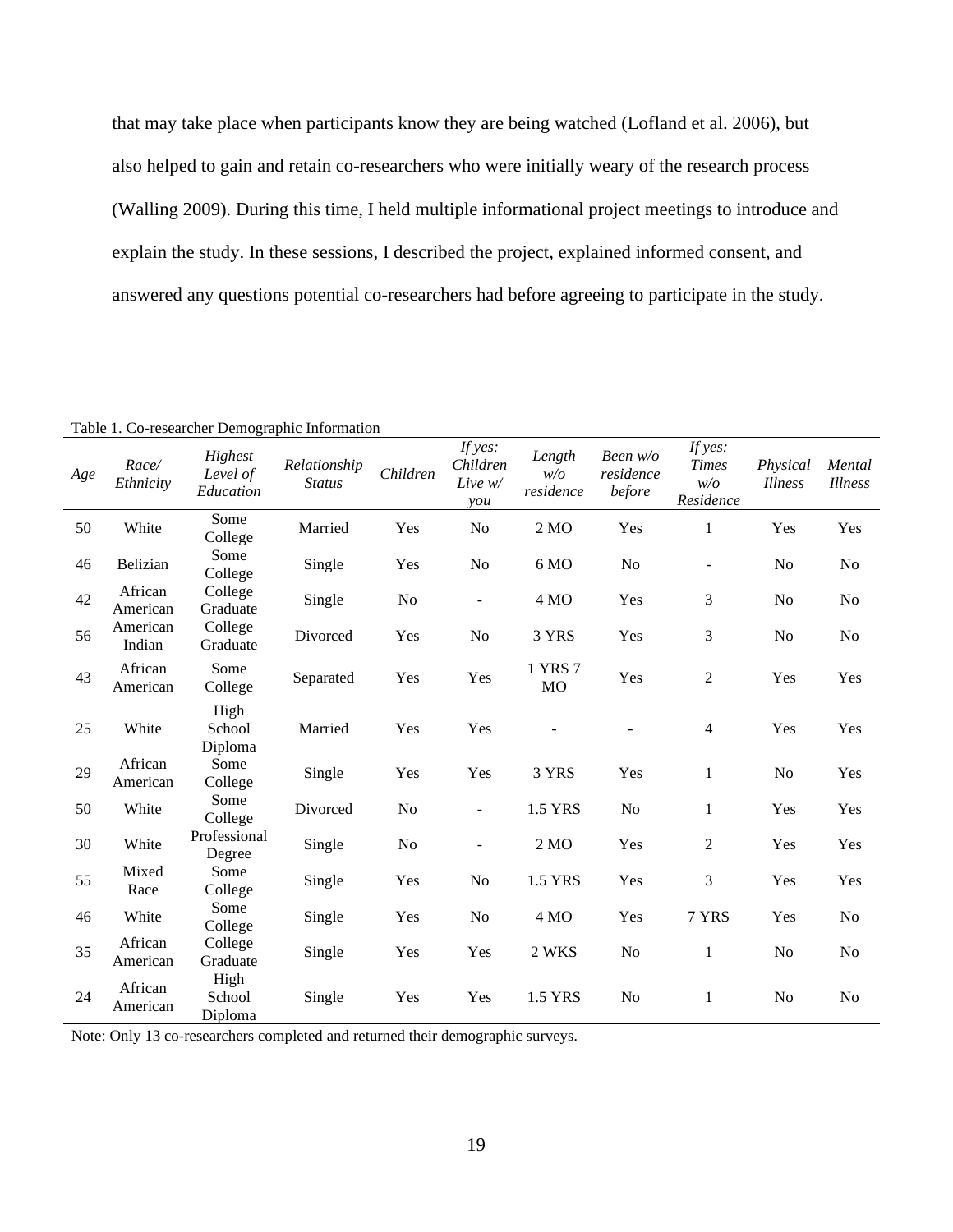Data collection through photovoice group sessions ran for approximately five months and included a total of 14 group sessions throughout. Sessions were typically held weekly with flexibility for holidays, events at the center, or researchers' schedules. The first session was an introductory session with the purposes of ensuring voluntary, consensual participation in the project as well as building rapport between the investigator and co-researchers. This session lasted approximately an hour and included a verbal and written project description, answering co-researchers' questions about the project, obtaining written consent for project participation and permission to be photographed from each co-researcher, having each co-researcher fill out a de-identified demographic survey, distributing cameras, and discussing use of the cameras and ethical picture taking practices. The demographic survey (Appendix A) included questions related to age, race, marital status, time experiencing homelessness, and health diagnoses. At this session, each co-researcher received a copy of the consent form they signed, multiple copies of the photography permission consent forms (to be signed by anyone they wished to take a picture of during the project), a pen, and a camera. As co-researchers joined the group, which they could do at any time, this process was repeated with the investigator for each new participant during their first session. While there were "officially" 2 rounds of photovoice groups during the data collection period, there were no cohorts of members as they could move in and out of participation in the group as they needed. Co-researchers' variable work schedules was a common reason for changes in group participation.

Following the introductory session, co-researchers in each group used the cameras<sup>5</sup> to take photographs to answer the overarching question, *"What do you want others to know about* 

<sup>5</sup> Following a couple of sessions, co-researchers relayed that it was easier to take pictures using their cell phone cameras. Many returned their digital cameras and began using their phones instead. When new co-researchers joined the group, they were given the option to borrow a camera or use their phone's camera.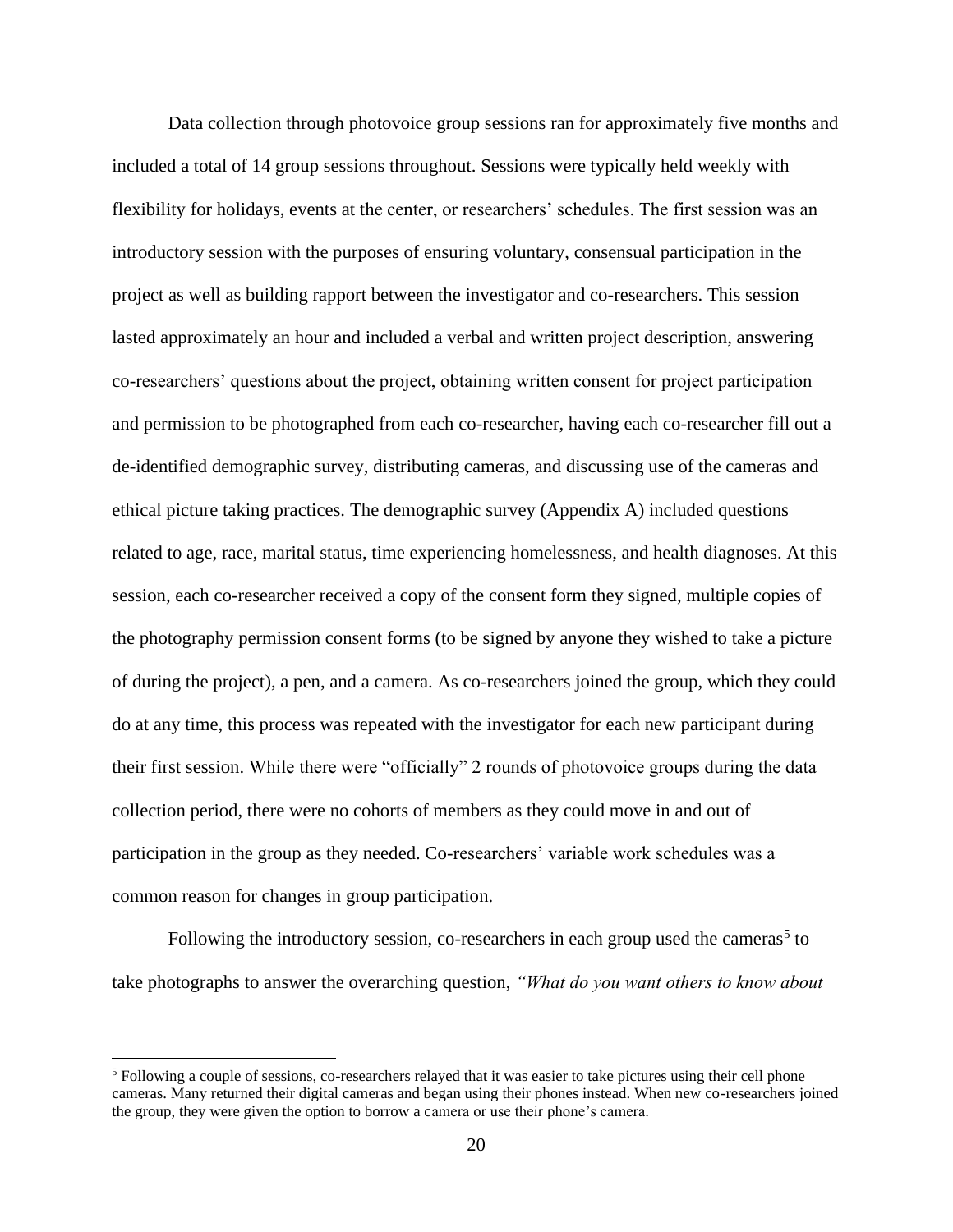*you?"* The picture prompt was left intentionally broad and open-ended to allow each coresearcher to make meaning from their photos. All co-researchers who photographed a person in the pictures collected and returned photography permission forms to the investigator when they returned their cameras. If the co-researcher took a picture of their minor child, they signed a form on their child's behalf. Pictures were uploaded for viewing to a secure folder on my laptop, via email or directly from digital camera, at the beginning of each session. Each session lasted an average of one and a half hours.

All of the sessions after the first were critical dialogue sessions that lasted approximately 90 minutes. Each dialogue session was audio recorded to ensure accuracy of analysis. The critical dialogue sessions in photovoice are essential to determining meaning of the photographs according to the photographer as well as to provide a space for co-researchers to voice their narratives individually and collaboratively. During each session co-researchers shared one to two<sup>6</sup> photographs guided by the SHOWeD framework (Strack et al 2003). This framework is the most widely accepted "standardized" guide for Photovoice projects (Harper 2012). The SHOWeD protocol asks co-researchers to answer a set of questions about their photograph wherein these questions follow the acronym SHOWeD (What do you SEE here? What is really HAPPENING here? How does this relate to OUR lives? WHY does the situation exist? How could this image EDUCATE others?<sup>7</sup> What can we DO to address these issues?) This framework was helpful in guiding co-researchers to answer relevant questions about their photographs and in directing the group's critical dialogue. However, I found the guide's questions did not map

<sup>&</sup>lt;sup>6</sup> The original plan was to show and discuss all group members' photos taken during the previous week during each session, but we had to quickly change expectations after the first two sessions. The discussion around each photograph, plus the propensity of sessions starting late for variety of reason, was longer than expected. However, the information being generated was robust and essential to the project, so very little time limitations were imposed. <sup>7</sup> There are alternate versions of this question, including "How can we become EMPOWERED by our new social understanding?" (Harper 2012)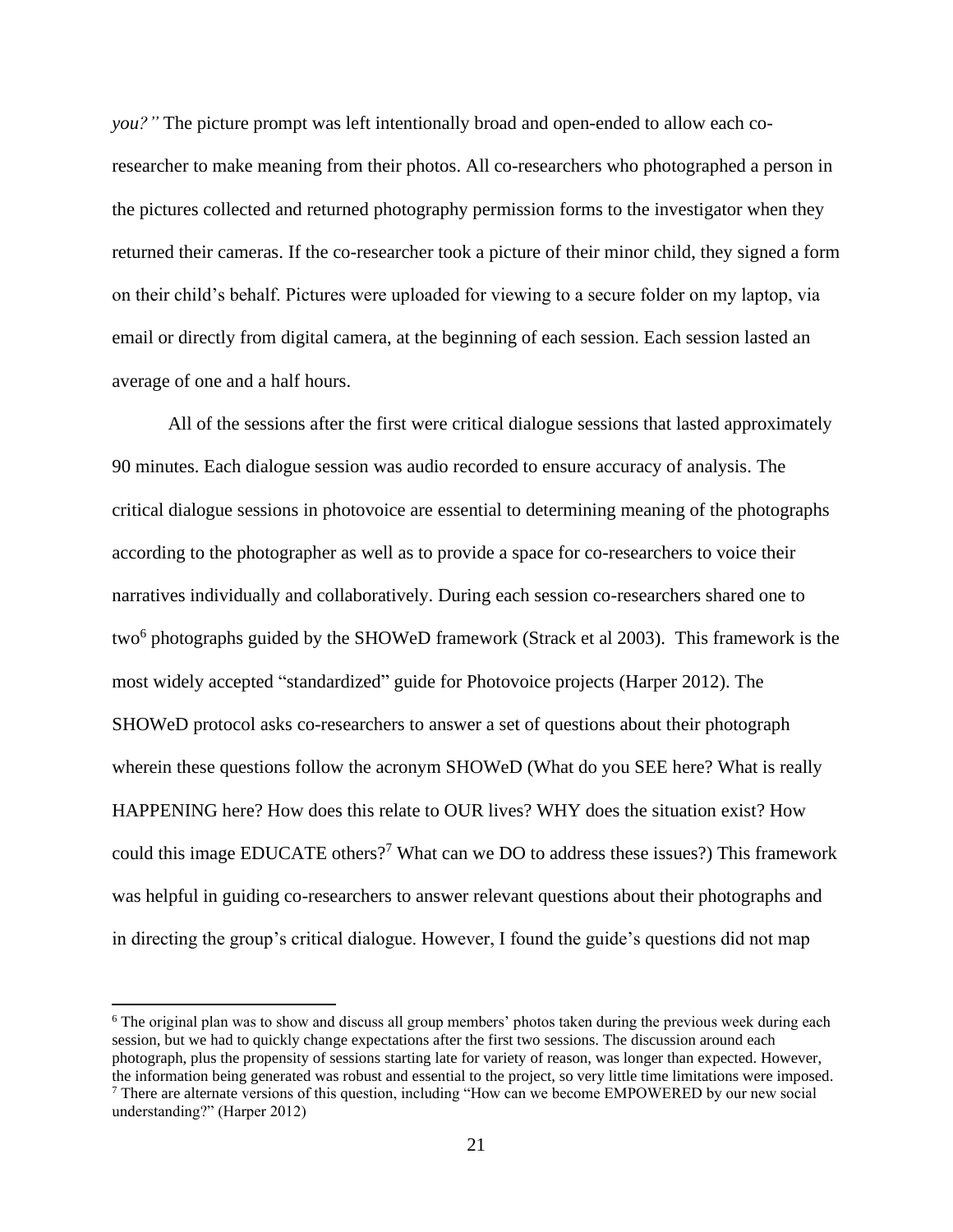onto the needs of our research question and population as smoothly as I had anticipated. For example, many co-researchers felt that the question, "why does this situation exist?", was inherently negative and did not match the "positive" photograph they shared. Therefore, we added a question in to our "group question guide" in between the O and W questions that asked: Does this situation (being viewed) represent a problem or a strength? Although we used the SHOWeD method (Appendix B) loosely it was a helpful guiding framework to uncover the narratives that existed behind and between the co-researchers' photographs.

Co-researchers also discussed the ways they would like to share the photographs with their community and city in these sessions. The final portion of the project was a celebratory and community-driven gallery event showcasing the photographs taken as part of the project. This event was held at the end of the data collection period at the supportive housing center. Coresearchers, other residents and staff of the center, community partners, and partners of the center were invited to attend this drop-in event. Visibility and voice, of the project and coresearchers, were the two main goals of participation in this event.

### <span id="page-26-0"></span>*Data Analysis and Reflexivity*

Following data collection, the audio recordings from the dialogue sessions were transcribed verbatim. Identifiable information was removed to retain confidentiality before analysis. I used a modified grounded theory approach (Charmaz 2014) to code and analyze both the photographs and the discussion transcripts. While this approach to analysis is iterative and inductive, it is not fully divorced from the researcher's perspective and position. Consequently, I felt it necessary to situate my perspective of reference and practice reflexivity throughout the project (Bolton 2010). To do this, I regularly reflected on my thoughts, feelings, and experiences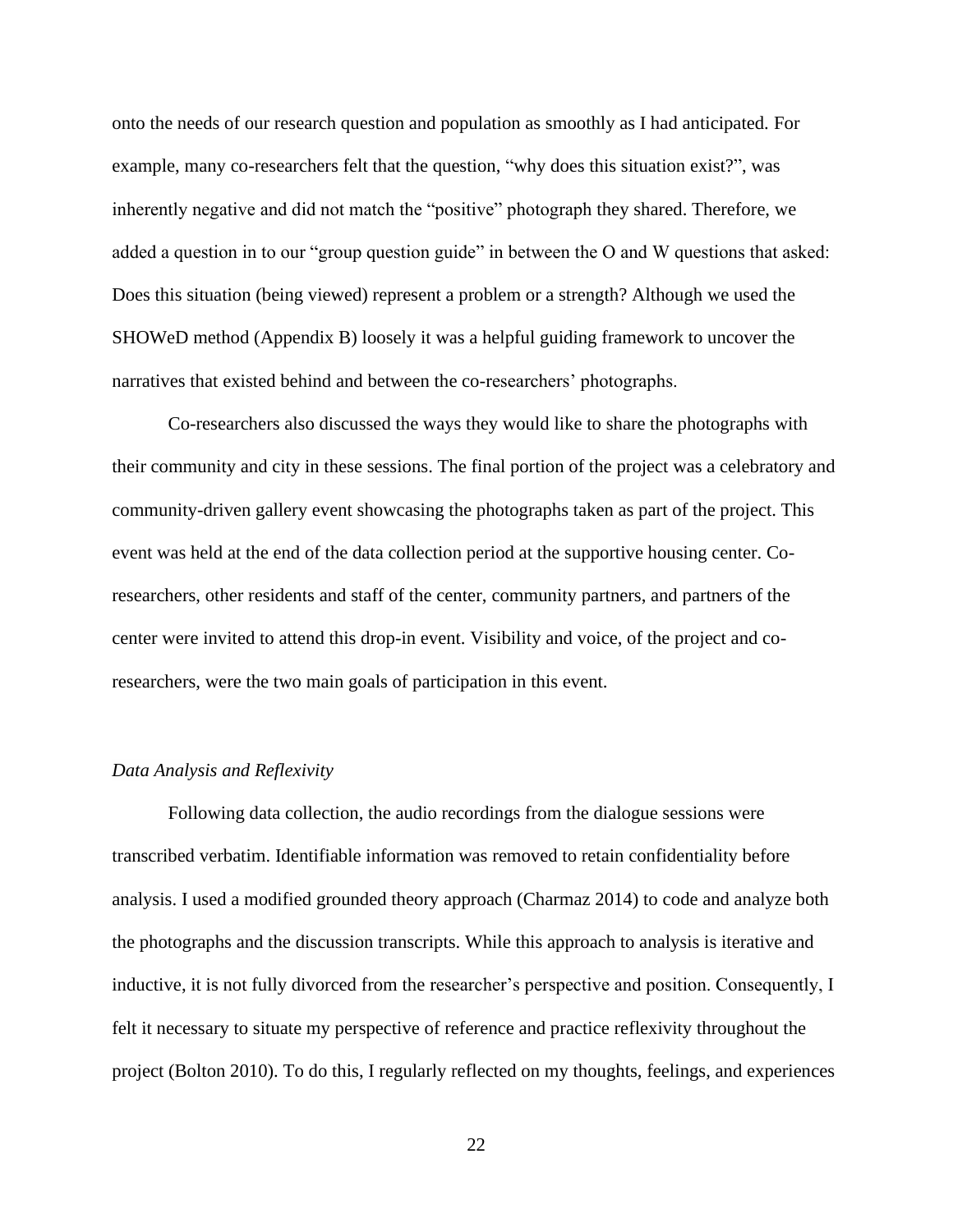related to the project and its findings. I did this to not only ensure the magnification of the coresearchers' experiences versus my own, but to actively implement checks and balances against doing so if needed.

## <span id="page-27-0"></span>**FINDINGS**

## <span id="page-27-1"></span>*Who We Are: Self-Expressed Identities*

When asked, "What do you want the world to know about you?" the women gave many answers that varied while simultaneously being similar and consistent. Being able to hold the group for as long as we did allowed for saturation of answers to take place. While the women discussed being "uniquely them" on multiple occasions, there was clear comradery and support based on their similarities, including their shared journey of experiencing homelessness. In these juxtaposing conditions is where the complexity of their identities became most clear; a complexity that the group decided should be celebrated. While this discussion will center on what the co-researchers had in common, it would be remiss to not to share their uniqueness as well. As Sarah put so eloquently,

"Something like bright and vibrant and that stands out maybe in the middle of things that aren't so beautiful… I think it's be yourself. And don't be afraid to be yourself, be unique."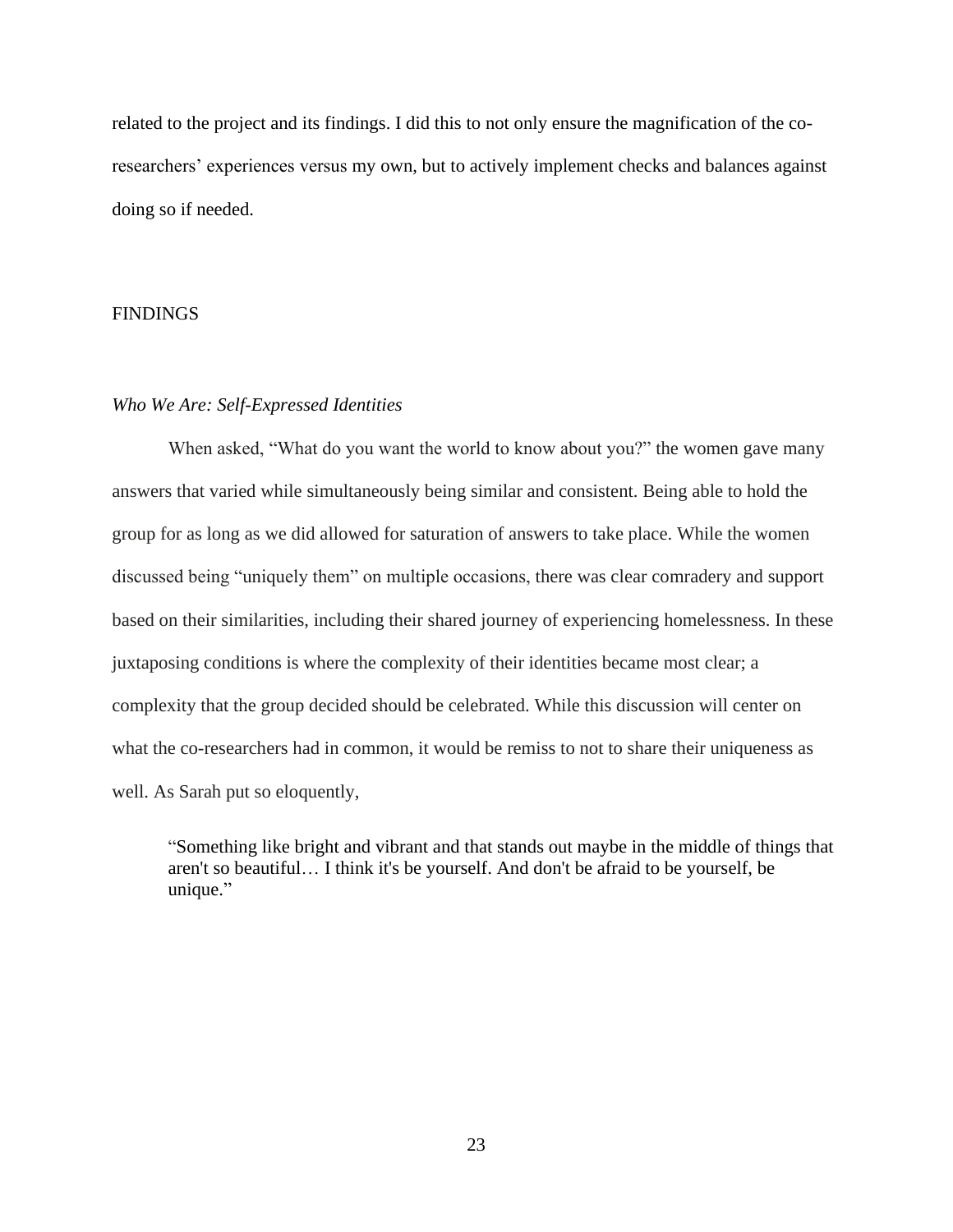

*Image 1. Standing Out While Blending In*

When Sarah shared this image with the group there was immediate recognition of the concept she was attempting to display. Group members *felt* the lone yellow flower among the green weeds. They chimed in with praise and interpretation of the photograph. The shared thought process of the group was palpable and illustrative; members were responding as if saying, "I know how that feels, to feel beautiful, unique, and alone all at the same time." The tension felt amongst the group with this photograph sets the stage for understanding identity through the perspective of women experiencing homelessness: constantly stuck in between the self (perception, esteem, worth) and society (where they belong within the group).

Further illustration of the women's unique and shared personhood is found in Table 2. Table 2 illustrates co-researchers' answers to the questions, "What is one thing you want me to know about you?" and "What is one thing you want your community to know about you?" which appeared on the demographic survey. Answers to first question (what they wanted me to know about them) ranged from light-hearted, like hobbies such as being outdoors and listening to music, to serious personal information about themselves, for example "I'm adopted," or their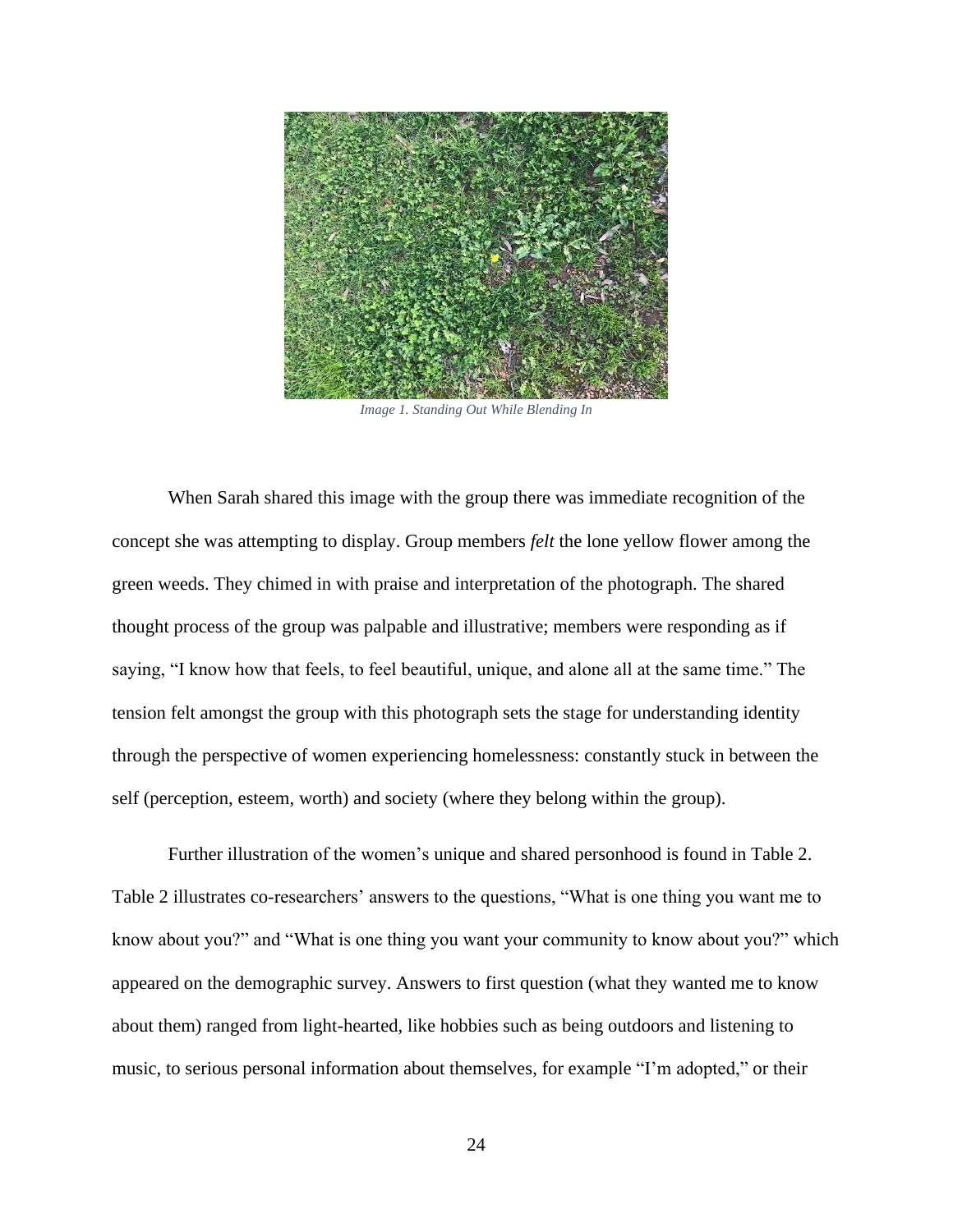families. In the second question (what they wanted their community to know about them), many co-researchers' answers shifted to discussing who they are outside of homelessness or attempting to placate the community about why they may be experiencing homelessness. The answers to both questions set a strong foundation for what I observed within the Photovoice group through photographs and dialogue. The group of women I met with conveyed the difficulty of managing their identities due to the tension they feel between their perception of self and ascribed social status as a "homeless person."

| Table 2. What the Co-Researchers Wanted Us to Know |
|----------------------------------------------------|
|----------------------------------------------------|

| One thing you want me to know about you?                                                                                           | One thing you want your community to know about you?                                                                        |
|------------------------------------------------------------------------------------------------------------------------------------|-----------------------------------------------------------------------------------------------------------------------------|
|                                                                                                                                    |                                                                                                                             |
| Contrary to popular belief, I am very nice                                                                                         | I am very dependable and a hard worker                                                                                      |
| I are many "layers" that me                                                                                                        | "Homeless" does not mean "hopeless"                                                                                         |
| I have been working with homelessness of women<br>with children and teens who have aged out of foster<br>care system for 20+ years | I am serious about ending the condition of homelessness in<br>the USA while I am alive!                                     |
| I love outdoors                                                                                                                    | I love to love others                                                                                                       |
| I am a loving mother of 4 babies and a wife of an<br>amazing man                                                                   | That I have a past but I am not my past                                                                                     |
| Everyday I fight life's up's and downs for five people<br>and it fills good to only do it for the most important<br>ppl in my life | I am strong through it all                                                                                                  |
| I am a music fanatic!!!                                                                                                            | Not all homeless people are unhappy $\&$ misrable. Some are<br>better off homeless than where they were & much happier.     |
| I'm adopted                                                                                                                        | I'm homeless                                                                                                                |
| I struggle with finding housing.                                                                                                   | I am more than my mental illness                                                                                            |
| Goofy; like have fun (lol); smart if I play attention;<br>survivor; child of God                                                   | I child of God that is a survivor                                                                                           |
| I love to smile and bring positive energy to all spaces!                                                                           | "Ditto" :)                                                                                                                  |
| I have 2 kids 1 year old and 5 year old                                                                                            | That I understand what most of my community is going<br>threw and have been through some of those same things<br>first hand |

Note: Co-researchers' answers were recorded verbatim, the only omission was to protect identity.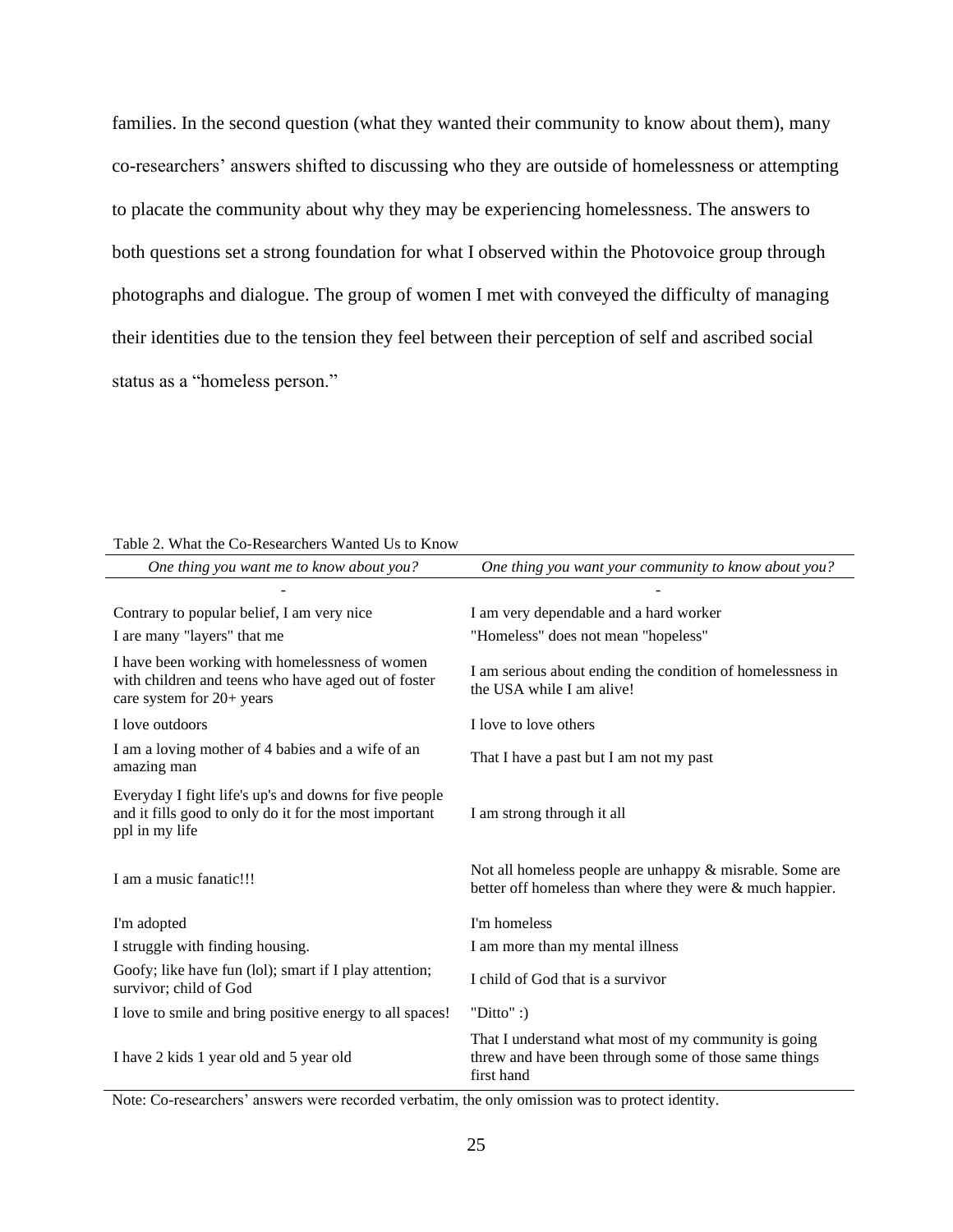During our photovoice groups I observed co-researchers expressing "who they are" through discussion, photographs, and embodiment. Their identities comprised a multitude of social roles, familial roles, and self-perceptions that either served or soothed the tension they expressed between these parts of themselves. However, there were common themes among the group. Co-researchers expressed that they were 1) hopeful individuals, 2) women of God, and 3) mothers. Below I discuss each of these identities and how their assertion led to processes of reclamation.

## <span id="page-30-0"></span>*Hopeful*

When considering their shared identities, the women often identified themselves through their photographs and narratives as people with hope and future plans. Hope was discussed as both an active and passive piece of the women's lives. For example, having hope or keeping hope was an important coping strategy mentioned throughout the groups. Believing that things would get better or there was a purpose for this experience played a significant role in the women's ability to stay mentally and physically well and to make the needed strides towards their goals, including attaining housing. Hope was even expressed as an active process within identity management and reclamation among the women. As JoAnn stated, "I hope that we as women don't lose ourselves because who are we if we're not ourselves."

This process of drawing on hope served as a reminder to not lose one's self within this experience of homelessness, signaling 1) the importance of not succumbing to the role of "homeless person" and 2) staying true to the person outside of this experience will open the door for good times ahead. Shawna told the group that,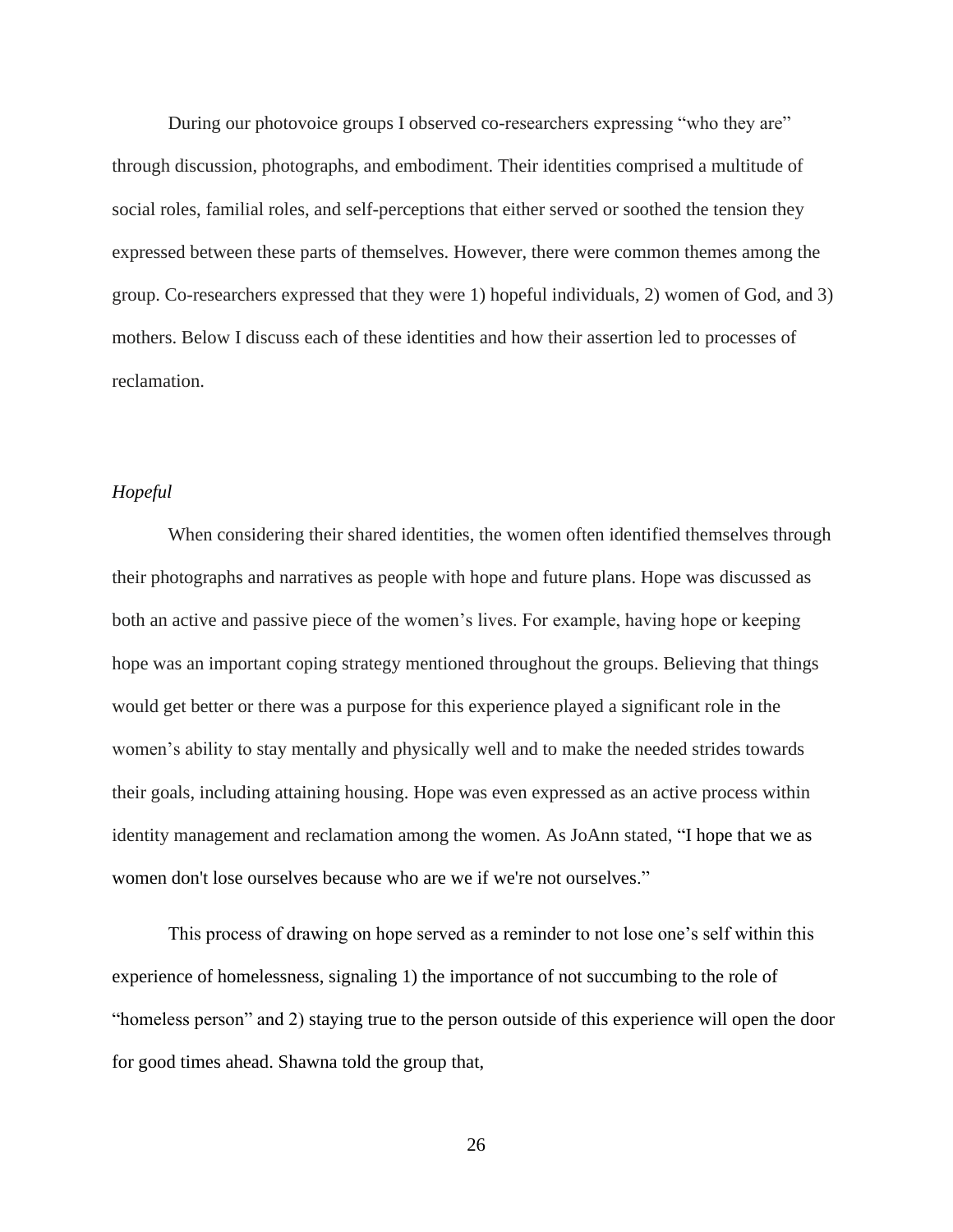"It still gives me hope, because I can remember the good times with her and it gives me hope that I can still have those eventually in my new life."

At other times, hope was treated as something that was a part of you, a trait of your spirit, an i*dentity* in and of itself versus an action that needed to be taken. Being a joyful or hopeful person was a coveted identity amongst the group – co-researchers expressed their desire to remain hopeful even on days with tremendous obstacles. Hopeful people were viewed as more likely to succeed with their goals or be happy in life, something that seemed to feel elusive at the time for many. Reina illustrated the value of being a hopeful person with this quote:

"Even though you can see the clouds, you can also see the sunshine and the blue skies so it gives you hope that there's better.

In sum, hope was expressed as a gateway among the group. Being a hopeful person supported the women in navigating homelessness through its ability to help alleviate fear and grief often experienced during homelessness, illuminate a pathway to the future, and act as a reminder to be "the person outside of homelessness" – to just be Sarah or Reina or JoAnn.

## <span id="page-31-0"></span>*Women of God*

An overwhelming majority of co-researchers expressed a large portion of their core identity to be "women of God." This role was most often described through professions of faith in God and/or by describing themselves as "believers." Spirituality, specifically through the Christian faith, was one of the most frequently discussed themes throughout the groups. Women illustrated ways that God was present in their lives through their strength to get through, by bringing them to this supportive housing facility, and providing the hope they held onto. It was unusual to have a group session where none of the photographs presented pertained to faith or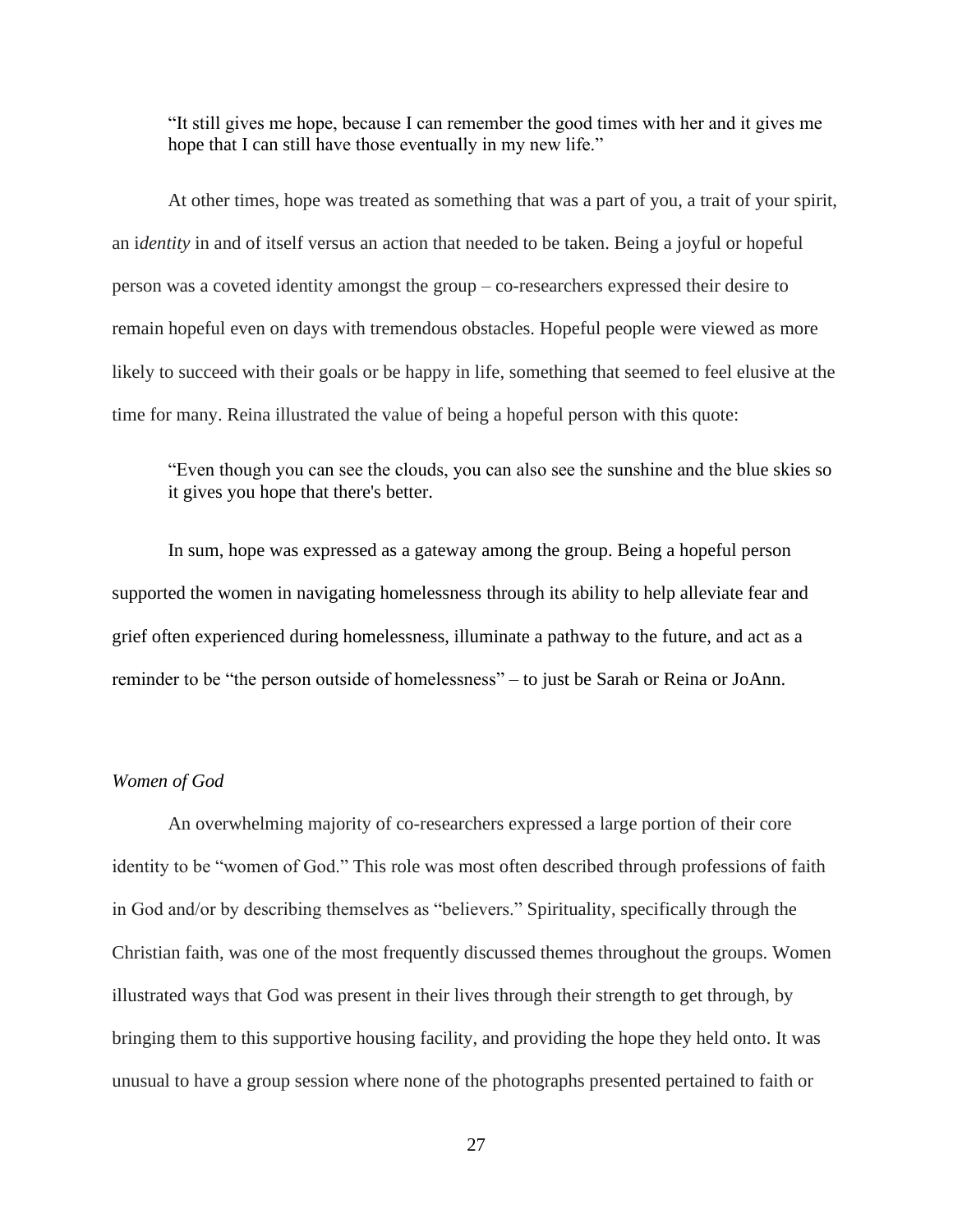belief. Often, the women expressed their faith through taking pictures of how God was

portraying beauty in the world or showing them the way, like in the picture below.

Alanna took the photograph below and described it in this way:

"I was just letting light through darkness. You know? Cause everybody needs light. If you sit in darkness then your whole life will be in dark so I just feel like everybody just needs God's light, some light to shine upon them."



*Image 2. The Way*

At times the women's identity as a "faithful person" often seemed conflated with their description of themselves as a "hopeful person," like in the quote above. However the difference in these pieces of their identities was in who was taking control of the situation in which hope or faith was needed. Angelica expressed this when she said:

"I feel like, being attached [stuck in my head]and wanting to become de-attached, so I can start doing more what God wants me to do, but for right now, I feel like I'm attached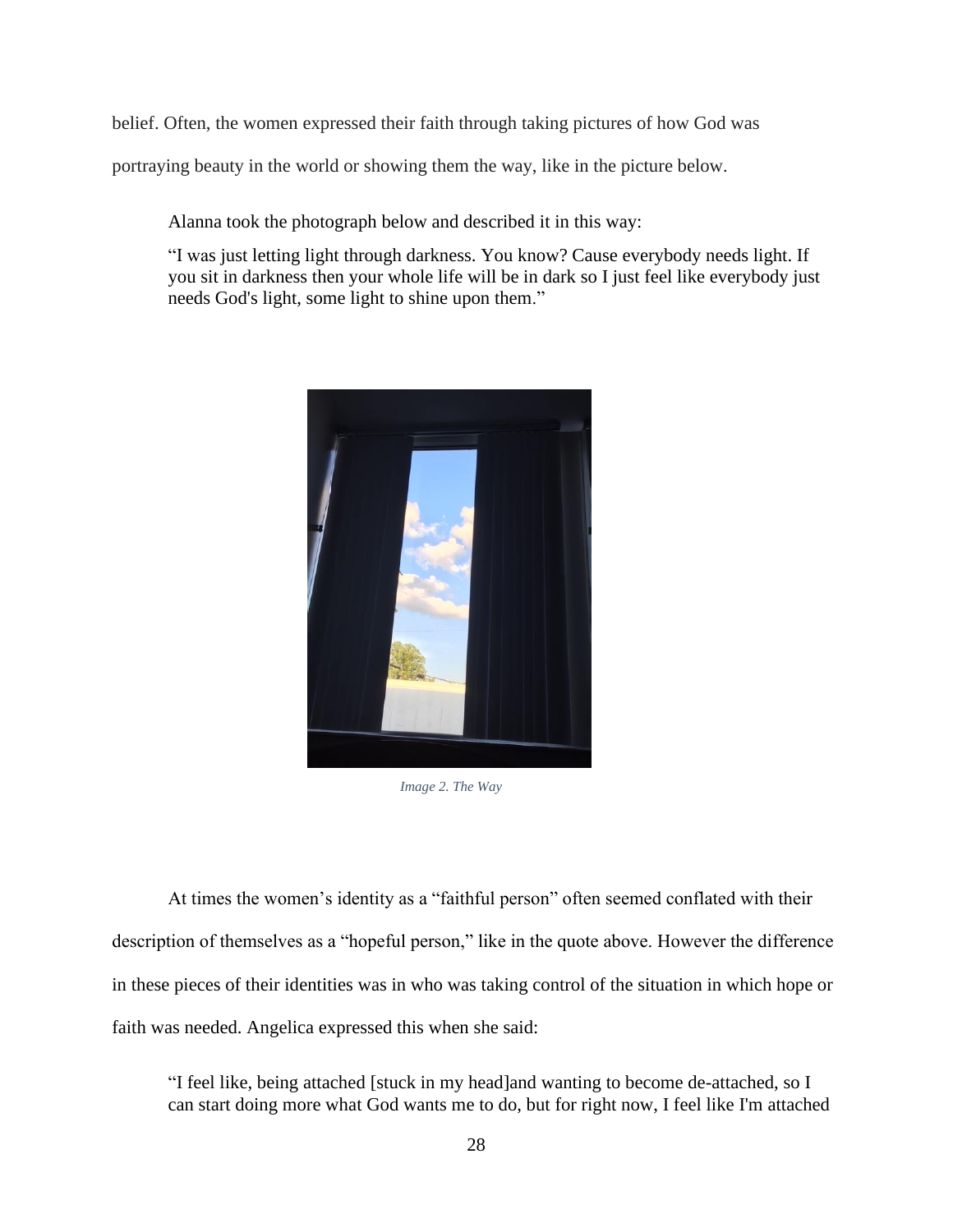and going around in circles over and over and over. Trying to figure out what my calling is and what I need to be doing."

Being a "hopeful person" signaled one's ability to control their perspective and actions in a way that would provide relief and positive outcomes. Alternately, being a "women of God" or a "faithful person" demonstrated one's ability to "let go and let God," that is to take direction from God and believe that direction will lead towards happiness, stability, and purpose. God was a clear and prominent piece of the co-researchers' support system. Being a faithful person meant not only that the women had perspective beyond this experience, but they also had someone to carry their daily burdens when they got too heavy to bear.

Hope and faith serve intertwined yet distinct roles in the process of identity reclamation among this group of women. Hope was a self-initiated action or thought that expressed a link to their identity outside of homelessness, while faith provided the *permission* they needed to believe in that identity. This is another example of the tension the women felt between displaying an identity other than "homeless person," and feeling as if that identity would be honored within society. Being a faithful person instilled the belief that who they perceived themselves to be would be honored by God, an entity outside of homelessness.

While faith and spirituality were at the center of many of the women's lives, it's important to recognize that the supportive housing facility they were living in was part of a faithbased non-profit organization. God was all around us (a majority of our sessions took place in the facility's chapel), even appearing in multiple co-researcher's images. Image 2, *The Way* (above), was taken from one of the women's suites as Alanna sat on her bed. She told the group that she took this picture after looking up from reading her Bible and seeing that the sight from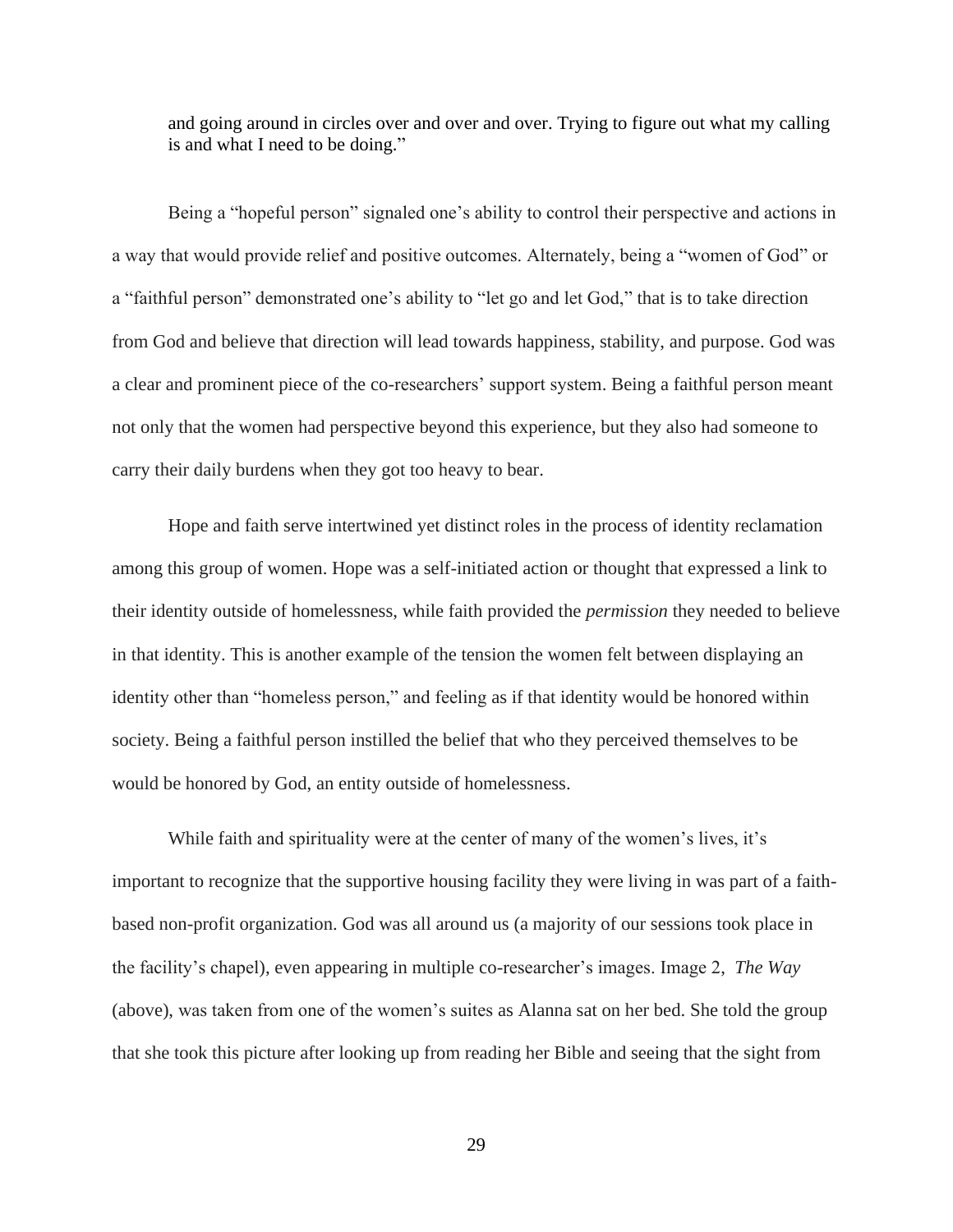the window mirrored God's light showing the way. The group's response to this image was awe and acknowledgment of Alanna's experience in "seeing the way."

Although the co-researchers lived in a faith-based facility, the environment did not necessarily dictate what the women believe, as reliance on faith and religion among us women experiencing homelessness has been shown before. Referring to women on the street outside of Washington, D.C., in the mid-1980s, Liebow (1993) stated, "For homeless women… religious belief was typically unquestioning and uncomplicated." However, it is contextually necessary to consider the ways in which the women in these groups may have self-selected into this particular living facility or were being educated in particular ways. Faith was clearly a major part of the coresearchers' identities and their environment invited more questions around how faith became a part of their identity; these questions cannot be answered by this analysis but should be taken up, nonetheless.

## <span id="page-34-0"></span>*Mothers*

Finally, the women identified themselves as people focused on the love in their lives, including children, family, friends, and pets. They were raising children or grieving the loss of their parents, and, for some, the loss of their children either through untimely deaths or a loss due to children being removed from their homes by child protective systems. Grief and joy are universal emotions that all humans experience, and, above all, the women wanted to take pictures representing these emotions to tell about their lives. The roles in which the women most often associated these powerful emotions were their identities as caretakers.

The caretaker role overwhelming manifested as "being a mother" among the coresearchers, but other caretaking identities were expressed. For example, Amber told the group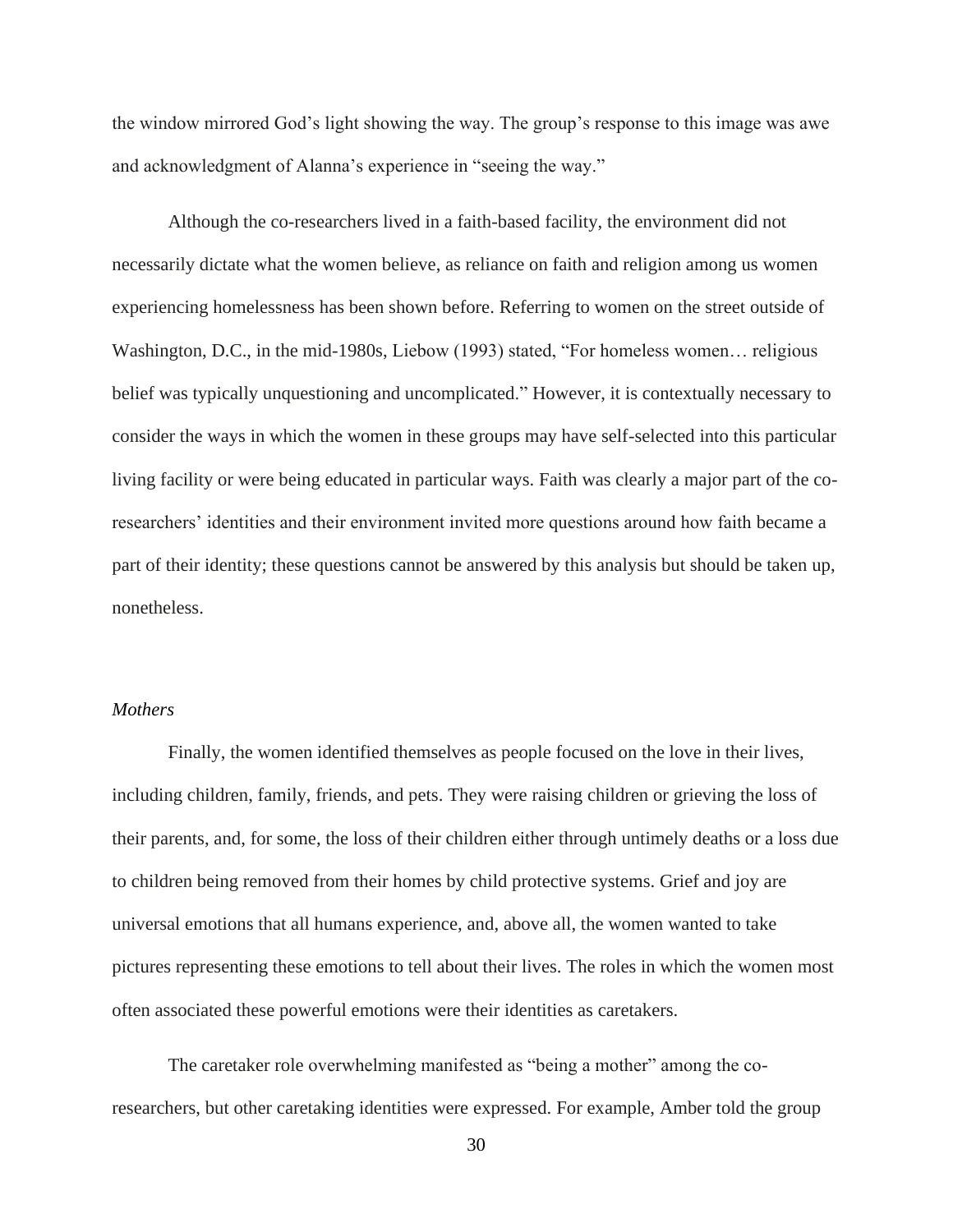how even though she didn't have any children she empathized with their experience. She was her elderly mother's caretaker before she passed away and expressed understanding the joys and pitfalls of "mothering." However, because of the wealth of data presented expressing "mother" as the primary caretaking identity, I will focus on that role in this discussion.

Being a mother was not only a part of "who they are," for most of the women in this group it was a core identity. Their children were their "reason" for making certain decisions, for being hopeful, faithful, etc., regardless of the child's age or whether they were currently living with their mothers in supportive housing. For example, Jacqueline, one of the mothers in the group, shared this regarding who she was and what she considered important in her life:

"The reason I decided to show this one [photograph of me and my daugher] $8$  as my first is because my daughter technically saved my life. She changed my whole behavior … My daily life, which is taking care of my children, making sure they're okay because that's what I ... I'm a stay at home mom."

Even though many of the women felt the strain from having small children whom they were taking care of for much of their day, the co-researchers' children also played an important role in their mothers' support system. Successfully navigating homelessness requires a combination of structural availability and stringent personal agency. I learned from this group of women that experiencing homelessness without a foundation or a "why" is often a losing battle. Being a mother provided that foundation for many of the co-researchers; their attainment of housing directly affected their children, not just themselves. Faith in God, as I discussed in the previous section, somewhat provided this foundation for many of the co-researchers, however faith is intangible, making it easy to explain away or ignore. The co-researchers showed me that

<sup>8</sup> This picture was omitted from the publication because it showed Jacqueline's daughter's face and the investigator promised not to use identifying pictures of minors.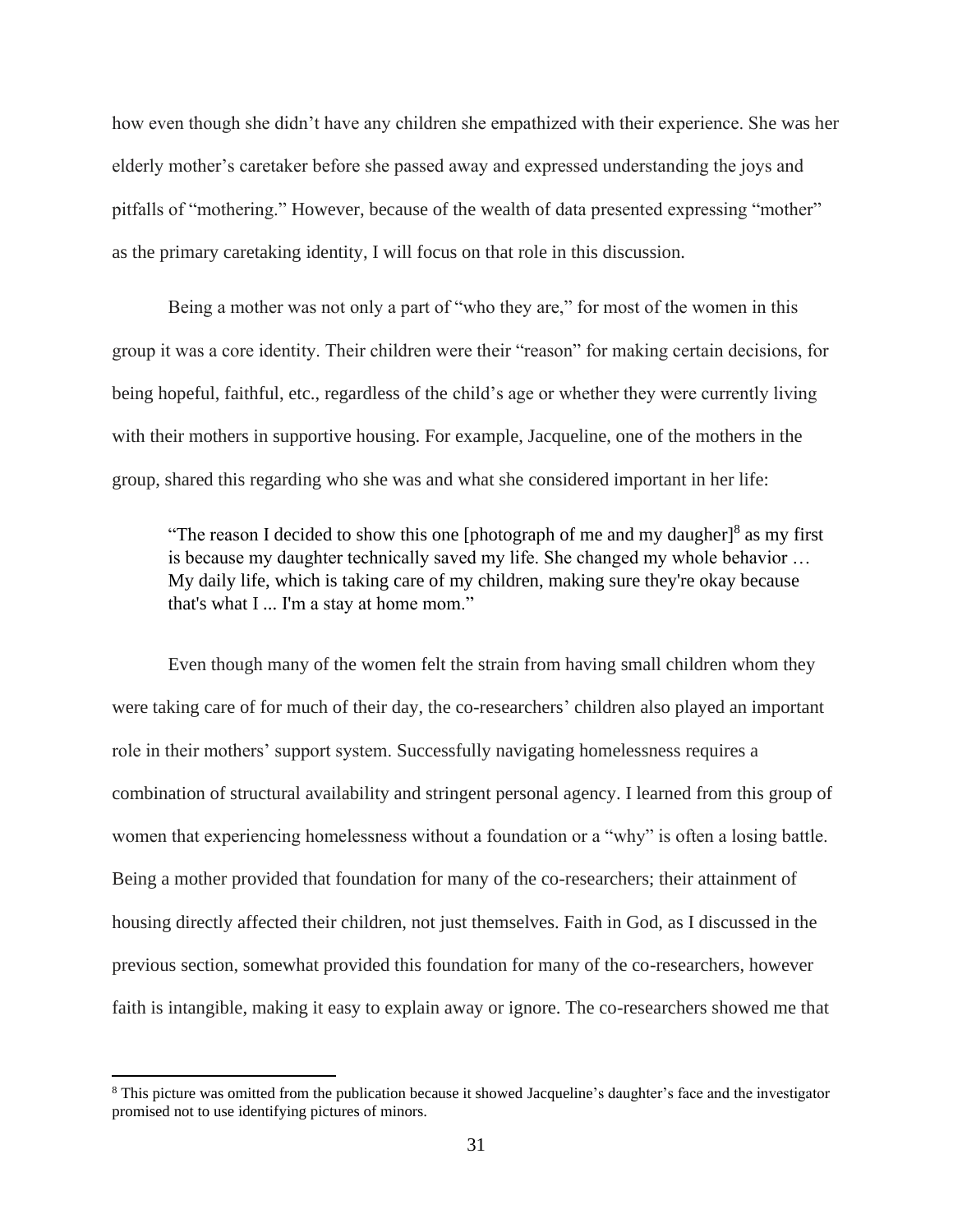their children, if they wanted them in their lives, created a stable foundation for generating the perseverance and strength needed to navigate and exit homelessness.

But, being a mother experiencing homelessness also includes a wealth of challenges. Pam shared the distress that being a parent in this situation can lead to at times.

"I have older children and younger too and my oldest will sit there and tell me, 'I know you stressing mom,' but I try to mask it the best I can because they're not supposed to see you stressing, but they do and they know when something is wrong with us."

Wanting to protect children from hardships is not uncommon among parents, however it may feel nearly impossible when that hardship is not having a shelter or a home. The women of this group were living in a supportive housing facility, some with their children in tow, but this space was not *home*. This is an important distinction. There was agreement among the group that being in supportive housing was a blessing and a "step up" from living on the streets or in emergency shelters. However, co-researchers were aware of their lack of ownership (not just home ownership) over the space, including cleaning, meals, curfews, and even décor. They appreciated and utilized the benefits that came with this living situation, but also experienced the varying (and many) challenges of being without permanent housing. The weight of these challenges increased when children were included, signaling how the identity of motherhood could also be a hinderance to navigating homelessness.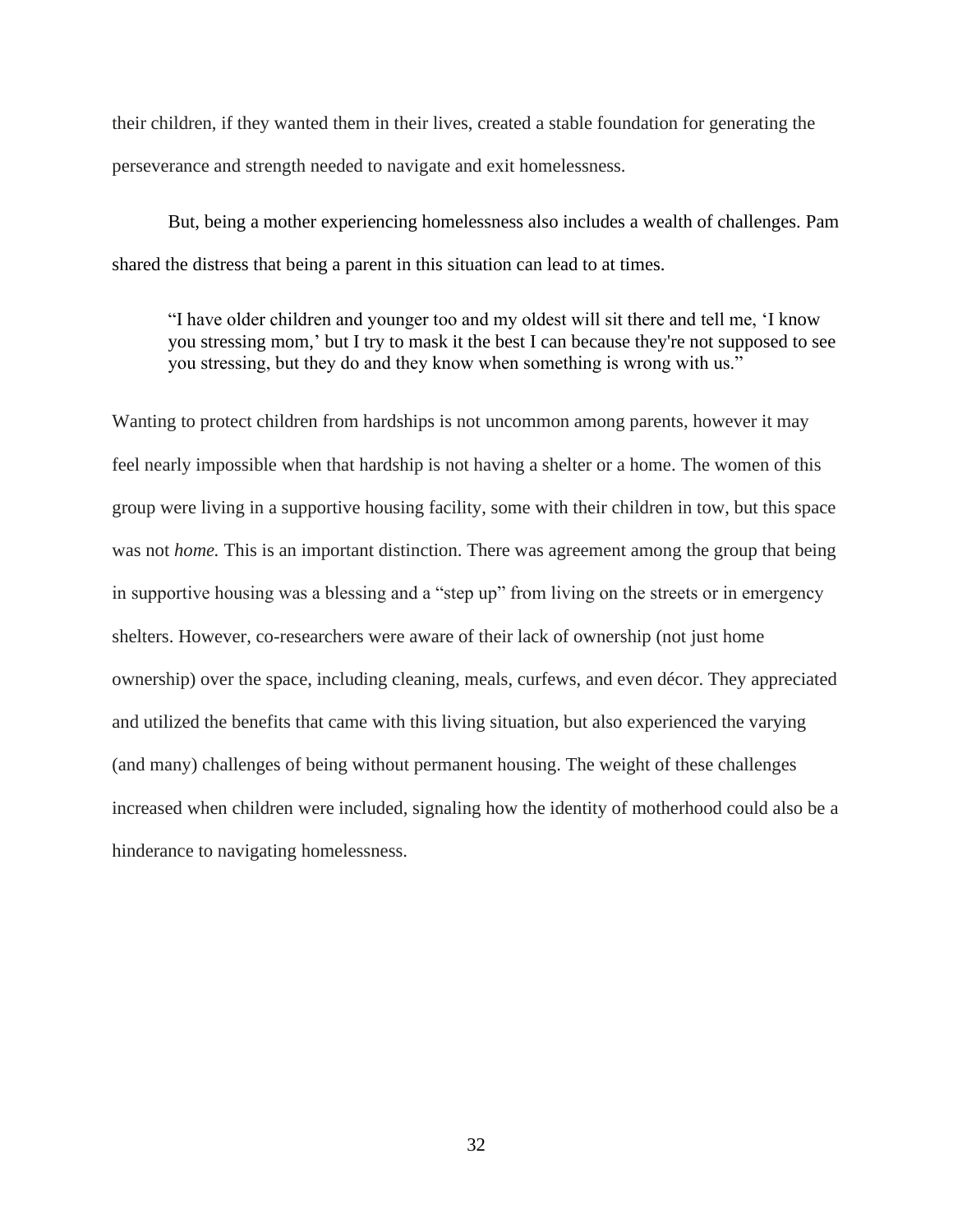

*Image 3. Watching You Grow*

Regardless, the women presented being a mother as an overwhelmingly positive experience, even with the challenges of homelessness. The mother of the child in this picture shared how much she loves seeing him grow, seeing herself in him, and how she draws strength from his ability to face their situation:

"He has a bigger imagination, with us going through [all of this]... It's like him doing his own thing and it gives me, it makes me happy because it's something I like to do."

The pride she exudes from her identity as a mother is apparent through this photograph. Feeling pride in their children and their roles as mothers was another process of identity reclamation exhibited by the group. The women identifying as a mother remained constant regardless of varying ascribed social roles and other labels imposed on women experiencing homelessness. As the group discussed, being a mother doesn't change when your kids are not physically with you; no amount of hardship alters co-researchers' self-identification as mothers. In this way,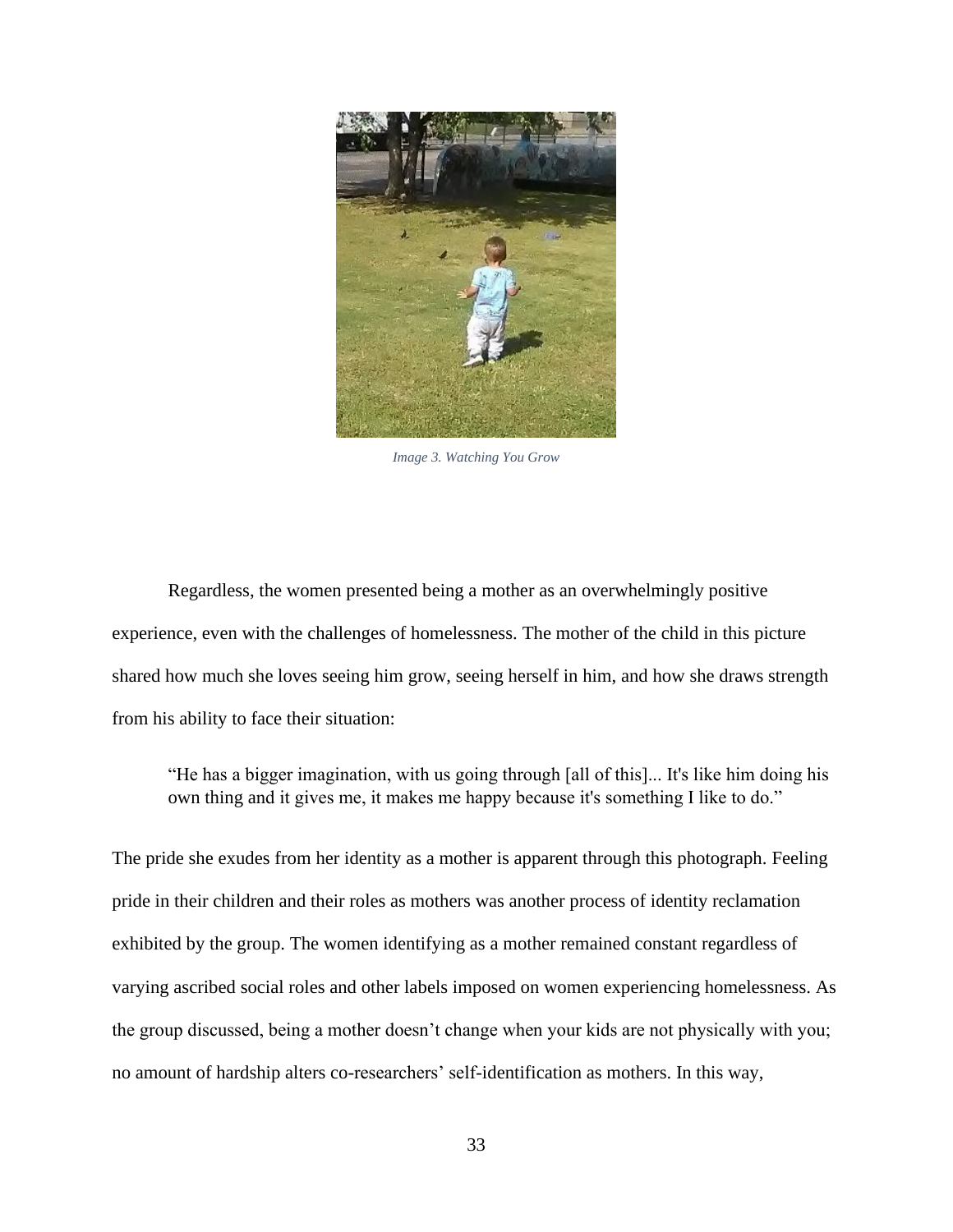motherhood provides an identity to cling to (much like being a hopeful person did) that is recognized as positive within society (similar to the permission granted by God as previously discussed).

In sum, it became clear that what co-researchers wanted others to know about them was that they were just like them. Co-researchers were hopeful and faithful people who enjoyed their experiences as mothers and caretakers. The women found value in these identities which provided a source of positive self-perception and self-worth not felt within their ascribed societal role as a "homeless person." Co-researchers then utilized this positive sense of self and the categorical roles of being hopeful, a woman of God, and mothers to reclaim the personal identity they perceived society had taken from them because they were experiencing homelessness.

#### <span id="page-38-0"></span>*Who We Are Not: Management of Ascribed Social Status*

Homelessness came up in small ways throughout the group, like sharing experiences at certain local shelters, but was otherwise notably absent from the discussion. I vividly remember multiple instances of attempting to solicit more information on their experiences with homelessness and falling short. It quickly became clear that their housing status was not what the co-researchers wanted to talk about. There are multiple explanations for why this could be: 1) relaying their experience was so saturated in every other part of their lives that they wished to break from discussing it as much as possible, 2) I asked them to tell us what they "want the world to know about them" through their photographs and that they are experiencing homelessness isn't who they feel they are, or 3) they assumed I already knew that part of their lives, I was sitting in their temporary home after all. As a scholar, I purport their omission of "homeless" as part of their identities is a mix of all three of these possibilities. However, the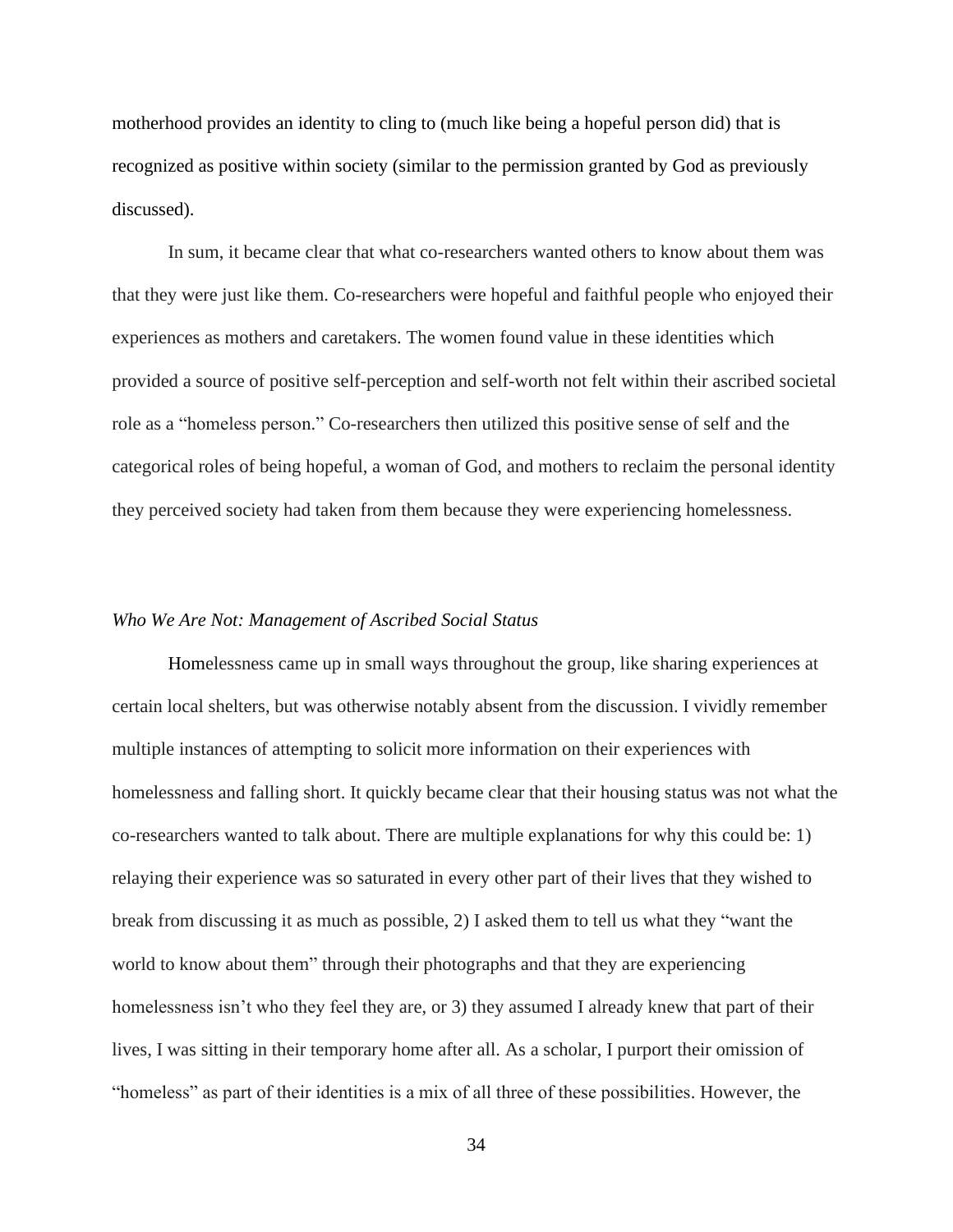most salient piece of this analysis for this paper is the ways (and reasons) in which coresearchers illustrated the desire for "homeless" to be extracted from their identities.

The women's complex identities shone through when they did discuss various aspects of their experience of homelessness. Co-researchers weren't afraid to say that they had hit hard times – no one was pretending everything was "fine." Many times, co-researchers' discussed their current predicaments in the form of humor (a well-documented coping mechanism), like in the photograph below. Jessica shared this picture in one of our later photovoice sessions. She had just moved into permanent housing but was returning to the facility to participate in our group. Even after reaching this milestone she wanted to share the sentiment that "life doesn't always go as planned." The group agreed with this concept, but they markedly enjoyed the humor that Jessica brought into the room more than the message.



*Image 4. Speed Bump Ahead*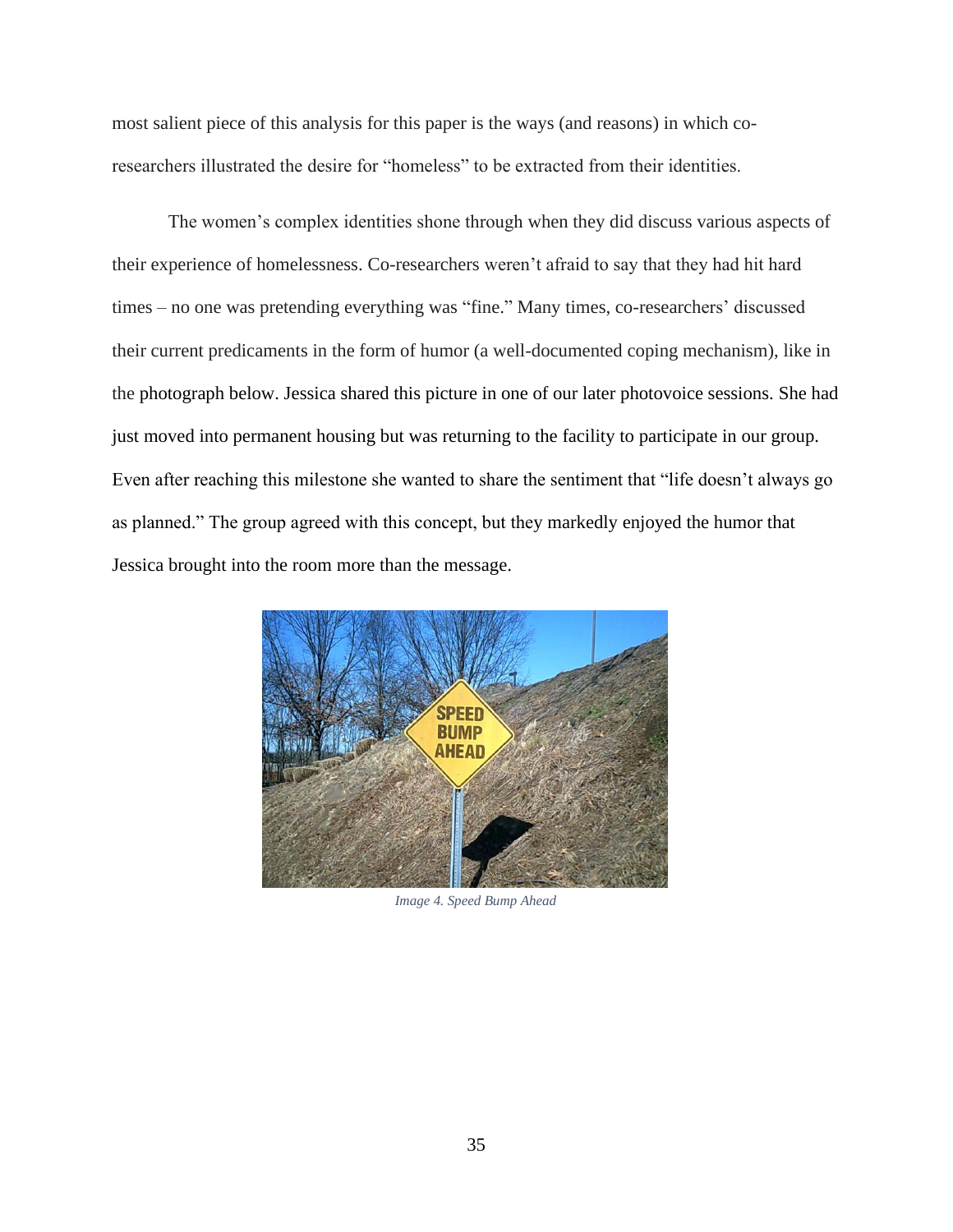## <span id="page-40-0"></span>*"Passing"*

"Not many people know that I'm homeless so I guess we are all kind of having to wear the mask at different times, which is not ... I think is not always healthy, especially if we're not getting ... Like receiving support from people who do know and who are aware because then you can start to feel like you have a double life or something, I think."

For the majority of our group sessions, the women did not talk about "being homeless," even when *homelessness* was brought into the discussion. The times I heard the co-researchers even adjacently refer to themselves as "homeless," they were reflecting a societal belief about them. By this I mean that the women were speaking about themselves as they believe the world already sees them because they are currently without housing. Even if they couldn't name it, coresearchers were keenly aware of the dissonance they felt between their personal identities and who the world now expected them to be. A significant mechanism of identity management expressed by the co-researchers was the concept of what they called being "double-minded" or having to a wear a mask. Co-researchers felt that to move through life with as little stress as possible they had to wear a mask when it came to the outside world. Barbara told us:

"Well sometimes we have to wear a mask. Like if I'm suffering with something or dealing with something, I can't let that show, for example, at work."

The metaphor of the mask was a way to represent what went much deeper than the "fear of repercussion" – the mask became their way of expressing that their true identities could not often be shown outside of the shelter, but they instead had to act as the world wanted them to. Barbara shared the photograph below in one of our first group sessions. She expressed not only the frustration with having to wear a mask, but also how that mask must look "pretty" on the outside. While Barbara had this mask before the group began, it was no coincidence that this is *the* mask she chose to share. The embellishment on the mask and its luminous appearance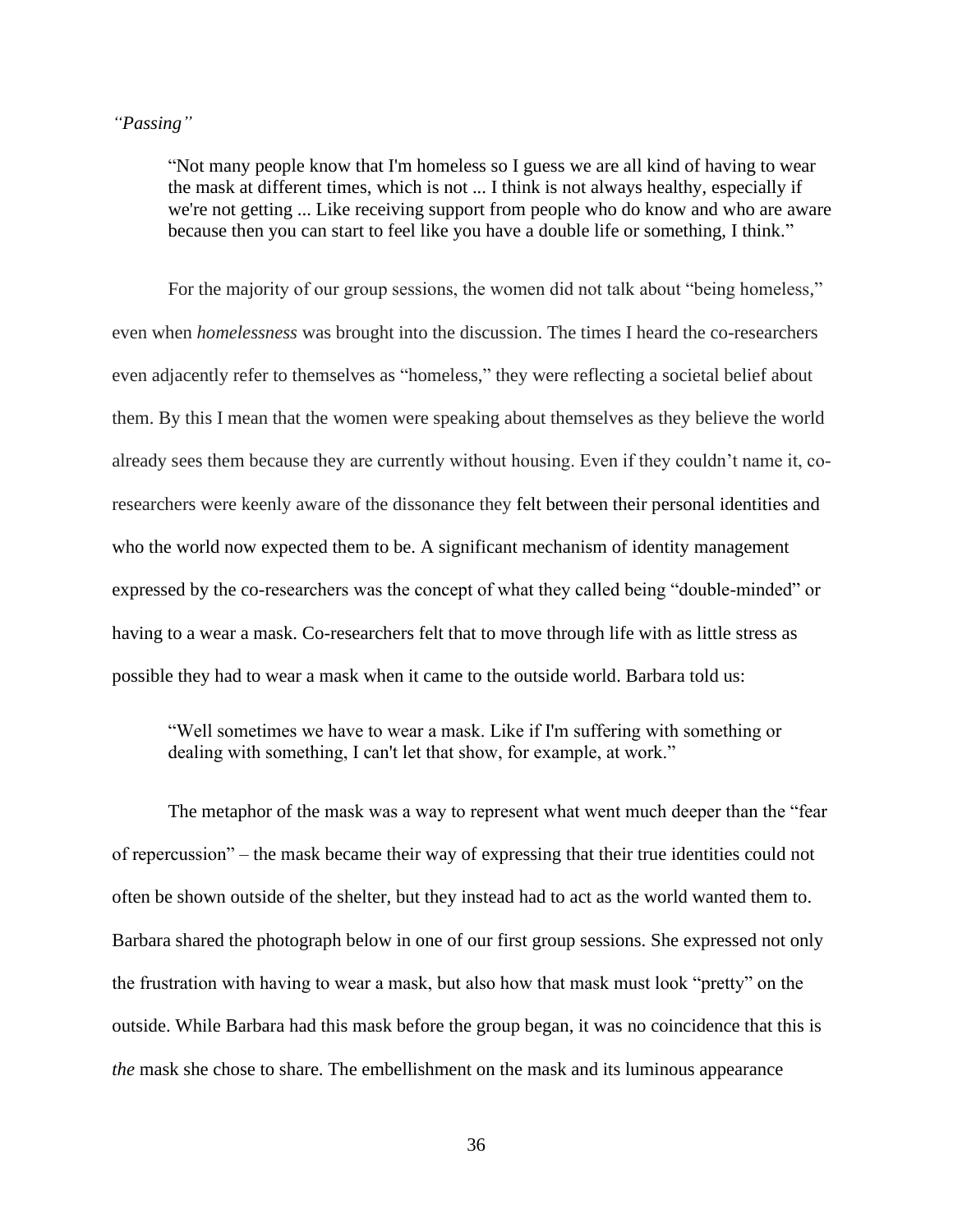represented the appearance Barbara felt she had to present to the world. Other co-researchers in the group agreed with this feeling and added that although most people in the world had to wear masks at one point or another, theirs (the women in the group) had to be more impressive to hide that they were experiencing homelessness.



*Image 5. The Mask I Wear*

"The mask" as a metaphor quickly became an enduring theme throughout the group of women. What the co-researchers were expressing is a phenomenon known as *passing.* This concept is most connected to Erving Goffman (1963) and his work, *Stigma: Notes on Management of Spoiled Identity*; however, sociologists have since applied the concept to numerous social groups, including people experiencing homelessness (Anderson et al 1994). Definitions of passing have varied, but Kahuna (1999) sums up its conceptual focus in saying "not only is an individual endowed or prescribed with some kind of personally discrediting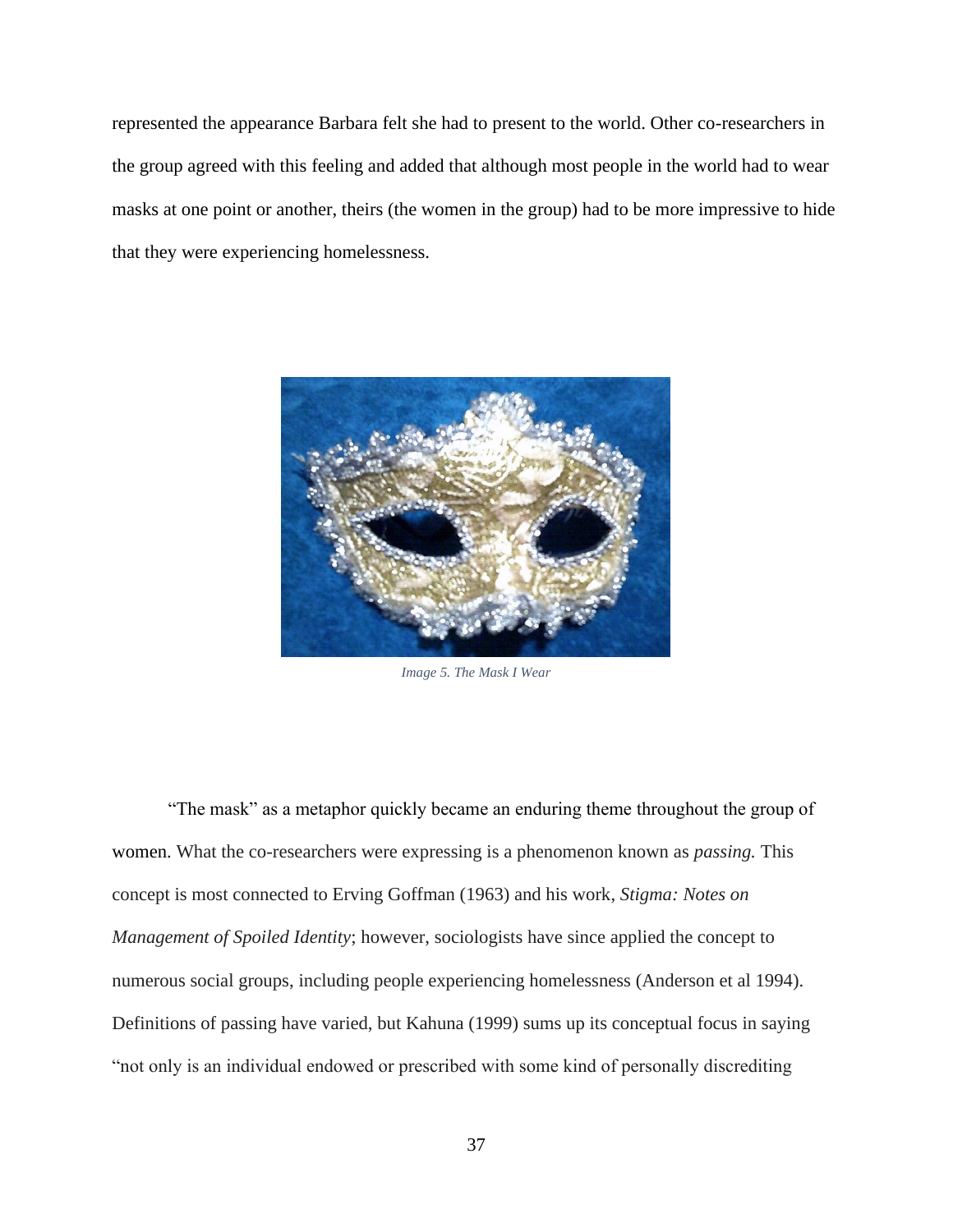information about self, but that his information is undisclosed to others who observe and/or interact with that person" (28).

Simply, passing is a way to manage stigma associated with one's ascribed identity. One presents oneself to those outside one's discredited identity to mitigate attached stigma in those situations and preserve one's "belongingness" in society. When co-researchers are discussing having to wear a mask outside of their housing facility or being "double-minded," they are describing the ways they use the management strategy of passing to not appear "homeless." Wearing their mask in public interactions, like at work, helps them hide this marginalized social role which co-researchers felt they must do to be accepted.

Group members expressed exasperation and indignation, but also acceptance of this experience. They felt sorrow and frustration for having to hide parts of themselves, but accepted it as a necessary part of "being homeless." Gina explained her exasperation with passing like this:

"And [having to wear a mask] really needs to stop. People should love you just for who you are, not because of a mask you put on."

However indignant the women felt about having to *pass* as a "housed person," they recognized its necessity and participated regardless. While the need to pass in public concealed coresearchers' identities, the strategy of *passing* also served to protect what the women saw as their true selves.

One of the ways in which the women in the group passed in society was to separate themselves from people "obviously" experiencing homelessness. Angelica expressed this tactic when sharing this story: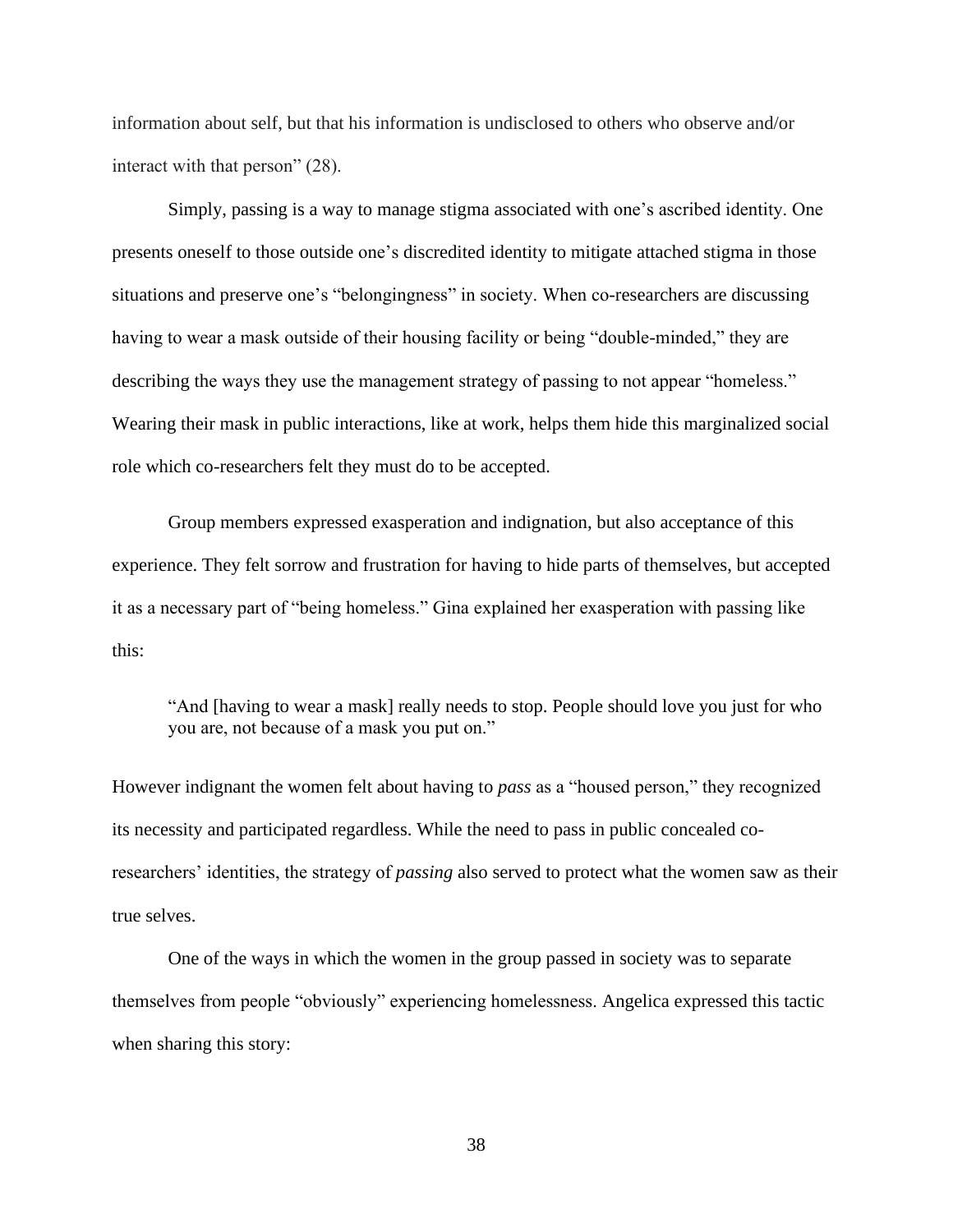"I'm just thinking to myself, because I've had a couple of them [people "obviously" experiencing homelessness on the street] approach me, and I'm thinking, what you see is not...I mean, I'm struggling just as much as you are. Can you beg up on one of these applications at one of these places? You standing in front of their door, begging for some money. Go in there, beg for a job."

Unfortunately, she didn't have a photo depicting this experience, but her narrative depicts some vivid imagery nonetheless. Although Angelica expresses (silently) that she shares the experience of homelessness with the person who approached her she uses a common societal reaction to "homeless people" (why don't you just get a job?) to separate herself from them. In this instance she is protecting her personal identity and purposely extracting it from the ascribed social role of "being homeless." I argue that this act of protecting is also a mechanism of identity reclamation. Reclaming one's identity does not have to occur publicly. It can be a private process, such as in the narrative above, and still have the positive affects of strengthening one's self worth, which is the same outcome as when co-researchers "publicly" reclaimed their identities through expressions of being hopeful, faithful, and holding a *worthy* role (i.e., being a mother).

The women in the group also used their experience of passing to reclaim their personal identities openly, but this occurred in safe spaces. Co-researchers were keenly aware of the affect constantly having to "pass" would have on their identity, like in Reina's statement below, and openly sought support in processing this experience. Reina stated, "sometimes if you keep the mask on too long you can learn to not even know who you are."

To mitigate the possibility of forgetting who they were the co-researchers sought affirmation of their personal identities in spaces where they perceived this tension was understood. The supportive housing facility, and, as expressed by co-researchers, our photovoice group operated as safe spaces for this to occur. I observed this process of identity reclamation in the ways the women not only expressed agreement with one another while sharing their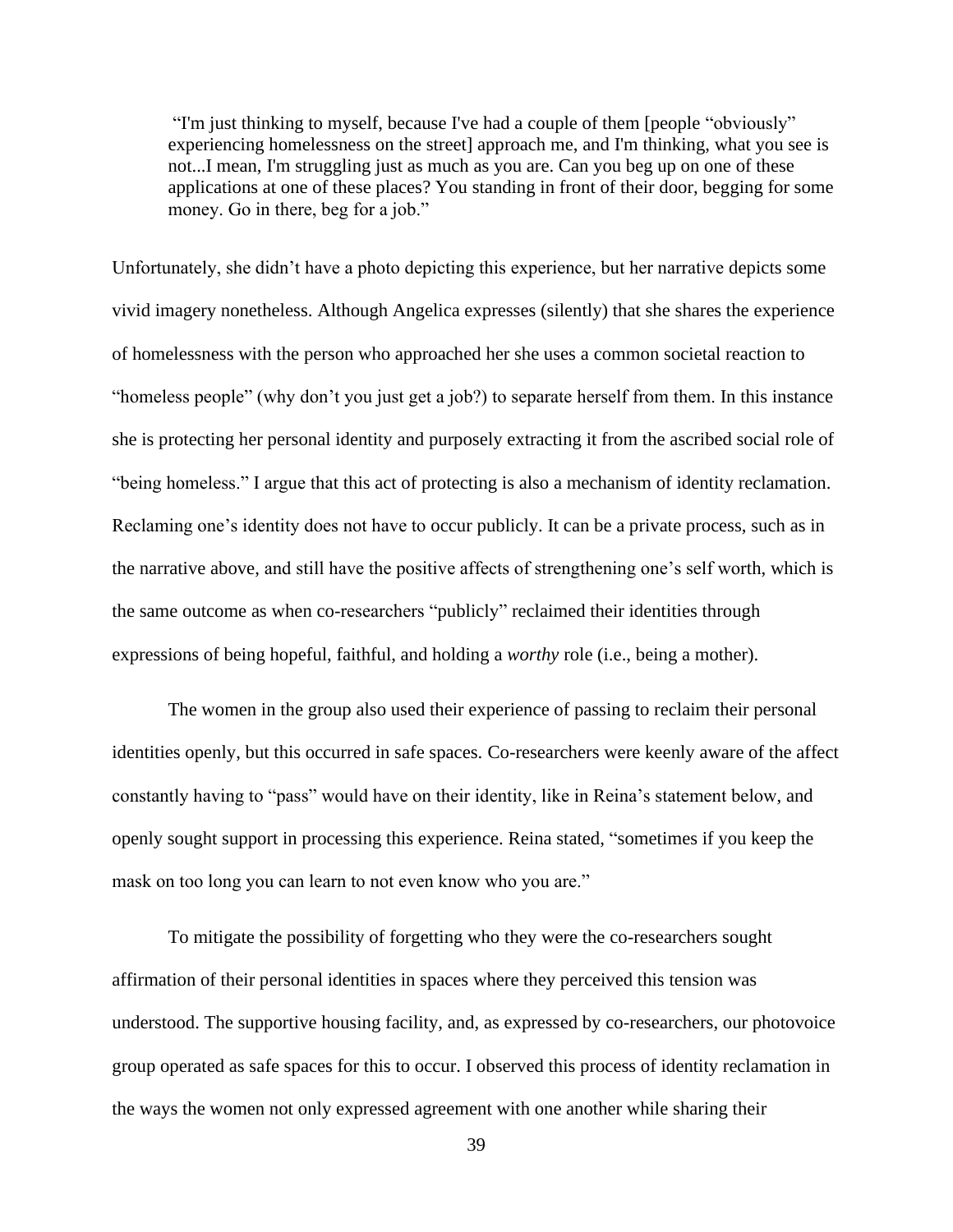photographs and narratives, but also in how they added their own interpretations to the photographs. While these interpretations served to differentiate their unique identities – one coresearcher may have seen a photograph differently than others – they also helped the photographer reconstruct, and thus reclaim, the parts of themselves they were expressing through their pictures. There were a few circumstances where others imposed their view of the image onto the photographer,such as telling a photographer what they meant instead of letting the photographer confirm or deny their interpretation, however a majority of the interpretations were affirming to the personal identities co-researchers were attempting to express.

Co-researchers had two options 1) to reveal that they were experiencing homelessness and be confined to that identity by those around them (at work, at church, etc.) or 2) to hide their experience and/or where they lived and be trapped in an invisible cage, to not be able to act as their true selves, to others. *What would your choice be?* As Goffman (1963) and other scholars have made clear, the need for *passing* affirms the reality that we are seen as the world sees us. Passing is not unique to people experiencing homelessness. Many other marginalized individuals have expressed similar sentiments, fears, and emotions.

The group often discussed the support they needed to lean on to get through this time, including God, each other, service providers, and their families and their frustration with having to wear their mask or *pass* in public. However, the most striking piece of their discussions of homelessness was not what they had to say about  $i - I$  think their words would confirm those said previously in the literature – it was instead what they *didn't* say about homelessness. Their focus was not on the fact that they were experiencing homelessness, but, instead, on how these support systems reinforced their identities outside of homelessness. The noticeable absence of talking about homelessness in a majority of the group sessions and a personal narrative that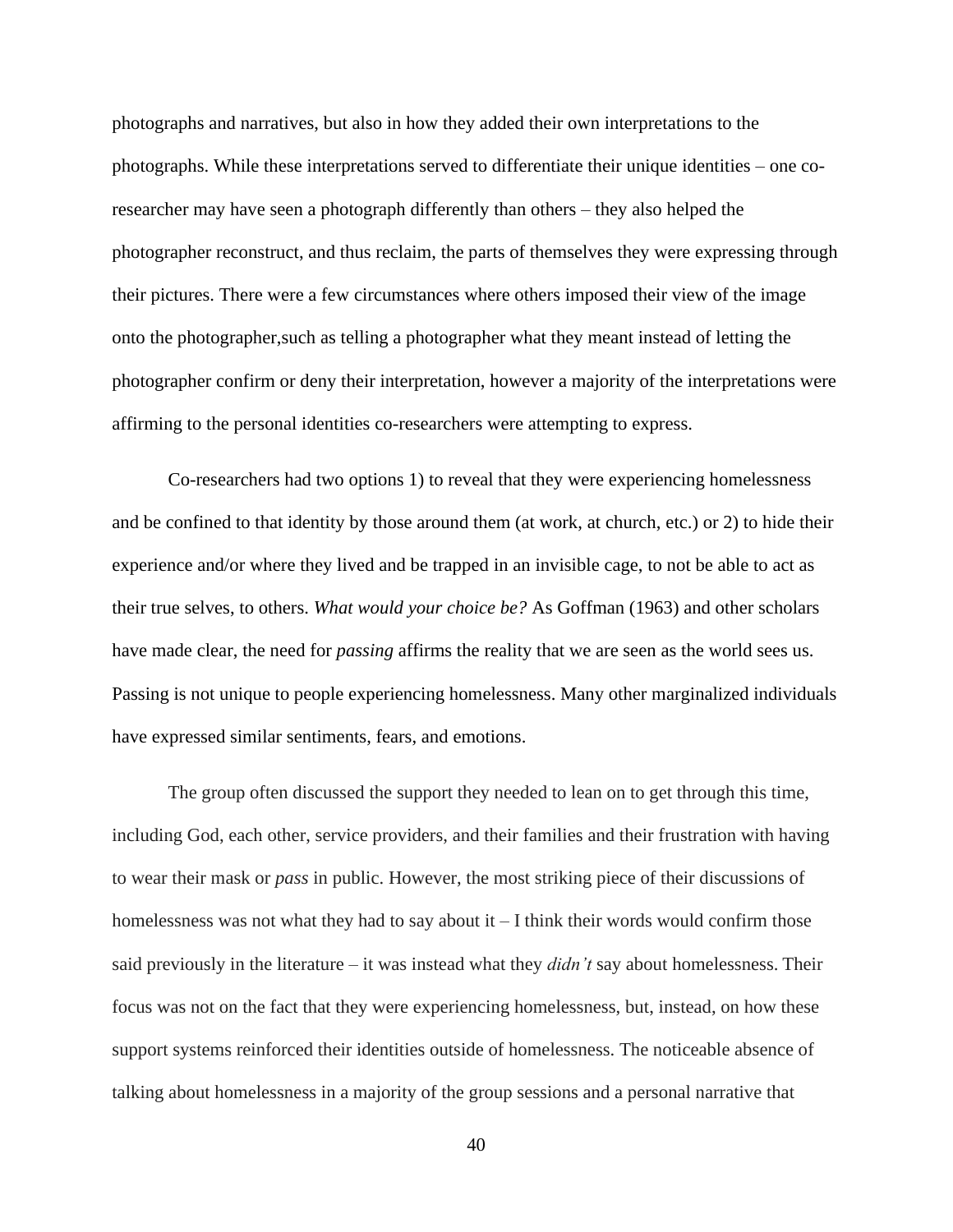declined to *center* their homelessness when it was mentioned were both part of the identity reclamation process.

## <span id="page-45-0"></span>DISCUSSION

## <span id="page-45-1"></span>*Reclaiming Identity: A Necessary Experience of Homelessness*

The knowledge gained from the way women in this study identified themselves goes beyond an elicitation of identity development. Co-researchers depicted that the part of themselves they saw as "homeless" was not a self-imposed identity. Instead, they recognized "homeless" as an identity constructed by society and then ascribed to them. While scholars have previously noted this distinction, the link between how much of this knowledge is scholarly analysis versus voiced directly by people experiencing homelessness has been unclear. The photographs and narratives from this project work to connect the agency of women experiencing homelessness to the structure of homelessness and class-based social roles in a unique way: by centering the ways in which individual agency outweighed the power of structure through the process of identity reclamation.

The guiding question of the group was "What do you want the world to know about you?" and the women essentially answered, "that I am so much more than this experience." Experiencing homelessness was clearly a major part of their lives at the moment; during the groups I would overhear and participate in discussions about the stress that accompanies juggling work or finding work, taking care of children, taking care of one's self, and then performing all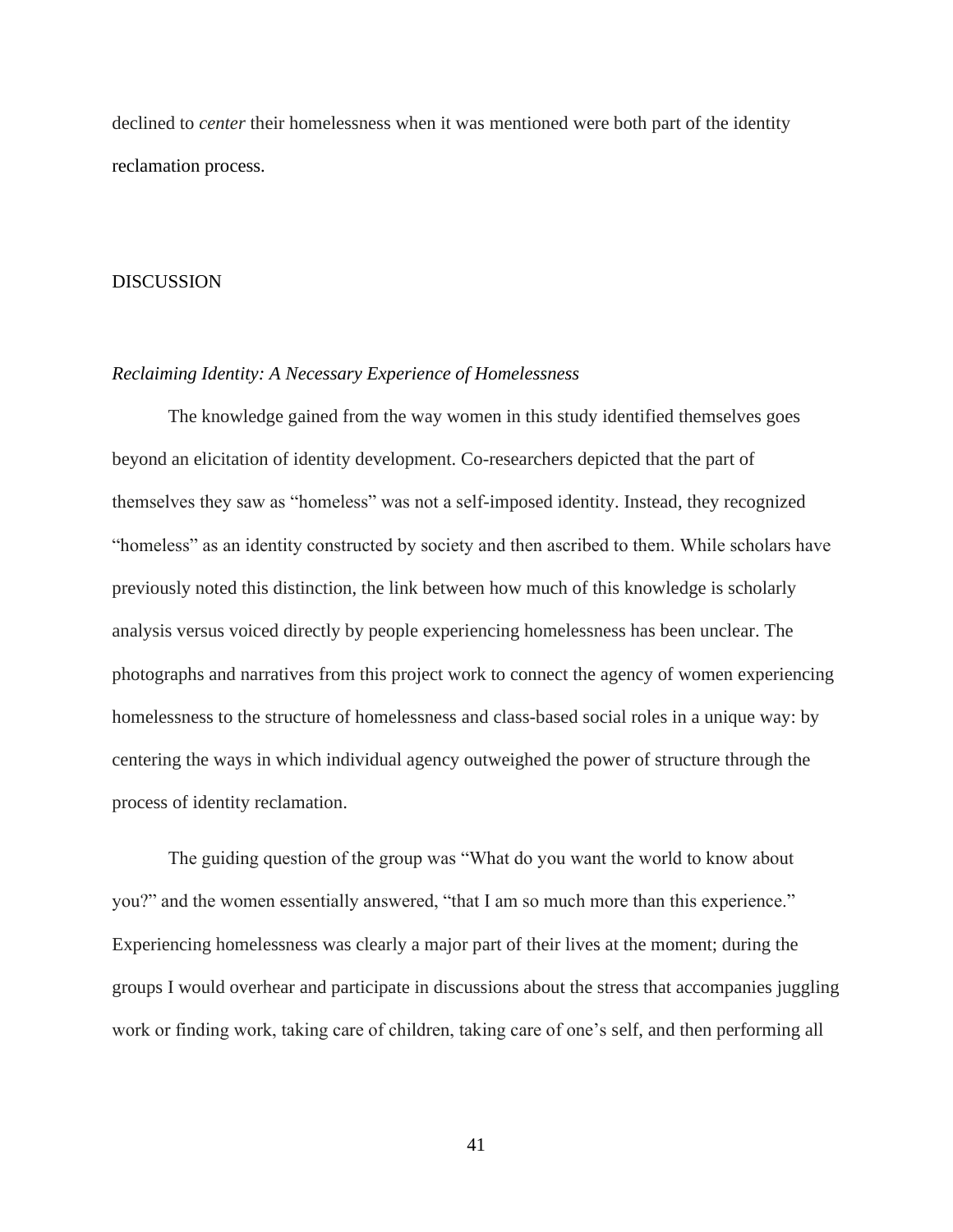of the necessary steps to find and retain affordable housing. But this was not who they see themselves as being and what they wanted to illustrate about their lives.

## <span id="page-46-0"></span>*Identity versus Experience*

The women of this group confirmed that homelessness was an experience, not their identity. Co-researchers expressed resignation t in having to carry the weight of their imposed social role as a "homeless person" while simultaneously grasping at their personhood. Moving towards understanding homelessness as an experience, not an identity, would begin the process of releasing this felt burden. *What might happen when we give people permission to accept their situation and move forward without entrenching them with "who they are now"?* Answers to this specific question are outside the scope of this paper, however the women of this project alluded to ways that acceptance of their personhood by those not experiencing homelessness would directly benefit their quality of life.

While there are pragmatic limitations to the role of identity in the experience of homelessness, for example not being labeled as a homeless person doesn't automatically grant someone housing, there is merit in situating the empirical evidence of the pitfalls of forcing identity within the larger structure of housing and housing policy. As has been noted, stipulations and requirements for entering shelters, supportive housing, and even permanent housing have an ingrained *scale of worthiness* (Marvasti 2002; Shinn 2010) that determines who is accepted and who is not. Experiencing homelessness is a necessary requisite to retain any of these services, so I'm not arguing that we erase it completely; and doing so would further marginalize these individuals in multiple ways. However, scholars, service providers, and policy makers should be asking to what extent identity plays a role in affording someone housing and how is this practice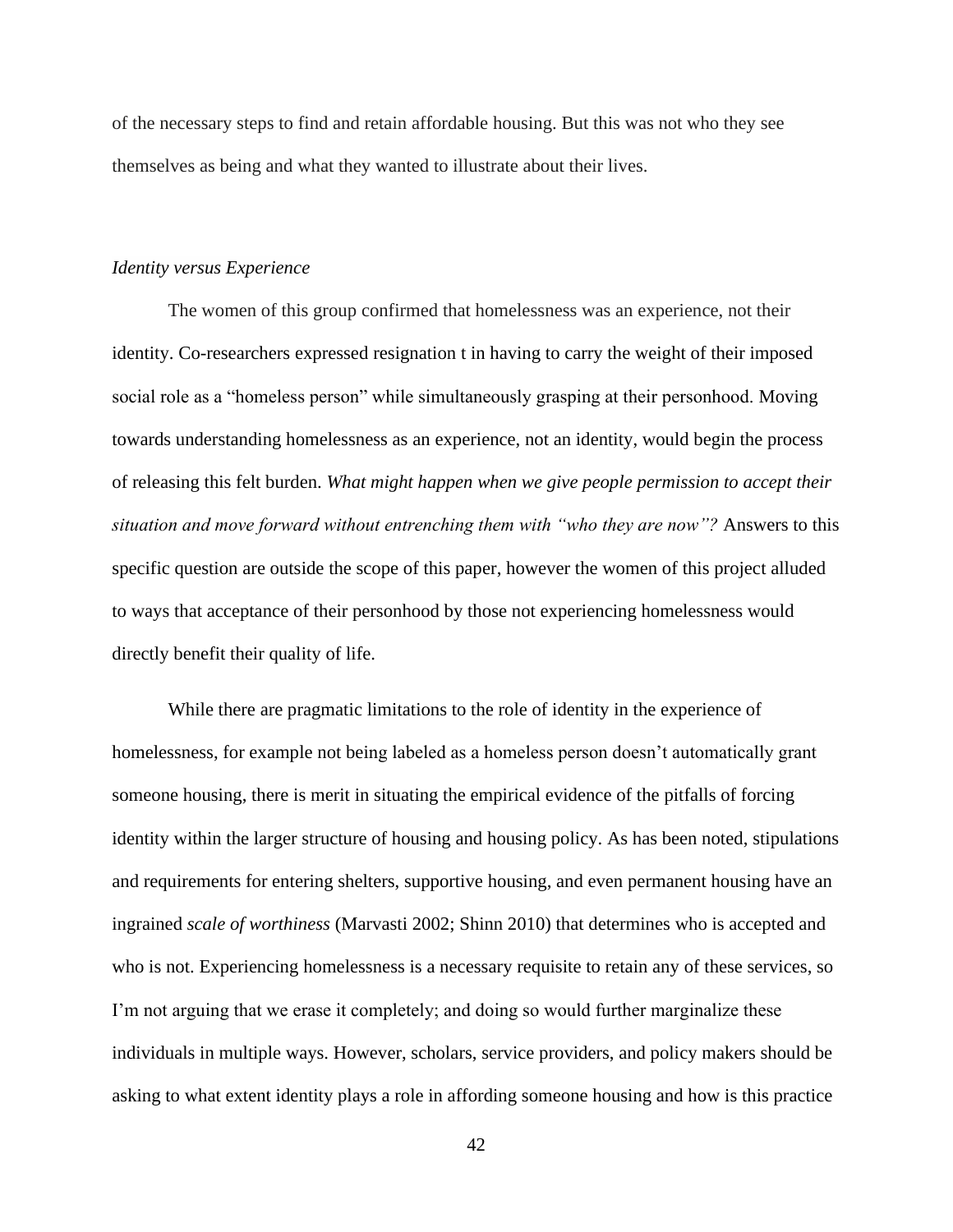helpful? If society begins to view homelessness as an experience, much like losing a job or becoming a widow (both of which often lead to homelessness), perhaps prevention and intervention of homelessness will not center someone's character but instead their situation and need. Divorcing the identity from the situation opens up these possibilities. Therefore, moving towards a deconstruction of the "homeless identity" is crucial to not only breaking down barriers between the in group and out group (homeless and housed) to promote empathy and understanding, but also to further housing-positive policy agendas. Moving towards an understanding of homelessness as an experience, one with a distinctive set of systemic and compounded obstacles that can be overcome, versus an identity that is static and ingrained, has the potential to redirect society's perspective of homelessness.

Finally, make no mistake, while I have used the phrase "people experiencing homelessness" throughout this paper, the identities and experiences being shared are those of self-identified women. Women experiencing homelessness often move more invisibly through the world than their male counterparts, either due to necessity (wearing a mask to protect one's self from judgement or harm) or at the direction of someone in a higher social position. And as Pearce (1983) pointed out, with the feminization of poverty, women experiencing homelessness are met with further marginalization due to sexism and racism surrounding lack of economic resources and the secondary social position of women and people of color. Therefore, any framework suggested to combat this marginalization must include a gendered perspective to power in addition to a class perspective. Transposing a framework that centers the person and the experiences of their gender, race, and class in tandem onto the experiences of homelessness for women will be the most efficacious path forward to restoring their power and the opportunity to reclaim their personal identities.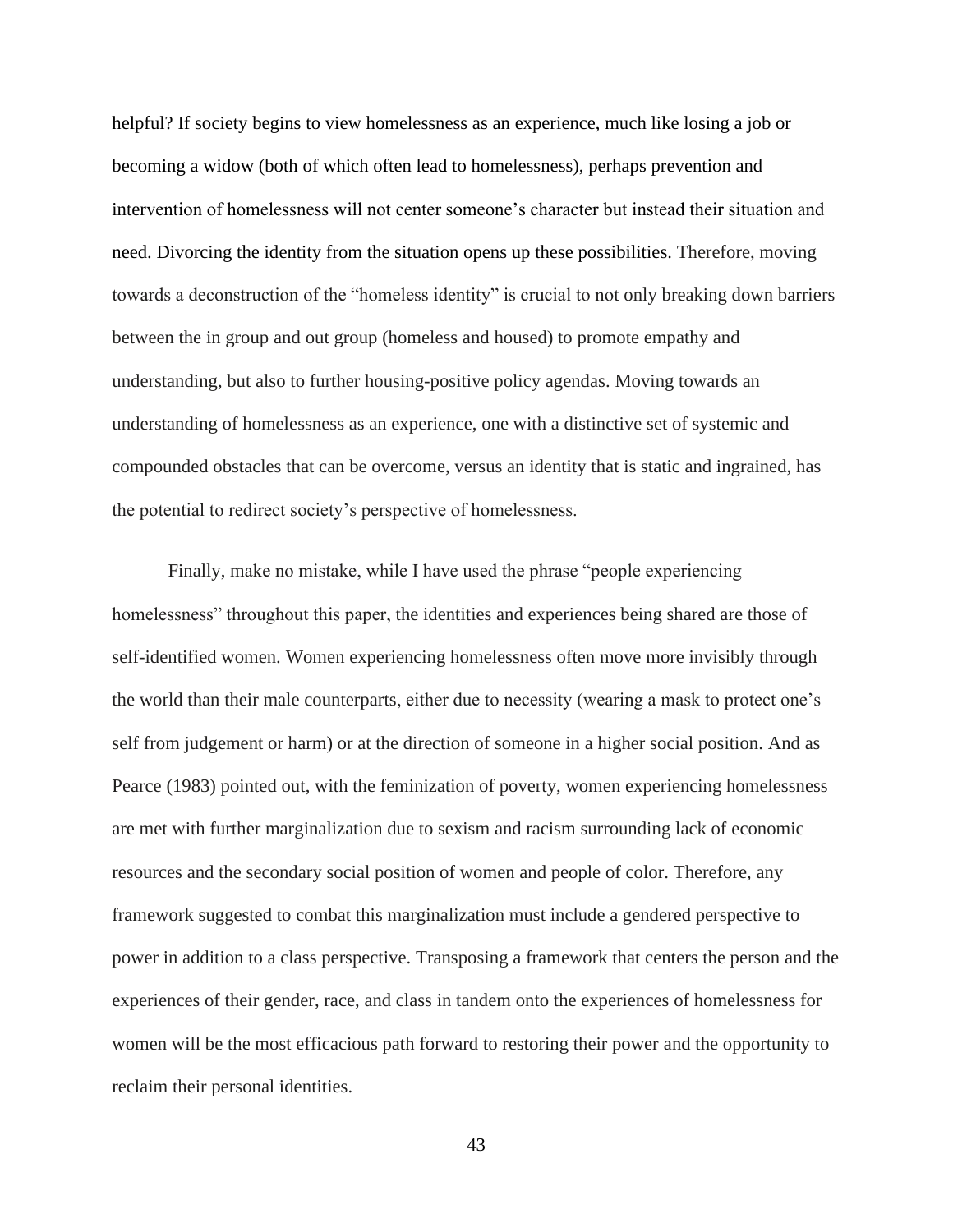#### <span id="page-48-0"></span>*The Power of Visual Storytelling*

The secondary purpose of this study was to explore how participatory and visual methods aided in the research process and data collection. Visual methods are being increasingly implemented within sociology and other social science disciplines, but are still largely absent from major publications in the field and relegated to their own spaces. Participatory methods, such as PAR, are conspicuously absent from sociology as well, although momentum may be gaining as the methodology comes to be better understood. Photovoice was chosen for this study because of its demonstrated ability to extract meaningful data from marginalized groups of people through its visual and power sharing nature.

The rich qualitative data generated from this study is due to this participatory and visual method. The images produced by the co-researchers provided an additional level of analysis that is not present when working with words alone. The combination of narratives and visuals enhanced the information being presented, much like how mixed method research does, affording more confidence in the data. Additionally, the use of images was inviting to reluctant participants. Participation in this group was completely voluntary and the amount of participation was up to the co-researcher's discretion. Some women were very comfortable talking amongst the group while others preferred to listen, which is expected in a group setting. However, introducing the production and viewing of photographs allowed more naturally quiet coresearchers to participate and voice who they were in a way other than talking. I believe that without the use of a visual method in this study vital data would have been missed because of the limited options for presenting one's identity.

Finally, the creativity involved in photovoice was an attractive feature of this project and served as a valuable recruitment tool. While the creative aspect may have deterred some from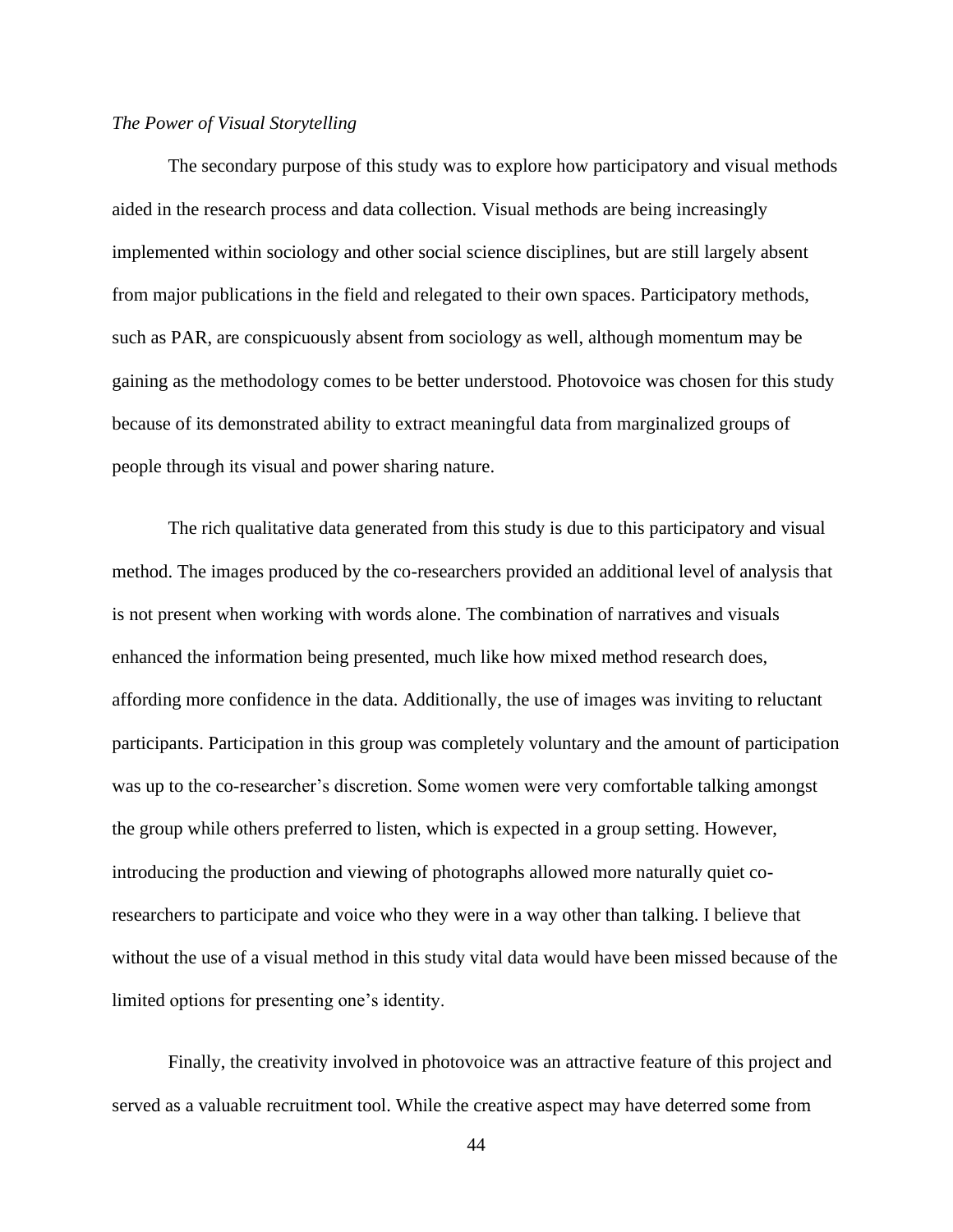participating in the group I am confident that the number of potential co-researchers that were gained outweighs those who were lost. Future sociological investigation would benefit from implementing visual methods as a way to gather additional data, a recruitment tool, and an opportunity to hear and honor quieter participants in group settings. These advantages have been demonstrated in studies with marginalized populations, but would be beneficial to qualitative studies across the board.

### <span id="page-49-0"></span>**CONCLUSION**

In the previous sections I have made the argument that reclaiming one's personal identity is imperative for navigating the experience of homelessness. This study shows that the women of this photovoice group did not identify themselves as "homeless" when asked what they want the world to know about them. Combining this observation with Link and Phelan's (2001) definition of stigma (that it must occur within a power-driven situation), I conclude that identity reclamation is an imperative piece in restoring the lost power of those experiencing homelessness.

Although this study provides an increased understanding of the unique, multifaceted issues facing women experiencing homelessness, it is not without its limitations. First, women experiencing homelessness who currently live on the streets or do not participate in shelter programs were not included in this study. Further research with a focus on this subset of the population would provide invaluable insight into the challenges faced by women living on the streets. Each of these types of experiences holds a unique set of stresses, and opportunities for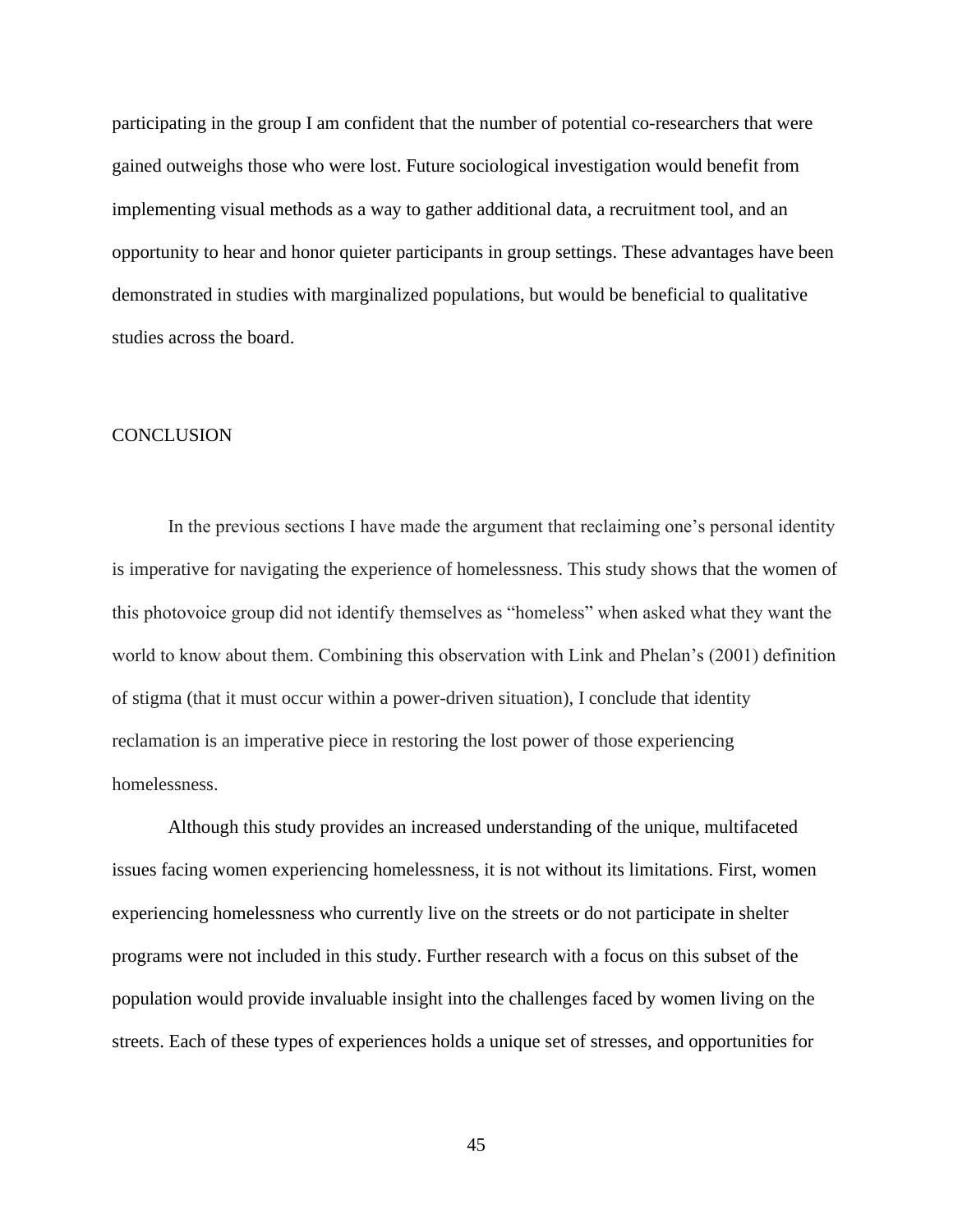stigma, which should be explored to provide a more comprehensive picture of the social factors that may affect those experiencing homelessness.

Additionally, while the demographics of the overall group of participants reflect racial diversity, I became aware some time into the group that the majority of women who were attending the group regularly were white. I didn't come to this realization in time to ask questions to the group on why this might be, but I did "file it away" as an important piece to mention. Regardless, it is important to acknowledge that some diversity in experience is lost due to this racial dynamic that occurred weeks into the group sessions. Future research should specifically seek out voices of women of color experiencing homelessness as their experiences and identities continue to be more deeply marginalized.

Finally, there is a possibility that expression of personal identity was obfuscated by the women agreeing with another to better "fit in" versus truly sharing their own experiences. This was briefly mentioned in the discussion section, but bears repeating as a limitation. The cost of implementing qualitative research within a group setting as opposed to their individual interviews is uncertainty as to whether responses are individually derived and not influenced by the group. While this was considered during the design of this study, I determined the benefits of a group setting outweighed this limitation. The photovoice group served as a safe place to process and provide support and I believe this environment greatly enhanced the data generated from this study.

Throughout this paper I have shared how the co-researchers of this study, women currently living in a supportive housing program, viewed themselves and what they considered salient to their identities. They are the experts of their own experiences and I have attempted to amplify their voices while providing commentary and analysis. Co-researchers relayed these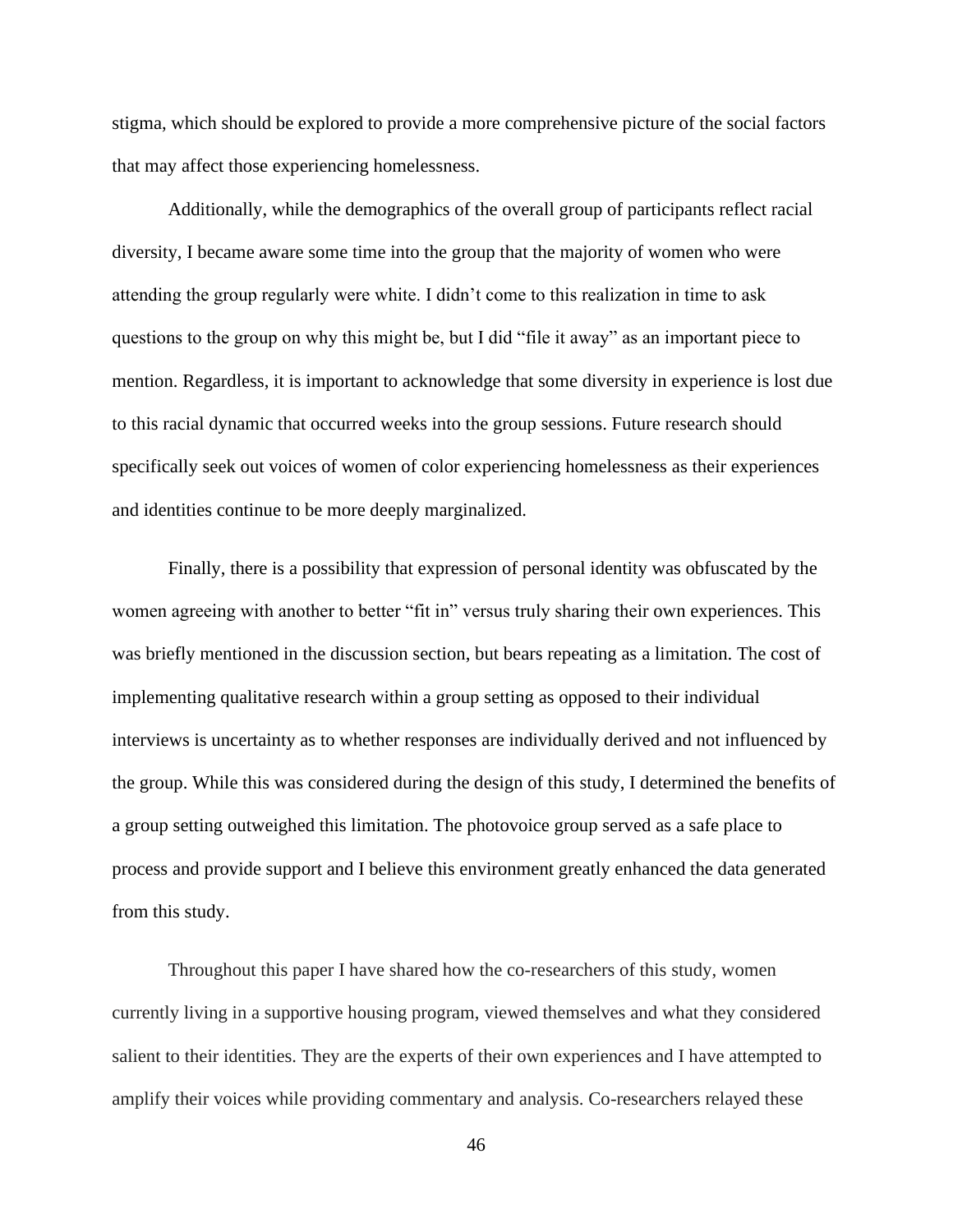narratives through photographs and critical dialogues during 14 weeks of photovoice group sessions. During this project they shared their experiences in managing their identities while simultaneously navigating homelessness. Co-researchers defined themselves as hopeful people, women of God, and caretakers and expressed fear of how being seen as a "homeless person" would erase these identities. Asserting these self-defined identities in a safe spaces where they could be affirmed was one of the major ways in which co-researchers reclaimed their identities. However, the most outstanding "finding" from the photovoice groups was the way in which their identities did not center their experiences with homelessness and the processes used to reclaim individual identity.

Future research should consider identity reclamation as worthy of further scholarly investigation as an imperative mechanism for navigating homelessness. Existing research has provided copious amounts of meaningful knowledge on the importance of identity for people experiencing homelessness and how they manage tensions felt between their personal and social identities. Research tailored towards how the identity management process affects the attainment and retention of permanent housing is a crucial area for investigation. Additionally, further scholarship on identity reclamation has the potential to not only uncover additional mechanisms within the identity management process, but also to affect society's view and social expectations of the experience of homelessness.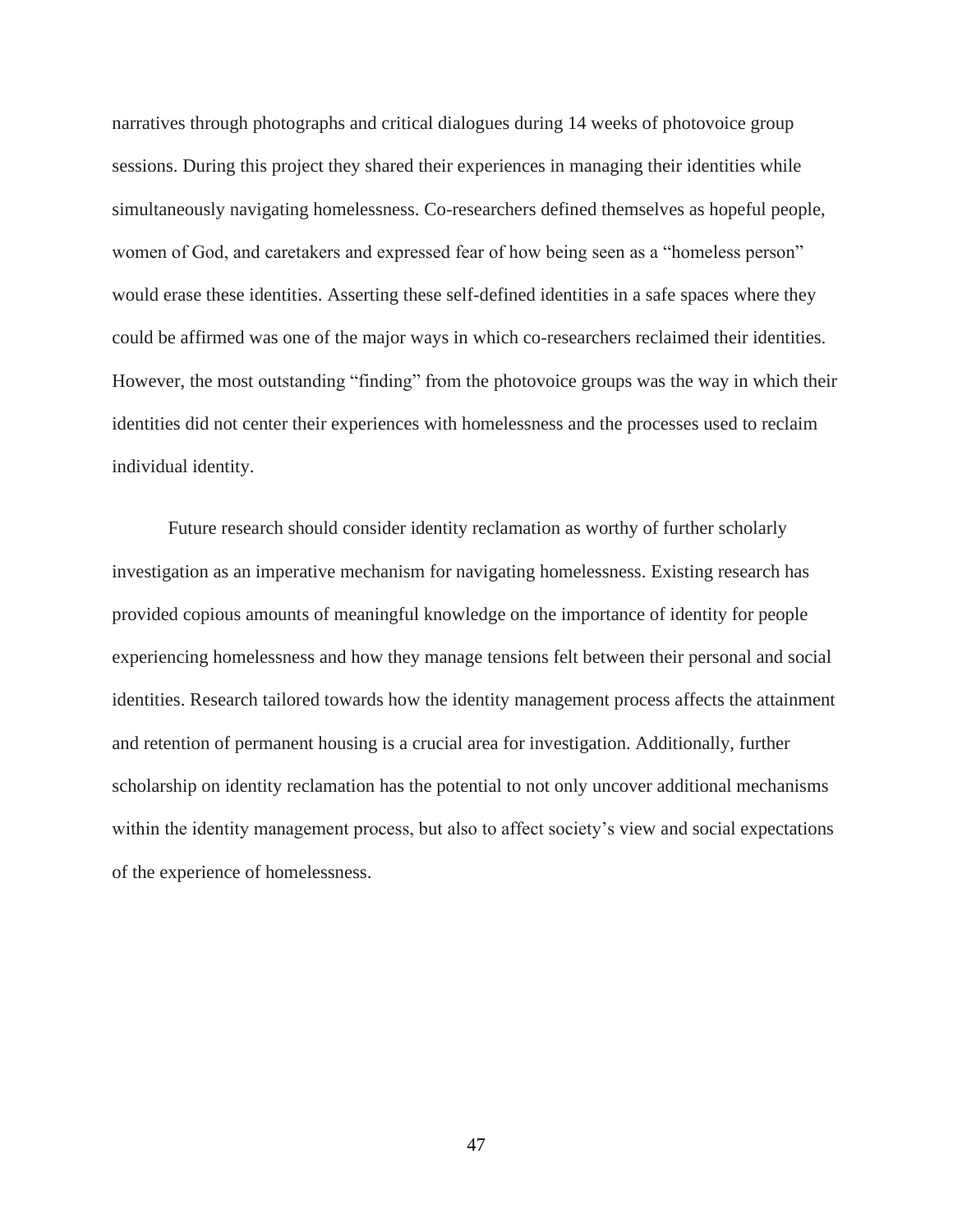#### <span id="page-52-0"></span>REFERENCES

- Anderson, Leon, David A. Snow, and Daniel Cress. 1994. "Negotiating the Public Realm: Stigma Management and Collective Action Among the Homeless." *Research in Community Sociology* (Suppl.) 1: 121-143.
- Anderson, Debra Gay & Mary Kay Rayens. 2004. "Factors Influencing Homelessness in Women." *Public Health Nursing* 21(1): 12–23.
- Andonian, L., & MacRae, A. n.d. "Well older adults within an urban context: strategies to create and maintain social participation" *British Journal of Occupational Therapy, 74*(1), 2-11.
- Arangua, Lisa, Ronald Andersen, & Lillian Gelberg. 2005. "The Health Circumstances of Homeless Women in the United States." *International Journal of Mental Health* 34(2): 62- 92.
- Asadi, Muhammed. 2013. "How Does it Feel to be a Problem? The Diasporic Identity of the Homeless." *Qualitative Sociology Review 9*(1): 76-93
- Babbie, Earl. 2007. *The Practice of Social Research.* 11th ed. Belmont, CA: Wadsworth Publishing.
- Becker, Howard S. 1966. *The Outsiders: Studies in the Sociology of Deviance*. New York: Free Press.
- Becker, Howard S. 1974. "Photography and Sociology." *Studies in the Anthropology of Visual Communication 1*(1): 3-26.
- Bolton, G. 2010. *Reflective practice: Writing and professional development*. London: SAGE Publications, Ltd.
- Browne, Angela. 1993. "Family Violence and Homelessness: The Relevance of Trauma Histories in the Lives of Homeless Women." *American Journal of Orthopsychiatry* 63(3): 370-384.
- Bukowski K and Buetow S. 2011. "Making the invisible visible: A Photovoice exploration of homeless women's health and lives in central Auckland." *Social Science & Medicine* 72:739- 746.
- Burke, Peter J. 1991. "Identity Processes and Social Stress*." American Sociological Review* 56: 836-849.
- Casey, Sue. 2002. "Snakes and Ladders: Women's Pathways Into and Out of Homelessness." Pp. 75-90 in Competing Visions: Refereed Proceedings of the National Social Policy Conference, edited by T. Eardley and B. Bradbury. Sydney: Social Policy Research Centre, University of New South Wales.
- Charmaz, Kathy. 2014. *Constructing Grounded Theory*. Ed. 2. London: SAGE Publications.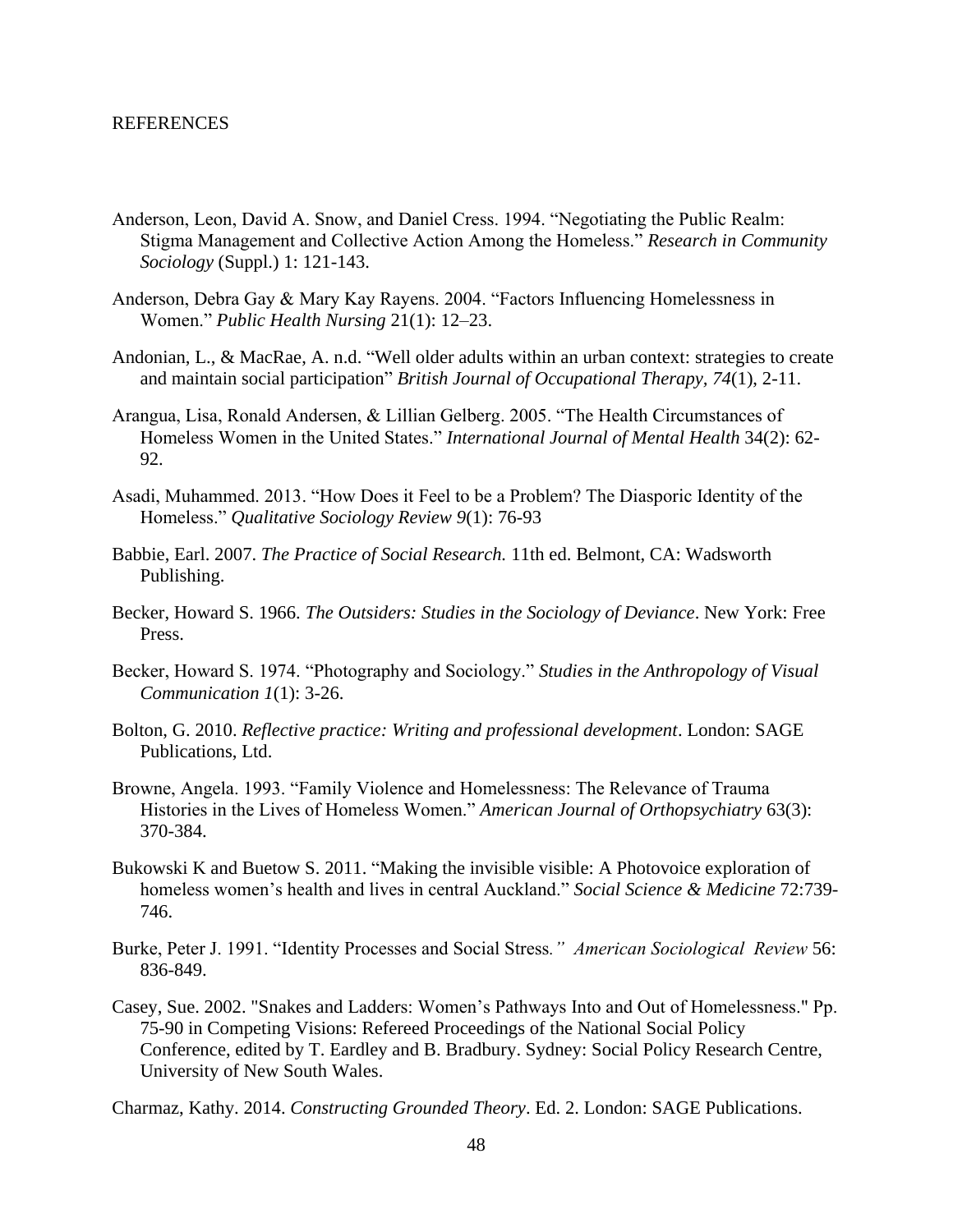- Chevalier, Jacques M., and Daniel J. Buckles. 2013. *Participatory Action Research : Theory and Methods for Engaged Inquiry*. New York: Routledge.
- Davison, C., Ghali, M., & Hawe, P. (2011) "Insights into the School Environment that Surveys Alone Might Miss: An Exploratory Pilot Study Using Photovoice." *Advances in School Mental Health Promotion*, 4(1), 44-51.
- Denov, M., Doucet, D., & Kamara, A. (2012). "Engaging war affected youth through photography: Photovoice with former child soldiers in Sierra Leone." *Intervention*  (15718883), 10(2), 117-133.
- DeWard, Sarah Lynn-Musham. 2007. "Identity Talk Strategies of Sheltered Homeless Women." Masters of Science thesis, Applied Sociology, Clemson University.
- Duffy, L. R. (2010). "Hidden heroines: Lone mothers assessing community health using photovoice." *Health Promotion Practice* 11(6), 788-797.
- Fortin, Rebecca, Suzanne F. Jackson, Jessica Maher, & Catherine Moravac. (2015). "I WAS HERE: Young mothers who have experienced homelessness use photovoice and participatory qualitative analysis to demonstrate strengths and assets." *Global Health Promotion 22*(1): 8-20,90,110.
- Fraser, Nancy. 2009. "Feminism, Capitalism, and the Cunning History." *New Left Review* 56: 97-117.
- Geertz, Clifford. 1973. "Thick Description: Toward an Interpretive Theory of Culture." *The Interpretation of Cultures*. New York, NY: Basic Books. Pp. 5-7.
- Goffman, Erving. 1963. *Stigma: Notes on Management of Spoiled Identity.* Englewood Cliffs, NJ: Prentice Hall.
- Gold, Steven J. 1989. "Ethical Issues in Visual Fieldwork." Pp. 99-107 in *New Technology in Sociology : Practical Applications in Research and Work,* edited by Grant Blank, James L. McCartney, and Edward Brent. New Brunswick, N.J. Transaction Publishers.
- Gonyea, Judith G. and Kelly Melekis. 2017. "Older Homeless Women's Identity Negotiation: Agency, Resistance, and the Construction of the Valued Self." *The Sociological Review* 65(1): 67-82.
- Haley N, Roy E, Leclerc P, Boudreau J-F, Boivin J-F. 2004. "Characteristics of adolescent street youth with a history of pregnancy." *Journal of Pediatric and Adolescent Gynecology 17*(5): 313–320.
- Hamilton, Alison B., Donna L. Washington, & Jessica L. Zuchowski. 2014. "Gendered Social Roots of Homelessness Among Women Veterans." *Annals of Anthropological Practice 37.2:*  92-107.

Harper, Douglas. 2012. *Visual Sociology.* New York: Routledge.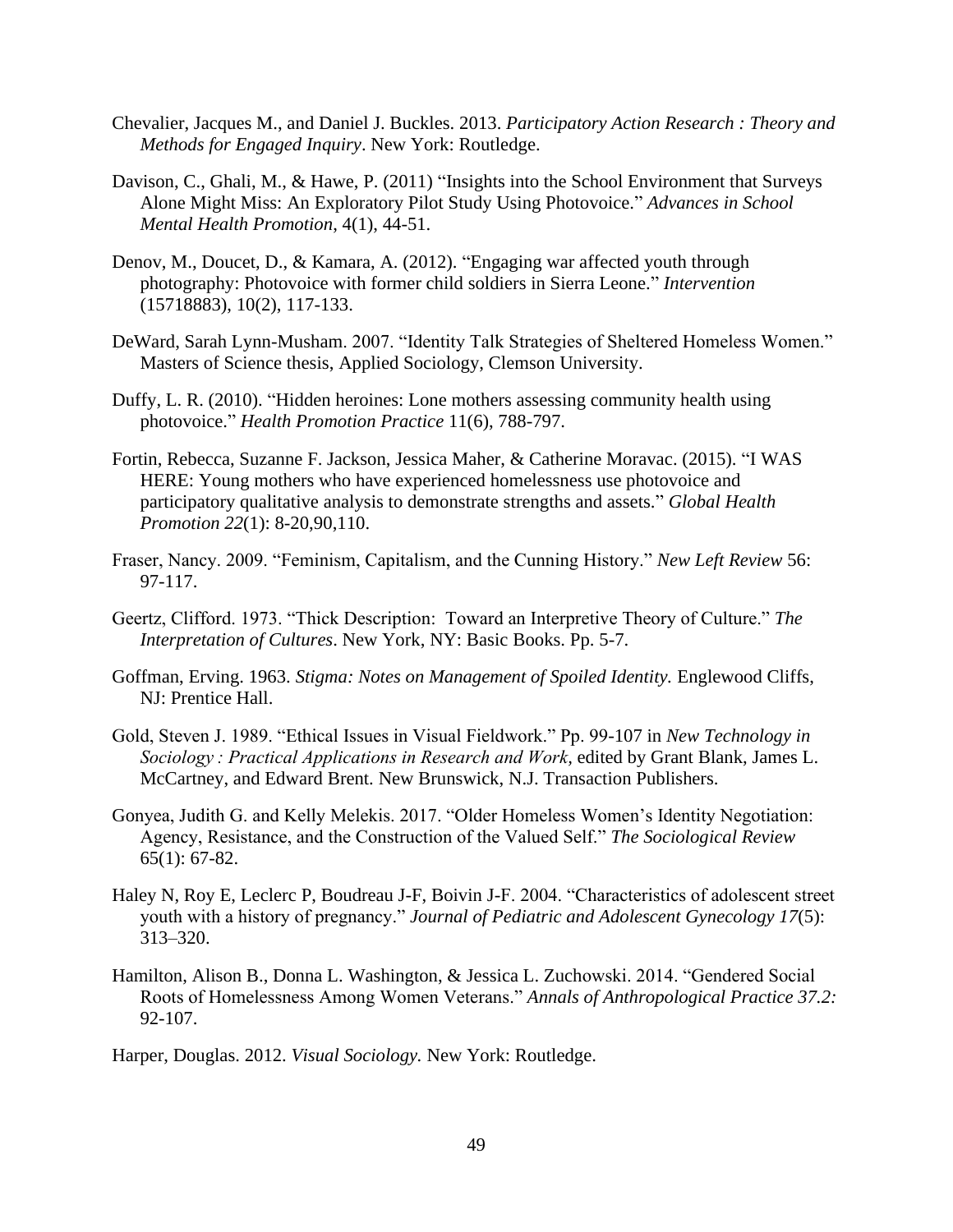- Henry, Meghan, Rian Watt, Lily Rosenthal, Azim Shivji, and Abt Associates. 2017. "The 2017 Annual Homeless Assessment Report (AHAR) to Congress." Retrieved from https://www.hudexchange.info/resources/documents/2017-AHAR-Part-1.pdf
- Homelessness revisited: New reflections on old paradigms. (n.d.). Urban Policy and Research. Retrieved from http://rsa.tandfonline.com.proxy.library.vanderbilt.edu/doi/abs/10.1080/08111140008727830
- Indelicato, Natalie Arce, Rachel R. Underwood, and Brianna M. Kane. 2019. "Privileging Their Lens: Using Photovoice to Explore the Self-Image of Youth with Upper Limb Differences." *Journal of Creativity in Mental Health (14)*3: 315-328.
- Kaplan, Elaine Bell. 2013. *"'We Live in the Shadow:' Inner-City Kids Tell Their Stories through Photographs."* Philadelphia: Temple University Press.
- Liebow, Elliot. 1993. *Tell Them Who I Am: The Lives of Homeless Women.* New York: Penguin Books.
- Link, Bruce G. and Jo C. Phelan. 2001. "Conceptualizing Stigma." *Annual Review of Sociology*  27: 363-85.
- Lofland, John, David A. Snow, Leon Anderson, and Lyn H. Lofland. 2006. *Analyzing Social*  Settings: A Guide to Qualitative Observation and Analysis. 4<sup>th</sup> ed. Belmont, CA: Wadsworth Publishing.
- Marx, Karl and Friedrich Engels. 1967. *The Communist Manifesto*. Translated by Moore and Engels. Harmondsworth: Penguin.
- Marvasti, Amir B. 2002. "Constructing the Service-Worthy Homeless Through Narrative Editing." *Journal of Contemporary Ethnography* 31(5): 615-651.
- Meadows-Oliver, M. 2002. "Mothering in public: A metasynthesis of homeless women with children living in shelters." *Journal for Specialists in Pediatric Nursing, 8*, 130–136.
- Meanwell, Emily. 2012. "Experiencing Homelessness: A Review of Recent Literature." *Social Compass (6)*1: 72-85.
- Metraux, Stephen, & Dennis P. Culhane. (1999). "Family Dynamics, Housing, and Recurring Homelessness Among Women in New York City Homeless Shelters." *Journal of Family Issues* 20(3), 371–396.
- National Alliance to End Homelessness. 2012. "Changes in the HUD definition of 'homeless.'" Retrieved from https://endhomelessness.org/resource/changes-in-the-hud-definition-ofhomeless/
- Newman, Susan, Doug Maurer, Alex Jackson, Maria Saxon, Ruth Jones, & Gene Reese. 2009. Gathering the evidence: photovoice as a tool for disability advocacy. *Progress in Community Health Partnerships : Research, Education, and Action* 3(2): 139–144.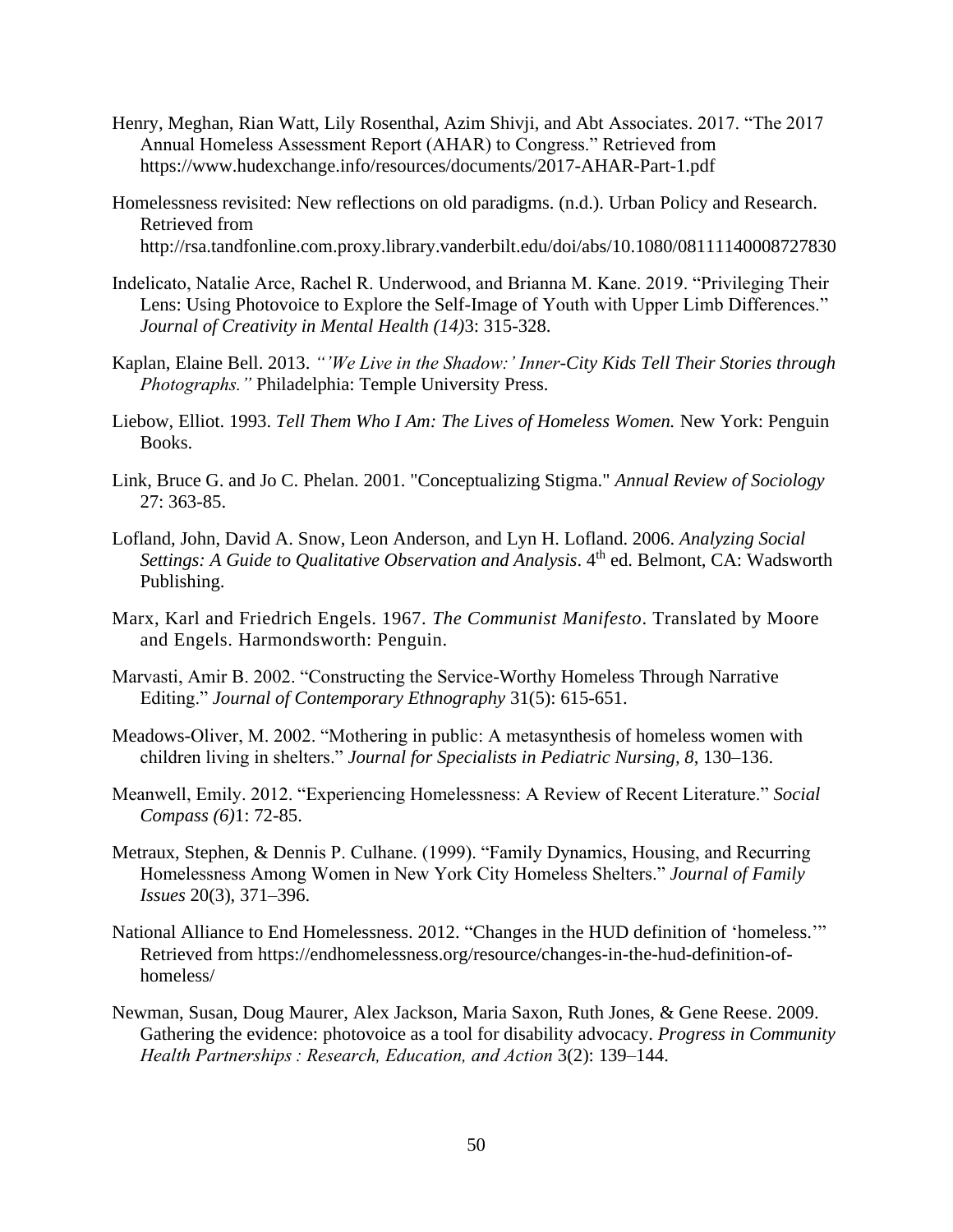- O'Dea, Suzanne, ed. 2013. *From Suffrage to the Senate: America's Political Women. An Encyclopedia of Leaders, Causes and Issues*. Vol. 2., 3rd ed. Amenia, NY: Grey House Publishing.
- Parsell, Cameron. 2011. "Homeless Identities: Enacted and Ascribed." *The British Journal of Sociology 62*(3): 442-459.
- Pearce, Diana M. 1983. "The Feminization of Ghetto Poverty." *Society 21*(1): 70-74.
- Phelan, Jo, Bruce G. Link, Robert E. Moore, & Ann Stueve. 1997. "The Stigma of Homelessness: The Impact of Label "Homeless" on Attitudes Toward Poor Persons." *Social Psychology Quarterly* 60(4): 323-337.
- Rogers-Dillon, Robin. 1995. "The Dynamics of Welfare Stigma." *Qualitative Sociology* 18(4): 439-457.
- Rokach, Amy. 2005. "Private Lives in Public Spaces: Loneliness of the Homeless." *Social Indicators Research* 72: 99-114.
- Rosenfield, Sarah, Jean Vertefuille, and Donna D. McAlpine. 2000. "Gender stratification and mental health: An exploration of dimensions of the self." *Social Psychology Quarterly 63*: 208 - 223.
- Rosenfield, Sarah, Lennon, M. C., & White, H. 2005. "The self and mental health: self-salience and the emergence of internalizing and externalizing problems." *Journal of Health and Social Behavior* 46, 323 - 340.
- Rossi, Peter H. 1994. "Troubling families: Family homelessness in America." *American Behavior Scientist 37*: 342-395
- Schutt, Russell K. 2014. "Sampling" Pp. 132-170 in *Investigating the Social World: The Process*  and Practice of Research. 5<sup>th</sup> ed. Thousand Oaks, CA: SAGE Publishing.
- Seitz, C.M. & Strack, R.W. (2016). "Conducting public health Photovoice projects with those who are homeless: A review of the literature." *Journal of Social Distress & the Homeless, 25(*1), 33-40.
- Shinn, Marybeth. 2010. "Homelessness, Poverty and Social Exclusion in the United States and Europe." *European Journal of Homelessness 4*: 19-44.
- Simmonds, S., Roux, C., & Avest, I. t. (2015). "Blurring the Boundaries Between Photovoice and Narrative Inquiry: A Narrative-Photovoice Methodology for Gender-Based Research." *International Journal Of Qualitative Methods, 14*(3): 33-49.
- Singleton, Royce A., and Bruce C. Straits. 2010. "Elements of Research and Design" Pp. 79-114 in *Approaches to Social Research*. 5<sup>th</sup> ed. New York: Oxford University Press.
- Snow, David A. and Leon Anderson. 1987. "Identity Work Among the Homeless: The Verbal Construction and Avowal of Personal Identities*." American Journal of Sociology 92*(6): 1336-1371.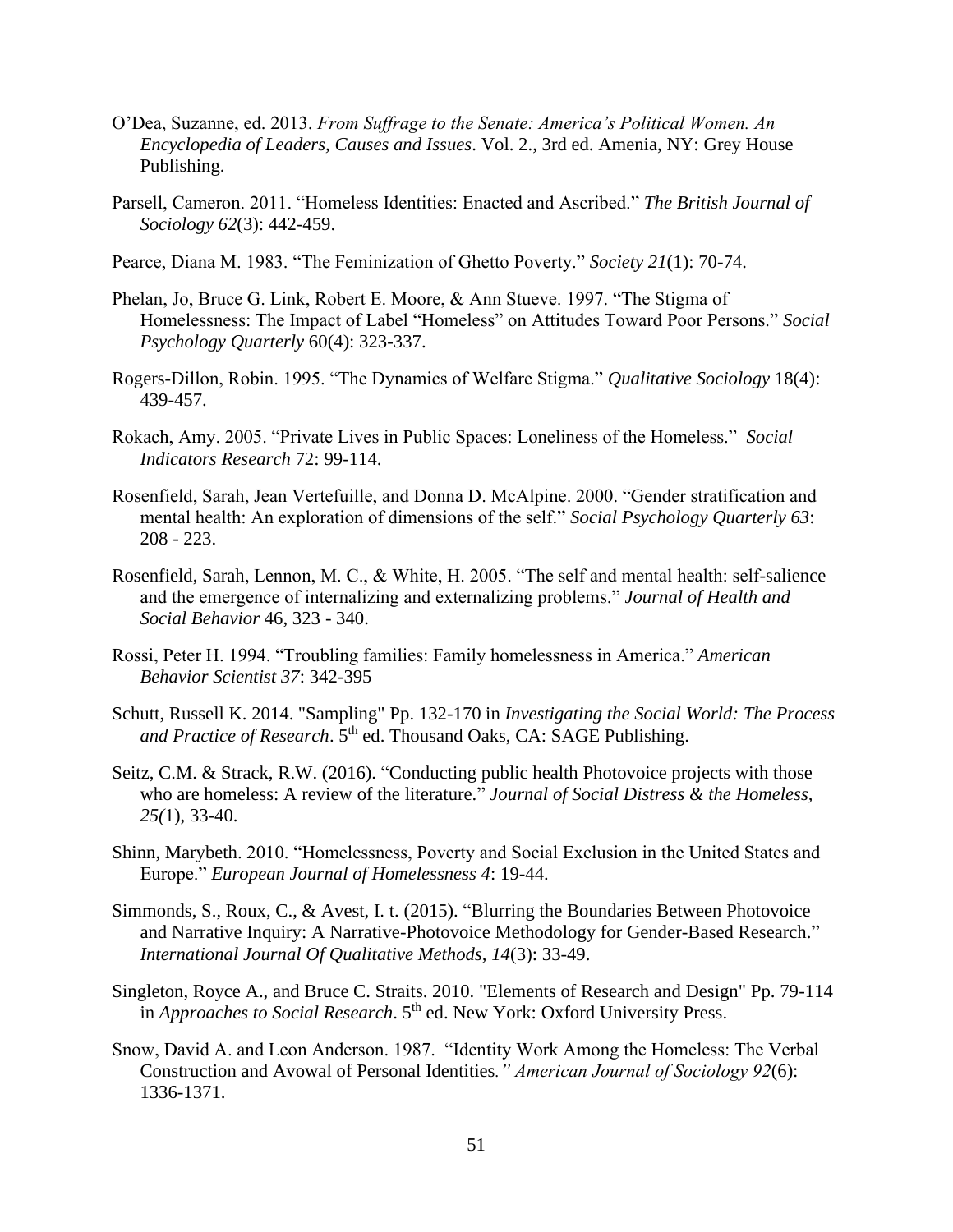- 1993. *Down on Their Luck: A Study of Homeless Street People.* Berkeley, CA: University of California Press.
- Strack, Robert W., Cathleen Magill, Kara McDonagh. 2003. "Engaging Youth Through Photovoice." *Health Promotion Practice, 5* (1): 49-58
- Takahashi, Lois M., Jaime McElroy, and Stacy Rowe. 2002. "The Sociospatial Stigmatization of Homeless Women with Children." *Urban Geography 23*(4): 301-322.
- Thoits, Peggy A. 1985. "Self-Labeling Processes in Mental Illness: The Role of Emotional Deviance." *American Journal of Sociology 91*: 221-49.
- Thoits, Peggy A. 2005. "Differential Labeling of Mental Illness by Social Status: A New Look at an Old Problem." *Journal of Health and Social Behavior 46*: 102-19.
- U.S. Department of Housing and Urban Development (HUD). 2020. "Homelessness Assistance Programs." Retrieved from<https://www.hudexchange.info/homelessness-assistance/>
- n.d. "Housing First in Permanent Supportive Housing." Retrieved from [https://files.hudexchange.info/resources/documents/Housing-First-Permanent-Supportive-](https://files.hudexchange.info/resources/documents/Housing-First-Permanent-Supportive-Housing-Brief.pdf)[Housing-Brief.pdf](https://files.hudexchange.info/resources/documents/Housing-First-Permanent-Supportive-Housing-Brief.pdf)
- Walling, Joan. 2009. "The Challenges of In-Depth Interviewing with Disadvantaged Respondents" Pp. 78-100 in *Research Confidential: Solutions to Problems Most Social Sciences Pretend They Never Have*, edited by E. Hargittai. Ann Arbor: The University of Michigan Press.
- Wang, C. & Burris, M. (1997). "Photovoice: Concept, Methodology, and Use for Participatory Needs Assessment." *Health Education & Behavior 24*(3): 369-387.
- Wang, C. C., Cash, J. L., & Powers, L. S. (2000). "Who Knows the Streets as Well as the Homeless? Promoting Personal and Community Action through Photovoice." *Health Promotion Practice, 1*(1): 81.
- Weiss, Robert S. 1995. *Learning from Strangers: The Art and Method of Qualitative Interview Studies*. New York, NY: The Free Press
- West, M., Townley, G., Cerra, N., & Amann, T. (2016). "From street to home: Using photo voice to better understand homelessness in Portland." Retrieved from <http://pdxscholar.library.pdx.edu/studentsymposium>
- Winetrobe, Hailey, Suzanne Wenzel, Harmony Rhoades, Benjamin Henwood, Eric Rice, and Taylor Harris. 2017. "Unstable Housing and Homelessness: Differences in Health and Social Support between Homeless Men and Women Entering Permanent Supportive Housing." *Women's Health Issues 27*(3): 286-293.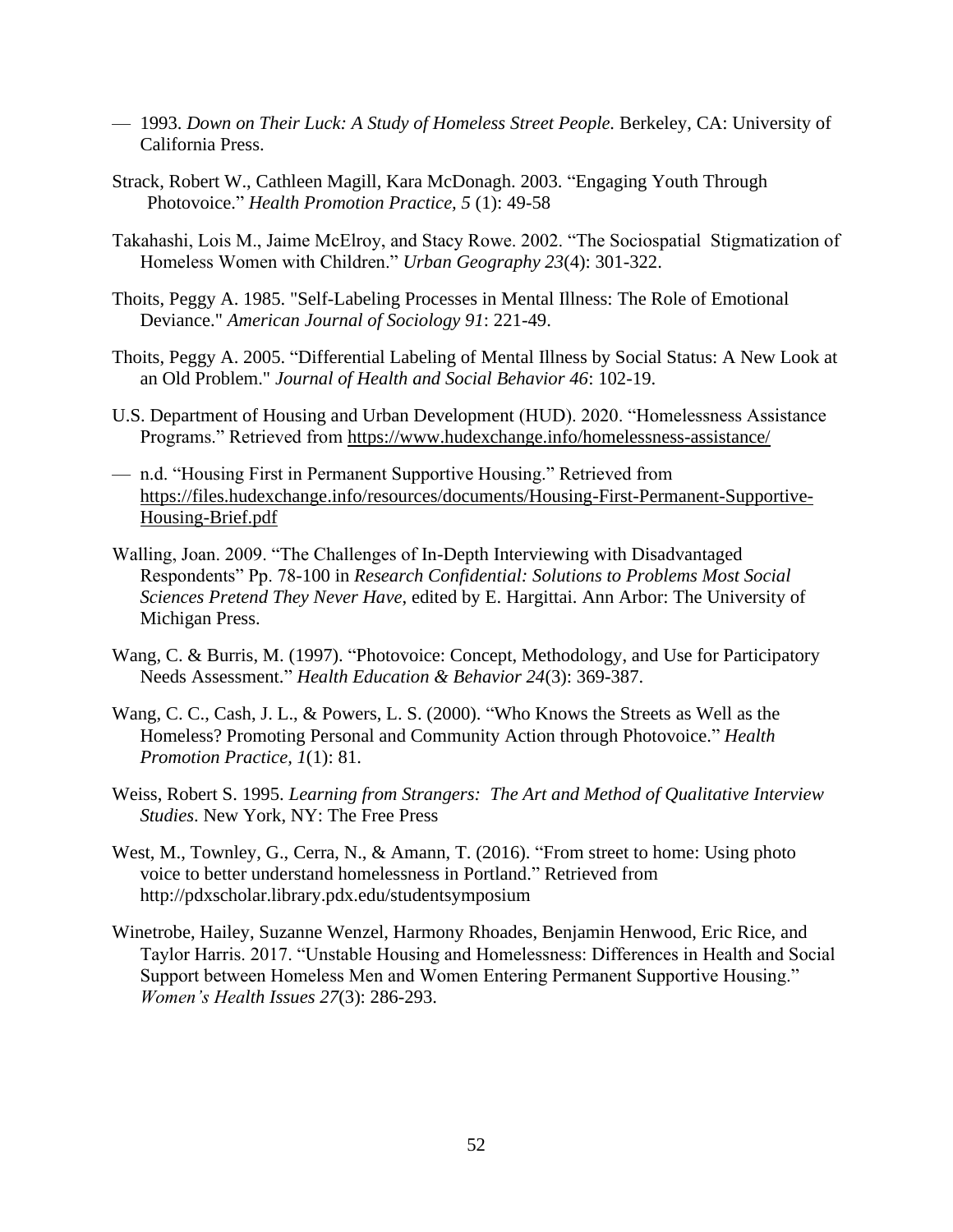## <span id="page-57-0"></span>APPENDIX A: DEMOGRAPHIC SURVEY

Please fill in the blank or check the appropriate boxes for the following questions to your level of comfort. Leave blank any questions you do not feel comfortable completing. **All answers are confidential.**

| Age: $\_\_$                                 | <b>Place of Birth:</b> ________________________________(city/state/country) |                   |
|---------------------------------------------|-----------------------------------------------------------------------------|-------------------|
|                                             | <b>Gender:</b> Female since birth Female since transition in ____ (year)    |                   |
| Race/Ethnicity:                             |                                                                             |                   |
|                                             |                                                                             |                   |
|                                             |                                                                             | $\equiv$ Multiple |
|                                             | $\qquad$ Other:                                                             |                   |
|                                             |                                                                             |                   |
| <b>Highest Level of Education received:</b> |                                                                             |                   |
|                                             |                                                                             |                   |
|                                             | College graduate Professional degree (Master's, Doctorate, etc.)            |                   |
|                                             |                                                                             |                   |
|                                             | <b>Relationship Status:</b> __ Single ___ __ Married ___ __ Separated       | Divorced          |
|                                             | If "Single", have you ever been married? __ Yes __ No                       |                   |
|                                             |                                                                             |                   |

**Do you have children?** <u>\_\_</u> Yes \_\_ No

If "Yes", do your children currently live with you? \_\_ Yes \_\_ No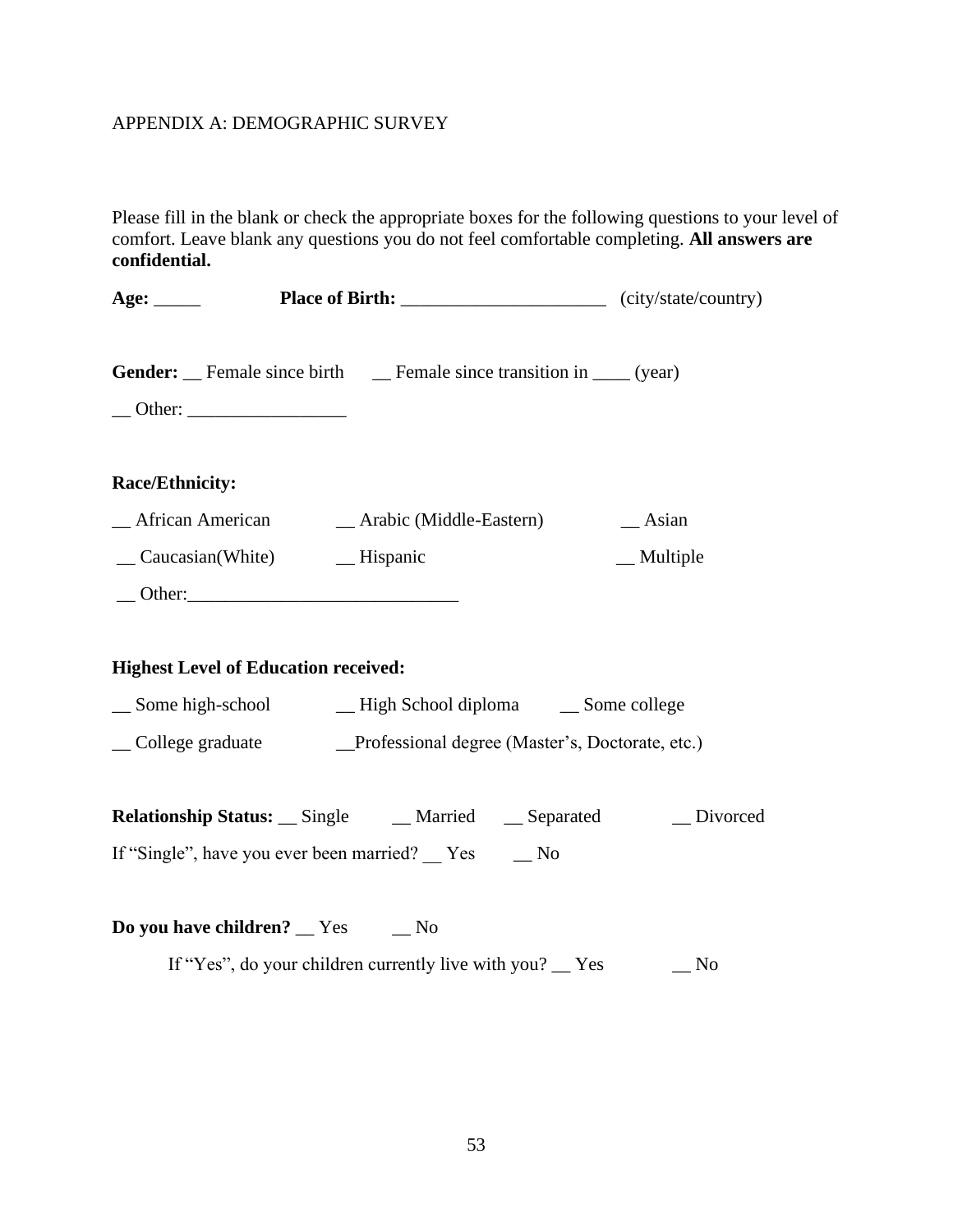| Are you currently homeless? |  | Yes | No |
|-----------------------------|--|-----|----|
|-----------------------------|--|-----|----|

If "Yes", please answer the following questions

How long have you been without a residence?

Have you been without a residence before in your life? \_\_\_\_\_\_\_\_\_\_\_\_\_\_\_\_\_\_\_\_\_\_\_\_\_

If "No", please answer the following questions.

\_\_\_\_\_\_\_\_\_\_\_\_\_\_\_\_\_\_\_\_\_\_\_\_

\_\_\_\_\_\_\_\_\_\_\_\_\_\_\_\_\_\_\_\_\_\_\_\_

When was the most recent time you were without a residence?

How long were you without a residence during this time?

**How many times have you been without a residence in your life?** \_\_\_\_\_\_\_\_\_\_\_\_\_\_\_\_

| Are you currently experiencing any physical medical illnesses? _ |  | N <sub>0</sub> |
|------------------------------------------------------------------|--|----------------|
|------------------------------------------------------------------|--|----------------|

If "Yes", please explain  $\Box$ 

\_\_\_\_\_\_\_\_\_\_\_\_\_\_\_\_\_\_\_\_\_\_\_\_\_\_\_\_\_\_\_\_\_\_\_\_\_\_\_\_\_\_\_\_\_\_\_\_\_\_\_\_\_\_\_\_\_\_\_\_\_\_\_\_\_\_\_\_\_\_\_\_\_\_\_\_\_\_

\_\_\_\_\_\_\_\_\_\_\_\_\_\_\_\_\_\_\_\_\_\_\_\_\_\_\_\_\_\_\_\_\_\_\_\_\_\_\_\_\_\_\_\_\_\_\_\_\_\_\_\_\_\_\_\_\_\_\_\_\_\_\_\_\_\_\_\_\_\_\_\_\_\_\_\_\_\_

**Have you ever been diagnosed with a mental illness?** \_\_ Yes \_\_ No

If "Yes", please explain

**What is one thing you want me to know about you?**

**What is one thing you want your community to know about you?**

\_\_\_\_\_\_\_\_\_\_\_\_\_\_\_\_\_\_\_\_\_\_\_\_\_\_\_\_\_\_\_\_\_\_\_\_\_\_\_\_\_\_\_\_\_\_\_\_\_\_\_\_\_\_\_\_\_\_\_\_\_\_\_

\_\_\_\_\_\_\_\_\_\_\_\_\_\_\_\_\_\_\_\_\_\_\_\_\_\_\_\_\_\_\_\_\_\_\_\_\_\_\_\_\_\_\_\_\_\_\_\_\_\_\_\_\_\_\_\_\_\_\_\_\_\_\_